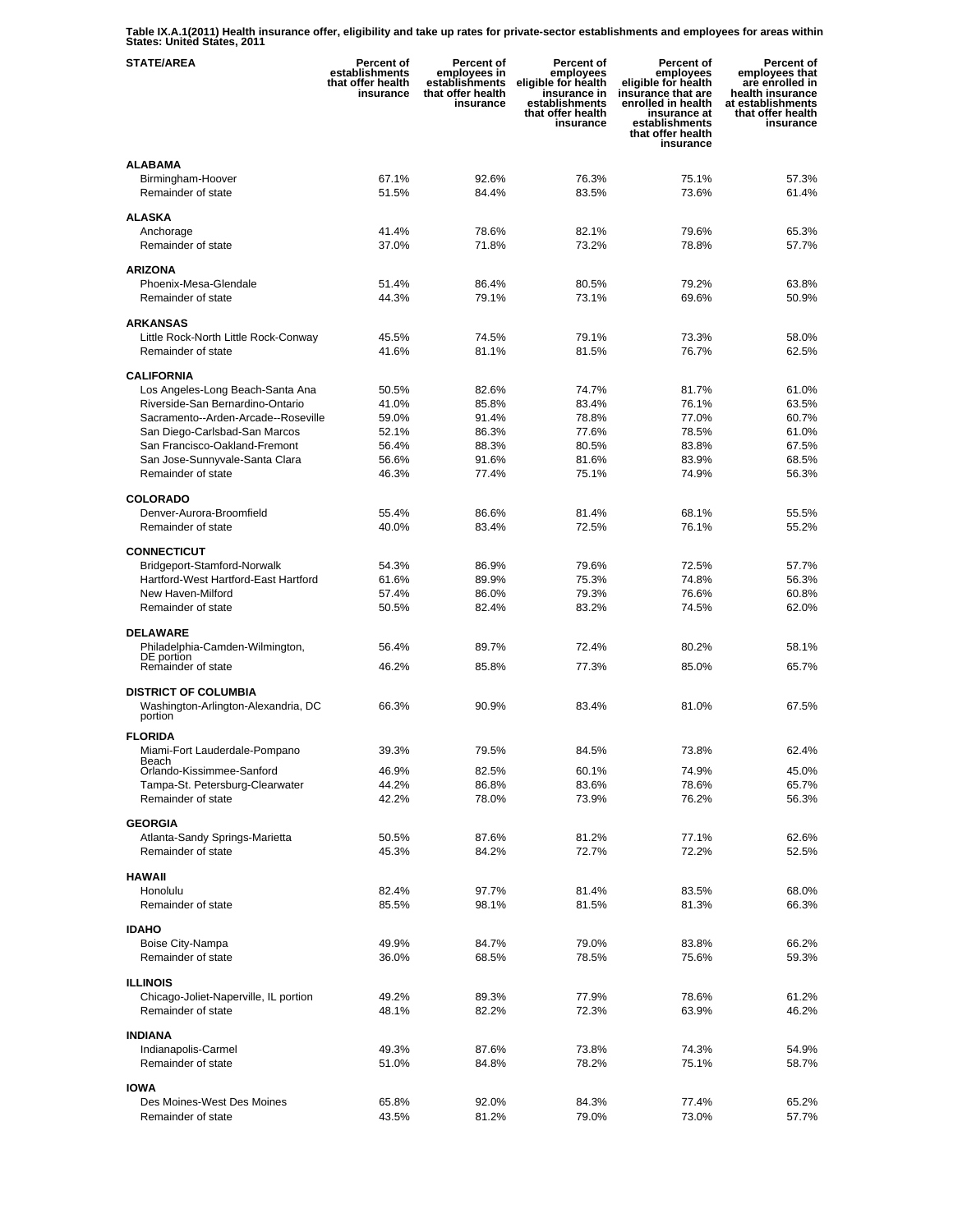**Table IX.A.1(2011) Health insurance offer, eligibility and take up rates for private-sector establishments and employees for areas within States: United States, 2011 (cont.)** 

| <b>STATE/AREA</b>                                       | Percent of<br>establishments<br>that offer health<br>insurance | Percent of<br>employees in<br>establishments<br>that offer health<br>insurance | Percent of<br>employees<br>eligible for health<br>insurance in<br>establishments<br>that offer health<br>insurance | <b>Percent of</b><br>employees<br>eligible for health<br>insurance that are<br>enrolled in health<br>insurance at<br>establishments<br>that offer health<br>insurance | Percent of<br>employees that<br>are enrolled in<br>health insurance<br>at establishments<br>that offer health<br>insurance |
|---------------------------------------------------------|----------------------------------------------------------------|--------------------------------------------------------------------------------|--------------------------------------------------------------------------------------------------------------------|-----------------------------------------------------------------------------------------------------------------------------------------------------------------------|----------------------------------------------------------------------------------------------------------------------------|
| <b>KANSAS</b>                                           |                                                                |                                                                                |                                                                                                                    |                                                                                                                                                                       |                                                                                                                            |
| Kansas City, KS portion                                 | 57.6%                                                          | 87.6%                                                                          | 77.2%                                                                                                              | 75.7%                                                                                                                                                                 | 58.5%                                                                                                                      |
| Wichita                                                 | 56.3%                                                          | 81.5%                                                                          | 73.6%                                                                                                              | 69.6%                                                                                                                                                                 | 51.2%                                                                                                                      |
| Remainder of state                                      | 53.7%                                                          | 79.6%                                                                          | 78.6%                                                                                                              | 74.0%                                                                                                                                                                 | 58.1%                                                                                                                      |
| <b>KENTUCKY</b>                                         |                                                                |                                                                                |                                                                                                                    |                                                                                                                                                                       |                                                                                                                            |
| Louisville/Jefferson County, KY                         | 61.8%                                                          | 91.1%                                                                          | 81.5%                                                                                                              | 74.6%                                                                                                                                                                 | 60.9%                                                                                                                      |
| portion                                                 |                                                                |                                                                                |                                                                                                                    |                                                                                                                                                                       |                                                                                                                            |
| Remainder of state                                      | 53.4%                                                          | 84.4%                                                                          | 80.3%                                                                                                              | 77.4%                                                                                                                                                                 | 62.2%                                                                                                                      |
| <b>LOUISIANA</b>                                        |                                                                |                                                                                |                                                                                                                    |                                                                                                                                                                       |                                                                                                                            |
| New Orleans-Metairie-Kenner                             | 49.6%                                                          | 84.1%                                                                          | 78.3%                                                                                                              | 76.4%                                                                                                                                                                 | 59.8%                                                                                                                      |
| Remainder of state                                      | 48.8%                                                          | 81.8%                                                                          | 78.0%                                                                                                              | 72.7%                                                                                                                                                                 | 56.7%                                                                                                                      |
| <b>MAINE</b>                                            |                                                                |                                                                                |                                                                                                                    |                                                                                                                                                                       |                                                                                                                            |
| Portland-South Portland-Biddeford                       | 48.9%                                                          | 84.5%                                                                          | 76.7%                                                                                                              | 77.0%                                                                                                                                                                 | 59.0%                                                                                                                      |
| Remainder of state                                      | 41.9%                                                          | 80.1%                                                                          | 75.6%                                                                                                              | 70.6%                                                                                                                                                                 | 53.4%                                                                                                                      |
|                                                         |                                                                |                                                                                |                                                                                                                    |                                                                                                                                                                       |                                                                                                                            |
| <b>MARYLAND</b><br><b>Baltimore-Towson</b>              |                                                                |                                                                                |                                                                                                                    |                                                                                                                                                                       |                                                                                                                            |
| Washington-Arlington-Alexandria,                        | 56.8%<br>55.7%                                                 | 91.7%<br>85.7%                                                                 | 79.0%<br>78.9%                                                                                                     | 74.1%<br>75.7%                                                                                                                                                        | 58.5%<br>59.7%                                                                                                             |
| MD portion                                              |                                                                |                                                                                |                                                                                                                    |                                                                                                                                                                       |                                                                                                                            |
| Remainder of state                                      | 51.0%                                                          | 82.6%                                                                          | 83.5%                                                                                                              | 86.5%                                                                                                                                                                 | 72.2%                                                                                                                      |
| <b>MASSACHUSETTS</b>                                    |                                                                |                                                                                |                                                                                                                    |                                                                                                                                                                       |                                                                                                                            |
| Boston-Cambridge-Quincy, MA                             | 65.6%                                                          | 93.8%                                                                          | 78.0%                                                                                                              | 73.3%                                                                                                                                                                 | 57.2%                                                                                                                      |
| portion<br>Remainder of state                           | 62.8%                                                          | 87.1%                                                                          | 77.8%                                                                                                              | 72.7%                                                                                                                                                                 | 56.6%                                                                                                                      |
|                                                         |                                                                |                                                                                |                                                                                                                    |                                                                                                                                                                       |                                                                                                                            |
| <b>MICHIGAN</b>                                         |                                                                |                                                                                |                                                                                                                    |                                                                                                                                                                       |                                                                                                                            |
| Detroit-Warren-Livonia                                  | 53.4%                                                          | 87.2%                                                                          | 80.7%                                                                                                              | 76.2%                                                                                                                                                                 | 61.5%                                                                                                                      |
| Remainder of state                                      | 51.3%                                                          | 85.4%                                                                          | 78.6%                                                                                                              | 78.4%                                                                                                                                                                 | 61.6%                                                                                                                      |
| <b>MINNESOTA</b>                                        |                                                                |                                                                                |                                                                                                                    |                                                                                                                                                                       |                                                                                                                            |
| Minneapolis-St. Paul-Bloomington,                       | 51.7%                                                          | 86.6%                                                                          | 80.4%                                                                                                              | 79.5%                                                                                                                                                                 | 63.9%                                                                                                                      |
| MN portion                                              |                                                                |                                                                                |                                                                                                                    |                                                                                                                                                                       |                                                                                                                            |
| Remainder of state                                      | 40.9%                                                          | 78.3%                                                                          | 78.6%                                                                                                              | 78.6%                                                                                                                                                                 | 61.8%                                                                                                                      |
| <b>MISSISSIPPI</b>                                      |                                                                |                                                                                |                                                                                                                    |                                                                                                                                                                       |                                                                                                                            |
| Jackson                                                 | 57.7%                                                          | 88.6%                                                                          | 79.8%                                                                                                              | 77.0%                                                                                                                                                                 | 61.4%                                                                                                                      |
| Remainder of state                                      | 43.2%                                                          | 76.5%                                                                          | 75.3%                                                                                                              | 75.1%                                                                                                                                                                 | 56.6%                                                                                                                      |
| <b>MISSOURI</b>                                         |                                                                |                                                                                |                                                                                                                    |                                                                                                                                                                       |                                                                                                                            |
| Kansas City, MO portion                                 | 49.6%                                                          | 88.1%                                                                          | 75.2%                                                                                                              | 71.5%                                                                                                                                                                 | 53.7%                                                                                                                      |
| St. Louis, MO portion                                   | 58.9%                                                          | 88.8%                                                                          | 74.2%                                                                                                              | 75.5%                                                                                                                                                                 | 56.0%                                                                                                                      |
| Remainder of state                                      | 47.3%                                                          | 84.4%                                                                          | 82.2%                                                                                                              | 78.4%                                                                                                                                                                 | 64.4%                                                                                                                      |
| <b>MONTANA</b>                                          |                                                                |                                                                                |                                                                                                                    |                                                                                                                                                                       |                                                                                                                            |
| Billings                                                | 56.1%                                                          | 80.4%                                                                          | 74.4%                                                                                                              | 80.5%                                                                                                                                                                 | 59.9%                                                                                                                      |
| Remainder of state                                      | 38.3%                                                          | 71.7%                                                                          | 77.4%                                                                                                              | 77.1%                                                                                                                                                                 | 59.7%                                                                                                                      |
|                                                         |                                                                |                                                                                |                                                                                                                    |                                                                                                                                                                       |                                                                                                                            |
| <b>NEBRASKA</b>                                         |                                                                |                                                                                |                                                                                                                    |                                                                                                                                                                       |                                                                                                                            |
| Omaha-Council Bluffs, NE portion<br>Remainder of state  | 52.4%<br>37.5%                                                 | 89.6%<br>76.1%                                                                 | 64.5%                                                                                                              | 70.5%                                                                                                                                                                 | 45.5%                                                                                                                      |
|                                                         |                                                                |                                                                                | 75.7%                                                                                                              | 78.1%                                                                                                                                                                 | 59.1%                                                                                                                      |
| <b>NEVADA</b>                                           |                                                                |                                                                                |                                                                                                                    |                                                                                                                                                                       |                                                                                                                            |
| Las Vegas-Paradise                                      | 57.9%                                                          | 88.7%                                                                          | 74.6%                                                                                                              | 71.8%                                                                                                                                                                 | 53.5%                                                                                                                      |
| Remainder of state                                      | 50.3%                                                          | 79.3%                                                                          | 74.1%                                                                                                              | 82.5%                                                                                                                                                                 | 61.1%                                                                                                                      |
| <b>NEW HAMPSHIRE</b>                                    |                                                                |                                                                                |                                                                                                                    |                                                                                                                                                                       |                                                                                                                            |
| Boston-Cambridge-Quincy, NH                             | 53.1%                                                          | 83.7%                                                                          | 82.8%                                                                                                              | 69.7%                                                                                                                                                                 | 57.7%                                                                                                                      |
| portion                                                 | 58.7%                                                          | 89.1%                                                                          | 79.7%                                                                                                              | 78.0%                                                                                                                                                                 | 62.2%                                                                                                                      |
| Manchester-Nashua<br>Remainder of state                 | 51.1%                                                          | 89.0%                                                                          | 74.7%                                                                                                              | 73.8%                                                                                                                                                                 | 55.2%                                                                                                                      |
|                                                         |                                                                |                                                                                |                                                                                                                    |                                                                                                                                                                       |                                                                                                                            |
| <b>NEW JERSEY</b>                                       |                                                                |                                                                                |                                                                                                                    |                                                                                                                                                                       |                                                                                                                            |
| New York-Northern New Jersey-Long<br>Island, NJ portion | 54.7%                                                          | 88.2%                                                                          | 80.8%                                                                                                              | 74.4%                                                                                                                                                                 | 60.2%                                                                                                                      |
| Remainder of state                                      | 64.2%                                                          | 85.9%                                                                          | 67.5%                                                                                                              | 75.3%                                                                                                                                                                 | 50.9%                                                                                                                      |
|                                                         |                                                                |                                                                                |                                                                                                                    |                                                                                                                                                                       |                                                                                                                            |
| <b>NEW MEXICO</b>                                       | 57.0%                                                          | 85.2%                                                                          | 77.2%                                                                                                              | 67.0%                                                                                                                                                                 | 51.7%                                                                                                                      |
| Albuquerque<br>Remainder of state                       | 38.9%                                                          | 73.5%                                                                          | 73.8%                                                                                                              | 76.4%                                                                                                                                                                 | 56.4%                                                                                                                      |
|                                                         |                                                                |                                                                                |                                                                                                                    |                                                                                                                                                                       |                                                                                                                            |
| <b>NEW YORK</b>                                         |                                                                |                                                                                |                                                                                                                    |                                                                                                                                                                       |                                                                                                                            |
| New York-Northern New Jersey-Long<br>Island, NY portion | 51.6%                                                          | 85.7%                                                                          | 78.2%                                                                                                              | 77.4%                                                                                                                                                                 | 60.5%                                                                                                                      |
| Remainder of state                                      | 59.3%                                                          | 88.7%                                                                          | 75.5%                                                                                                              | 72.2%                                                                                                                                                                 | 54.5%                                                                                                                      |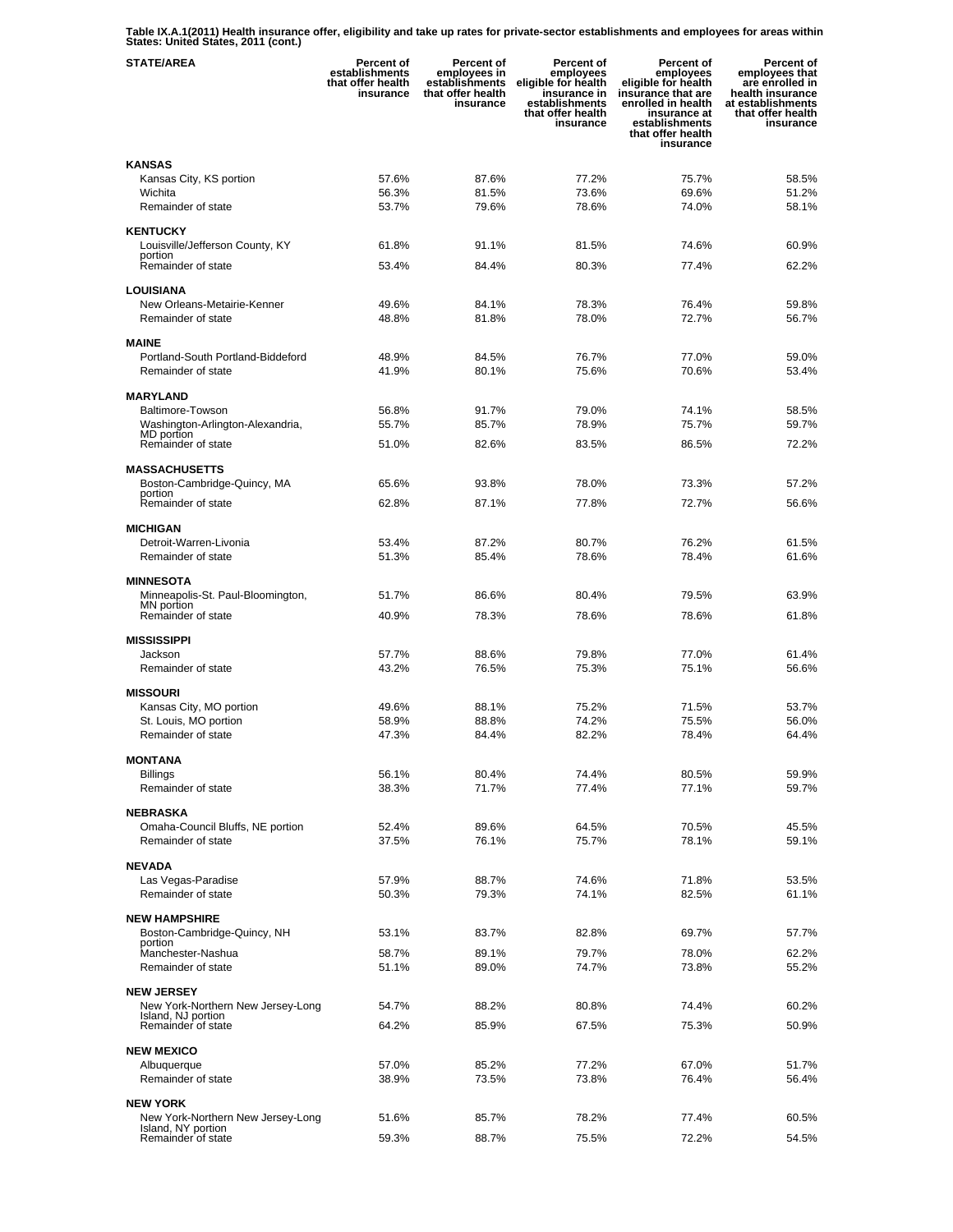**Table IX.A.1(2011) Health insurance offer, eligibility and take up rates for private-sector establishments and employees for areas within States: United States, 2011 (cont.)** 

| <b>STATE/AREA</b>                                         | Percent of<br>establishments<br>that offer health<br>insurance | Percent of<br>employees in<br>establishments<br>that offer health<br>insurance | Percent of<br>employees<br>eligible for health<br>insurance in<br>establishments<br>that offer health<br>insurance | <b>Percent of</b><br>employees<br>eligible for health<br>insurance that are<br>enrolled in health<br>insurance at<br>establishments<br>that offer health<br>insurance | Percent of<br>employees that<br>are enrolled in<br>health insurance<br>at establishments<br>that offer health<br>insurance |
|-----------------------------------------------------------|----------------------------------------------------------------|--------------------------------------------------------------------------------|--------------------------------------------------------------------------------------------------------------------|-----------------------------------------------------------------------------------------------------------------------------------------------------------------------|----------------------------------------------------------------------------------------------------------------------------|
| <b>NORTH CAROLINA</b>                                     |                                                                |                                                                                |                                                                                                                    |                                                                                                                                                                       |                                                                                                                            |
| Charlotte-Gastonia-Rock Hill, NC                          | 56.4%                                                          | 93.3%                                                                          | 77.0%                                                                                                              | 78.2%                                                                                                                                                                 | 60.2%                                                                                                                      |
| portion<br>Remainder of state                             | 46.3%                                                          | 80.5%                                                                          | 78.9%                                                                                                              | 78.0%                                                                                                                                                                 | 61.6%                                                                                                                      |
| <b>NORTH DAKOTA</b>                                       |                                                                |                                                                                |                                                                                                                    |                                                                                                                                                                       |                                                                                                                            |
| Fargo, ND portion                                         | 67.3%                                                          | 92.0%                                                                          | 75.2%                                                                                                              | 77.9%                                                                                                                                                                 | 58.6%                                                                                                                      |
| Remainder of state                                        | 41.8%                                                          | 77.3%                                                                          | 72.3%                                                                                                              | 79.7%                                                                                                                                                                 | 57.6%                                                                                                                      |
| OHIO                                                      |                                                                |                                                                                |                                                                                                                    |                                                                                                                                                                       |                                                                                                                            |
| Cincinnati-Middletown, OH portion                         | 48.0%                                                          | 83.8%                                                                          | 80.5%                                                                                                              | 77.9%                                                                                                                                                                 | 62.7%                                                                                                                      |
| Cleveland-Elyria-Mentor                                   | 65.4%                                                          | 93.1%                                                                          | 84.5%                                                                                                              | 81.1%                                                                                                                                                                 | 68.5%                                                                                                                      |
| Columbus                                                  | 65.3%                                                          | 91.8%                                                                          | 66.0%                                                                                                              | 70.4%                                                                                                                                                                 | 46.5%                                                                                                                      |
| Remainder of state                                        | 53.0%                                                          | 84.9%                                                                          | 82.8%                                                                                                              | 75.6%                                                                                                                                                                 | 62.6%                                                                                                                      |
| <b>OKLAHOMA</b>                                           |                                                                |                                                                                |                                                                                                                    |                                                                                                                                                                       |                                                                                                                            |
| Oklahoma City                                             | 46.9%                                                          | 84.0%                                                                          | 82.8%                                                                                                              | 73.1%                                                                                                                                                                 | 60.5%                                                                                                                      |
| Tulsa                                                     | 44.4%                                                          | 80.5%                                                                          | 78.1%                                                                                                              | 74.3%                                                                                                                                                                 | 58.0%                                                                                                                      |
| Remainder of state                                        | 50.7%                                                          | 80.4%                                                                          | 79.3%                                                                                                              | 72.2%                                                                                                                                                                 | 57.3%                                                                                                                      |
| <b>OREGON</b>                                             |                                                                |                                                                                |                                                                                                                    |                                                                                                                                                                       |                                                                                                                            |
| Portland-Vancouver-Hillsboro, OR<br>portion               | 52.8%                                                          | 85.8%                                                                          | 77.9%                                                                                                              | 80.1%                                                                                                                                                                 | 62.4%                                                                                                                      |
| Remainder of state                                        | 43.2%                                                          | 77.0%                                                                          | 76.3%                                                                                                              | 71.9%                                                                                                                                                                 | 54.8%                                                                                                                      |
| <b>PENNSYLVANIA</b>                                       |                                                                |                                                                                |                                                                                                                    |                                                                                                                                                                       |                                                                                                                            |
| Philadelphia-Camden-Wilmington,                           | 66.6%                                                          | 93.7%                                                                          | 80.6%                                                                                                              | 74.8%                                                                                                                                                                 | 60.3%                                                                                                                      |
| PA portion<br>Pittsburgh                                  | 54.6%                                                          | 88.2%                                                                          | 75.2%                                                                                                              | 82.8%                                                                                                                                                                 | 62.3%                                                                                                                      |
| Remainder of state                                        | 60.7%                                                          | 89.7%                                                                          | 80.1%                                                                                                              | 77.7%                                                                                                                                                                 | 62.2%                                                                                                                      |
|                                                           |                                                                |                                                                                |                                                                                                                    |                                                                                                                                                                       |                                                                                                                            |
| <b>RHODE ISLAND</b><br>Providence-New Bedford-Fall River, | 60.0%                                                          | 88.2%                                                                          | 71.6%                                                                                                              | 75.5%                                                                                                                                                                 | 54.0%                                                                                                                      |
| RI portion                                                |                                                                |                                                                                |                                                                                                                    |                                                                                                                                                                       |                                                                                                                            |
| <b>SOUTH CAROLINA</b>                                     |                                                                |                                                                                |                                                                                                                    |                                                                                                                                                                       |                                                                                                                            |
| Columbia                                                  | 52.8%                                                          | 81.8%                                                                          | 81.4%                                                                                                              | 71.3%                                                                                                                                                                 | 58.0%                                                                                                                      |
| Remainder of state                                        | 48.4%                                                          | 84.7%                                                                          | 76.4%                                                                                                              | 79.0%                                                                                                                                                                 | 60.4%                                                                                                                      |
| <b>SOUTH DAKOTA</b>                                       |                                                                |                                                                                |                                                                                                                    |                                                                                                                                                                       |                                                                                                                            |
| <b>Sioux Falls</b>                                        | 50.0%                                                          | 86.6%                                                                          | 81.0%                                                                                                              | 75.1%                                                                                                                                                                 | 60.8%                                                                                                                      |
| Remainder of state                                        | 43.4%                                                          | 78.1%                                                                          | 76.8%                                                                                                              | 76.5%                                                                                                                                                                 | 58.7%                                                                                                                      |
| <b>TENNESSEE</b>                                          |                                                                |                                                                                |                                                                                                                    |                                                                                                                                                                       |                                                                                                                            |
| Memphis, TN portion                                       | 64.2%                                                          | 93.3%                                                                          | 78.1%                                                                                                              | 70.7%                                                                                                                                                                 | 55.2%                                                                                                                      |
| Nashville-Davidson--Murfreesboro--Franklin                | 61.2%                                                          | 85.8%                                                                          | 76.1%                                                                                                              | 67.7%                                                                                                                                                                 | 51.6%                                                                                                                      |
| Remainder of state                                        | 52.8%                                                          | 88.2%                                                                          | 79.4%                                                                                                              | 72.5%                                                                                                                                                                 | 57.6%                                                                                                                      |
| <b>TEXAS</b>                                              |                                                                |                                                                                |                                                                                                                    |                                                                                                                                                                       |                                                                                                                            |
| Dallas-Fort Worth-Arlington                               | 48.7%                                                          | 85.0%                                                                          | 77.5%                                                                                                              | 75.0%                                                                                                                                                                 | 58.1%                                                                                                                      |
| Houston-Sugar Land-Baytown<br>San Antonio-New Braunfels   | 52.6%<br>53.0%                                                 | 83.4%<br>88.2%                                                                 | 80.9%<br>77.6%                                                                                                     | 69.6%<br>68.1%                                                                                                                                                        | 56.3%<br>52.8%                                                                                                             |
| Remainder of state                                        | 42.5%                                                          | 80.0%                                                                          | 72.5%                                                                                                              | 77.3%                                                                                                                                                                 | 56.0%                                                                                                                      |
|                                                           |                                                                |                                                                                |                                                                                                                    |                                                                                                                                                                       |                                                                                                                            |
| <b>UTAH</b><br>Ogden-Clearfield                           | 40.8%                                                          | 75.3%                                                                          | 63.2%                                                                                                              | 66.4%                                                                                                                                                                 | 42.0%                                                                                                                      |
| Provo-Orem                                                | 49.5%                                                          | 84.2%                                                                          | 65.3%                                                                                                              | 77.7%                                                                                                                                                                 | 50.7%                                                                                                                      |
| Salt Lake City                                            | 48.3%                                                          | 86.1%                                                                          | 80.5%                                                                                                              | 77.9%                                                                                                                                                                 | 62.7%                                                                                                                      |
| Remainder of state                                        | 32.5%                                                          | 67.1%                                                                          | 85.3%                                                                                                              | 80.9%                                                                                                                                                                 | 69.1%                                                                                                                      |
| <b>VERMONT</b>                                            |                                                                |                                                                                |                                                                                                                    |                                                                                                                                                                       |                                                                                                                            |
| Burlington-South Burlington                               | 59.0%                                                          | 87.4%                                                                          | 72.9%                                                                                                              | 69.5%                                                                                                                                                                 | 50.7%                                                                                                                      |
| Remainder of state                                        | 49.1%                                                          | 84.0%                                                                          | 78.0%                                                                                                              | 72.8%                                                                                                                                                                 | 56.8%                                                                                                                      |
| <b>VIRGINIA</b>                                           |                                                                |                                                                                |                                                                                                                    |                                                                                                                                                                       |                                                                                                                            |
| Virginia Beach-Norfolk-Newport                            | 60.6%                                                          | 82.0%                                                                          | 83.4%                                                                                                              | 65.7%                                                                                                                                                                 | 54.8%                                                                                                                      |
| News, VA portion<br>Washington-Arlington-Alexandria, VA   | 53.2%                                                          | 87.8%                                                                          | 82.1%                                                                                                              | 75.2%                                                                                                                                                                 | 61.7%                                                                                                                      |
| portion<br>Remainder of state                             | 54.3%                                                          | 85.1%                                                                          | 80.6%                                                                                                              | 75.3%                                                                                                                                                                 | 60.7%                                                                                                                      |
|                                                           |                                                                |                                                                                |                                                                                                                    |                                                                                                                                                                       |                                                                                                                            |
| <b>WASHINGTON</b>                                         |                                                                |                                                                                |                                                                                                                    |                                                                                                                                                                       |                                                                                                                            |
| Seattle-Tacoma-Bellevue<br>Remainder of state             | 47.8%<br>46.0%                                                 | 87.6%<br>74.7%                                                                 | 81.3%<br>76.4%                                                                                                     | 86.2%<br>78.1%                                                                                                                                                        | 70.1%<br>59.7%                                                                                                             |
|                                                           |                                                                |                                                                                |                                                                                                                    |                                                                                                                                                                       |                                                                                                                            |
| <b>WEST VIRGINIA</b>                                      |                                                                |                                                                                |                                                                                                                    |                                                                                                                                                                       |                                                                                                                            |
| Charleston<br>Remainder of state                          | 56.9%<br>51.0%                                                 | 85.5%<br>84.1%                                                                 | 72.1%<br>75.2%                                                                                                     | 75.8%<br>74.4%                                                                                                                                                        | 54.7%<br>56.0%                                                                                                             |
|                                                           |                                                                |                                                                                |                                                                                                                    |                                                                                                                                                                       |                                                                                                                            |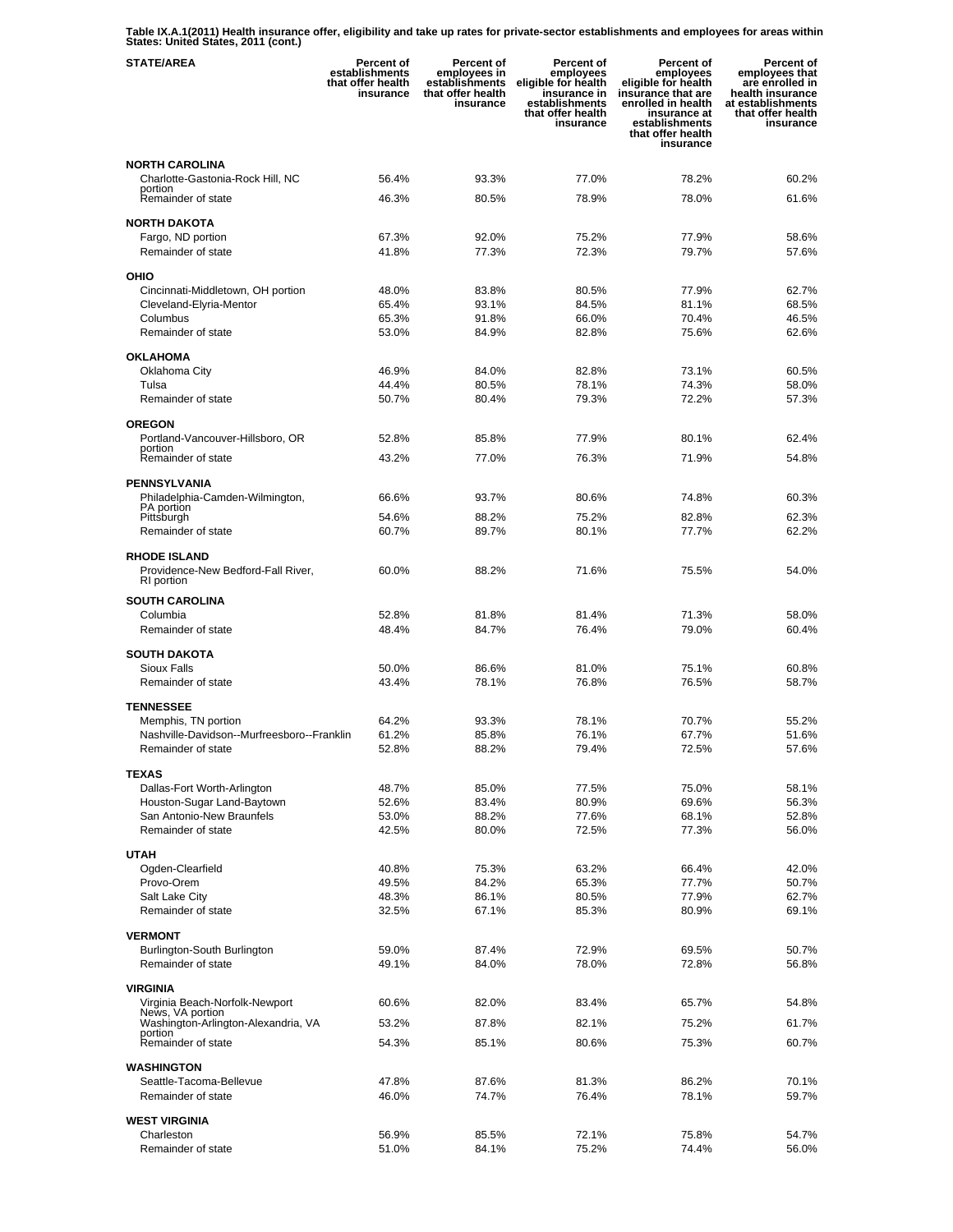**Table IX.A.1(2011) Health insurance offer, eligibility and take up rates for private-sector establishments and employees for areas within States: United States, 2011 (cont.)** 

| <b>STATE/AREA</b>             | Percent of<br>establishments<br>that offer health<br>insurance | Percent of<br>employees in<br>establishments<br>that offer health<br>insurance | Percent of<br>employees<br>eligible for health<br>insurance in<br>establishments<br>that offer health<br>insurance | Percent of<br>employees<br>eligible for health<br>insurance that are<br>enrolled in health<br>insurance at<br>establishments<br>that offer health<br>insurance | Percent of<br>employees that<br>are enrolled in<br>health insurance<br>at establishments<br>that offer health<br>insurance |
|-------------------------------|----------------------------------------------------------------|--------------------------------------------------------------------------------|--------------------------------------------------------------------------------------------------------------------|----------------------------------------------------------------------------------------------------------------------------------------------------------------|----------------------------------------------------------------------------------------------------------------------------|
| <b>WISCONSIN</b>              |                                                                |                                                                                |                                                                                                                    |                                                                                                                                                                |                                                                                                                            |
| Milwaukee-Waukesha-West Allis | 59.9%                                                          | 86.3%                                                                          | 76.9%                                                                                                              | 73.3%                                                                                                                                                          | 56.4%                                                                                                                      |
| Remainder of state            | 45.8%                                                          | 82.5%                                                                          | 79.6%                                                                                                              | 77.2%                                                                                                                                                          | 61.4%                                                                                                                      |
| <b>WYOMING</b>                |                                                                |                                                                                |                                                                                                                    |                                                                                                                                                                |                                                                                                                            |
| Cheyenne                      | 49.6%                                                          | 86.7%                                                                          | 61.6%                                                                                                              | 73.1%                                                                                                                                                          | 45.0%                                                                                                                      |
| Remainder of state            | 41.6%                                                          | 74.4%                                                                          | 79.9%                                                                                                              | 80.0%                                                                                                                                                          | 63.9%                                                                                                                      |

Source: Agency for Healthcare Research and Quality, Center for Financing, Access and Cost Trends. 2011 Medical Expenditure Panel Survey-Insurance Component.

Note: Definition of each area can be found in the Technical Notes and Survey Documentation.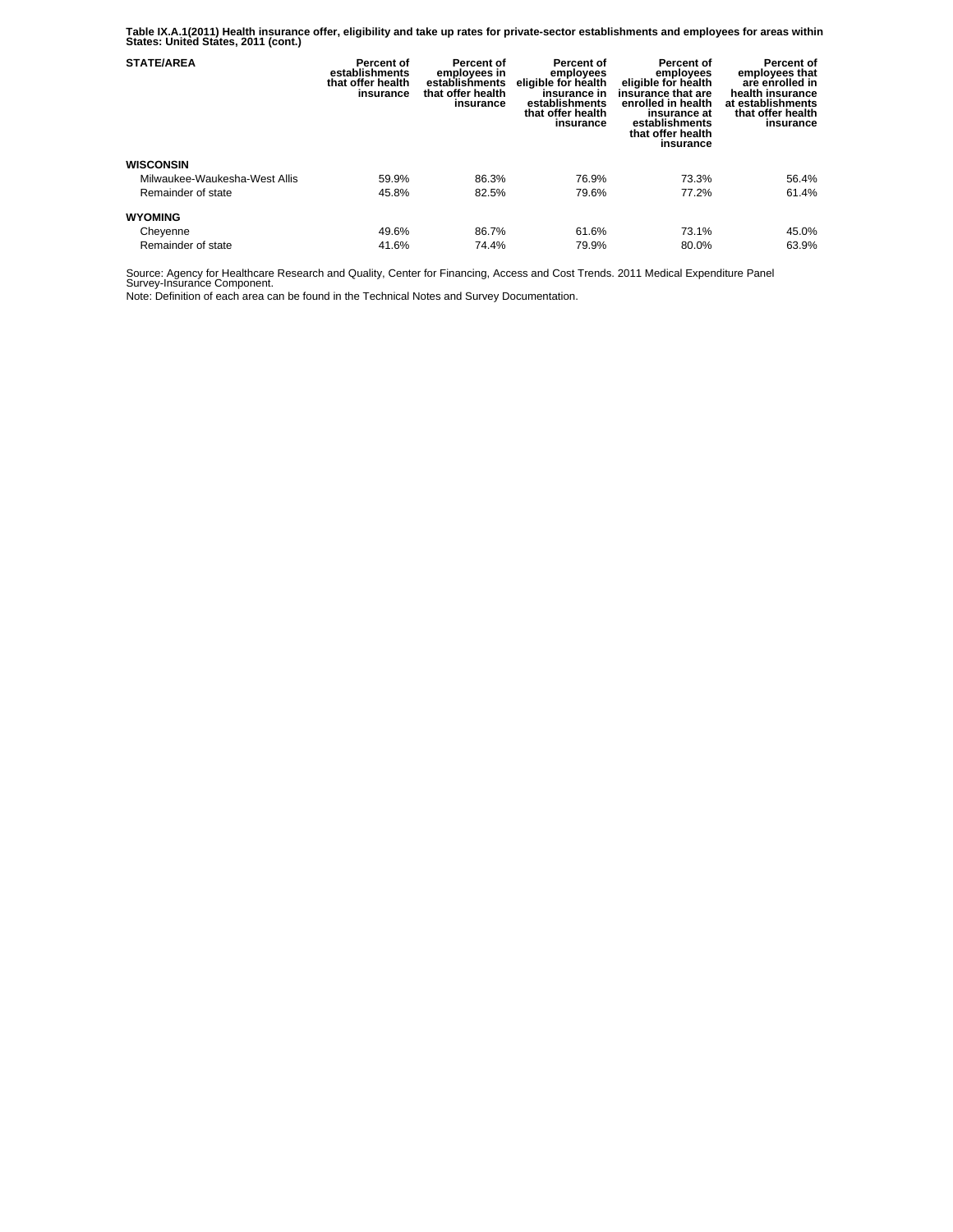**Table IX.A.1(2011) Standard errors for health insurance offer, eligibility, take up rates for private-sector establishments and employees for areas within States: United States, 2011** 

| <b>STATE/AREA</b>                              | <b>Percent of</b><br>establishments<br>that offer health<br>insurance | <b>Percent of</b><br>employees in<br>establishments<br>that offer health<br>insurance | Percent of<br>employees<br>eligible for health<br>insurance in<br>establishments<br>that offer health<br>insurance | Percent of<br>employees<br>eligible for health<br>insurance that are<br>enrolled in health<br>insurance at<br>establishments<br>that offer health<br>insurance | Percent of<br>employees that<br>are enrolled in<br>health insurance<br>at establishments<br>that offer health<br>insurance |
|------------------------------------------------|-----------------------------------------------------------------------|---------------------------------------------------------------------------------------|--------------------------------------------------------------------------------------------------------------------|----------------------------------------------------------------------------------------------------------------------------------------------------------------|----------------------------------------------------------------------------------------------------------------------------|
| <b>ALABAMA</b>                                 |                                                                       |                                                                                       |                                                                                                                    |                                                                                                                                                                |                                                                                                                            |
| Birmingham-Hoover                              | 5.60%                                                                 | 1.64%                                                                                 | 4.15%                                                                                                              | 2.38%                                                                                                                                                          | 3.93%                                                                                                                      |
| Remainder of state                             | 2.87%                                                                 | 2.68%                                                                                 | 1.47%                                                                                                              | 1.59%                                                                                                                                                          | 2.01%                                                                                                                      |
|                                                |                                                                       |                                                                                       |                                                                                                                    |                                                                                                                                                                |                                                                                                                            |
| <b>ALASKA</b>                                  |                                                                       |                                                                                       |                                                                                                                    |                                                                                                                                                                |                                                                                                                            |
| Anchorage                                      | 3.51%                                                                 | 3.38%                                                                                 | 2.68%                                                                                                              | 2.83%                                                                                                                                                          | 3.40%                                                                                                                      |
| Remainder of state                             | 4.26%                                                                 | 5.83%                                                                                 | 4.40%                                                                                                              | 3.07%                                                                                                                                                          | 3.97%                                                                                                                      |
| <b>ARIZONA</b>                                 |                                                                       |                                                                                       |                                                                                                                    |                                                                                                                                                                |                                                                                                                            |
| Phoenix-Mesa-Glendale                          | 3.18%                                                                 | 1.68%                                                                                 | 2.27%                                                                                                              | 2.15%                                                                                                                                                          | 2.74%                                                                                                                      |
| Remainder of state                             | 4.77%                                                                 | 4.55%                                                                                 | 4.16%                                                                                                              | 2.52%                                                                                                                                                          | 3.65%                                                                                                                      |
|                                                |                                                                       |                                                                                       |                                                                                                                    |                                                                                                                                                                |                                                                                                                            |
| <b>ARKANSAS</b>                                |                                                                       |                                                                                       |                                                                                                                    |                                                                                                                                                                |                                                                                                                            |
| Little Rock-North Little Rock-Conway           | 5.15%                                                                 | 3.42%                                                                                 | 4.00%                                                                                                              | 3.30%                                                                                                                                                          | 2.88%                                                                                                                      |
| Remainder of state                             | 2.78%                                                                 | 2.54%                                                                                 | 1.80%                                                                                                              | 2.40%                                                                                                                                                          | 2.38%                                                                                                                      |
| <b>CALIFORNIA</b>                              |                                                                       |                                                                                       |                                                                                                                    |                                                                                                                                                                |                                                                                                                            |
| Los Angeles-Long Beach-Santa Ana               | 3.52%                                                                 | 1.77%                                                                                 | 4.24%                                                                                                              | 1.32%                                                                                                                                                          | 4.15%                                                                                                                      |
| Riverside-San Bernardino-Ontario               | 4.89%                                                                 | 5.01%                                                                                 | 4.04%                                                                                                              | 5.05%                                                                                                                                                          | 6.00%                                                                                                                      |
| Sacramento--Arden-Arcade--Roseville            | 6.27%                                                                 | 3.02%                                                                                 | 1.72%                                                                                                              | 5.40%                                                                                                                                                          | 3.90%                                                                                                                      |
| San Diego-Carlsbad-San Marcos                  | 4.49%                                                                 | 3.20%                                                                                 | 3.62%                                                                                                              | 3.44%                                                                                                                                                          | 4.17%                                                                                                                      |
| San Francisco-Oakland-Fremont                  | 2.57%                                                                 | 1.70%                                                                                 | 3.30%                                                                                                              | 3.07%                                                                                                                                                          | 4.51%                                                                                                                      |
| San Jose-Sunnyvale-Santa Clara                 | 5.19%                                                                 | 2.14%                                                                                 | 4.66%                                                                                                              | 4.15%                                                                                                                                                          | 6.14%                                                                                                                      |
| Remainder of state                             | 3.11%                                                                 | 3.15%                                                                                 | 2.45%                                                                                                              | 1.40%                                                                                                                                                          | 2.32%                                                                                                                      |
|                                                |                                                                       |                                                                                       |                                                                                                                    |                                                                                                                                                                |                                                                                                                            |
| <b>COLORADO</b>                                |                                                                       |                                                                                       |                                                                                                                    |                                                                                                                                                                |                                                                                                                            |
| Denver-Aurora-Broomfield                       | 4.18%                                                                 | 3.43%                                                                                 | 2.51%                                                                                                              | 3.62%                                                                                                                                                          | 3.34%                                                                                                                      |
| Remainder of state                             | 1.98%                                                                 | 2.19%                                                                                 | 5.17%                                                                                                              | 2.67%                                                                                                                                                          | 4.93%                                                                                                                      |
| <b>CONNECTICUT</b>                             |                                                                       |                                                                                       |                                                                                                                    |                                                                                                                                                                |                                                                                                                            |
| Bridgeport-Stamford-Norwalk                    | 5.05%                                                                 | 1.32%                                                                                 | 3.33%                                                                                                              | 3.59%                                                                                                                                                          | 4.04%                                                                                                                      |
| Hartford-West Hartford-East Hartford           | 5.53%                                                                 | 2.54%                                                                                 | 6.27%                                                                                                              | 4.50%                                                                                                                                                          | 5.60%                                                                                                                      |
| New Haven-Milford                              | 4.98%                                                                 | 3.15%                                                                                 | 3.01%                                                                                                              | 3.70%                                                                                                                                                          | 4.68%                                                                                                                      |
| Remainder of state                             | 7.14%                                                                 | 6.29%                                                                                 | 4.92%                                                                                                              | 4.15%                                                                                                                                                          | 5.80%                                                                                                                      |
|                                                |                                                                       |                                                                                       |                                                                                                                    |                                                                                                                                                                |                                                                                                                            |
| <b>DELAWARE</b>                                |                                                                       |                                                                                       |                                                                                                                    |                                                                                                                                                                |                                                                                                                            |
| Philadelphia-Camden-Wilmington,<br>DE portion  | 3.46%                                                                 | 1.73%                                                                                 | 2.82%                                                                                                              | 2.04%                                                                                                                                                          | 3.40%                                                                                                                      |
| Remainder of state                             | 3.75%                                                                 | 2.56%                                                                                 | 3.87%                                                                                                              | 2.97%                                                                                                                                                          | 4.90%                                                                                                                      |
|                                                |                                                                       |                                                                                       |                                                                                                                    |                                                                                                                                                                |                                                                                                                            |
| <b>DISTRICT OF COLUMBIA</b>                    |                                                                       |                                                                                       |                                                                                                                    |                                                                                                                                                                |                                                                                                                            |
| Washington-Arlington-Alexandria, DC<br>portion | 2.38%                                                                 | 1.48%                                                                                 | 1.86%                                                                                                              | 1.15%                                                                                                                                                          | 2.06%                                                                                                                      |
| <b>FLORIDA</b>                                 |                                                                       |                                                                                       |                                                                                                                    |                                                                                                                                                                |                                                                                                                            |
| Miami-Fort Lauderdale-Pompano                  |                                                                       |                                                                                       |                                                                                                                    |                                                                                                                                                                |                                                                                                                            |
| Beach                                          | 2.82%                                                                 | 4.60%                                                                                 | 2.35%                                                                                                              | 2.91%                                                                                                                                                          | 3.15%                                                                                                                      |
| Orlando-Kissimmee-Sanford                      | 5.07%                                                                 | 4.91%                                                                                 | 4.65%                                                                                                              | 2.51%                                                                                                                                                          | 3.87%                                                                                                                      |
| Tampa-St. Petersburg-Clearwater                | 3.87%                                                                 | 2.66%                                                                                 | 3.47%                                                                                                              | 4.48%                                                                                                                                                          | 4.91%                                                                                                                      |
| Remainder of state                             | 2.08%                                                                 | 3.92%                                                                                 | 1.44%                                                                                                              | 1.46%                                                                                                                                                          | 1.38%                                                                                                                      |
| <b>GEORGIA</b>                                 |                                                                       |                                                                                       |                                                                                                                    |                                                                                                                                                                |                                                                                                                            |
| Atlanta-Sandy Springs-Marietta                 | 3.47%                                                                 | 1.91%                                                                                 | 2.69%                                                                                                              | 2.98%                                                                                                                                                          | 3.43%                                                                                                                      |
| Remainder of state                             | 4.33%                                                                 | 2.63%                                                                                 | 6.09%                                                                                                              | 2.84%                                                                                                                                                          | 4.74%                                                                                                                      |
|                                                |                                                                       |                                                                                       |                                                                                                                    |                                                                                                                                                                |                                                                                                                            |
| <b>HAWAII</b>                                  |                                                                       |                                                                                       |                                                                                                                    |                                                                                                                                                                |                                                                                                                            |
| Honolulu                                       | 1.85%                                                                 | 0.34%                                                                                 | 2.03%                                                                                                              | 1.56%                                                                                                                                                          | 2.23%                                                                                                                      |
| Remainder of state                             | 3.09%                                                                 | 0.69%                                                                                 | 3.74%                                                                                                              | 2.92%                                                                                                                                                          | 3.69%                                                                                                                      |
| <b>IDAHO</b>                                   |                                                                       |                                                                                       |                                                                                                                    |                                                                                                                                                                |                                                                                                                            |
| Boise City-Nampa                               | 4.27%                                                                 | 3.64%                                                                                 | 4.19%                                                                                                              | 3.24%                                                                                                                                                          | 5.52%                                                                                                                      |
| Remainder of state                             | 2.93%                                                                 | 4.89%                                                                                 | 1.64%                                                                                                              | 2.52%                                                                                                                                                          | 1.95%                                                                                                                      |
|                                                |                                                                       |                                                                                       |                                                                                                                    |                                                                                                                                                                |                                                                                                                            |
| <b>ILLINOIS</b>                                |                                                                       |                                                                                       |                                                                                                                    |                                                                                                                                                                |                                                                                                                            |
| Chicago-Joliet-Naperville, IL portion          | 1.80%                                                                 | 1.42%                                                                                 | 2.50%                                                                                                              | 1.80%                                                                                                                                                          | 2.83%                                                                                                                      |
| Remainder of state                             | 4.59%                                                                 | 3.52%                                                                                 | 3.11%                                                                                                              | 5.18%                                                                                                                                                          | 4.33%                                                                                                                      |
|                                                |                                                                       |                                                                                       |                                                                                                                    |                                                                                                                                                                |                                                                                                                            |
| <b>INDIANA</b>                                 | 4.07%                                                                 | 3.31%                                                                                 | 5.94%                                                                                                              | 4.11%                                                                                                                                                          |                                                                                                                            |
| Indianapolis-Carmel<br>Remainder of state      | 2.32%                                                                 | 1.75%                                                                                 | 2.93%                                                                                                              | 1.72%                                                                                                                                                          | 5.76%<br>2.19%                                                                                                             |
|                                                |                                                                       |                                                                                       |                                                                                                                    |                                                                                                                                                                |                                                                                                                            |
| <b>IOWA</b>                                    |                                                                       |                                                                                       |                                                                                                                    |                                                                                                                                                                |                                                                                                                            |
| Des Moines-West Des Moines                     | 6.84%                                                                 | 4.65%                                                                                 | 3.62%                                                                                                              | 4.89%                                                                                                                                                          | 5.53%                                                                                                                      |
| Remainder of state                             | 2.74%                                                                 | 1.77%                                                                                 | 2.22%                                                                                                              | 2.02%                                                                                                                                                          | 2.74%                                                                                                                      |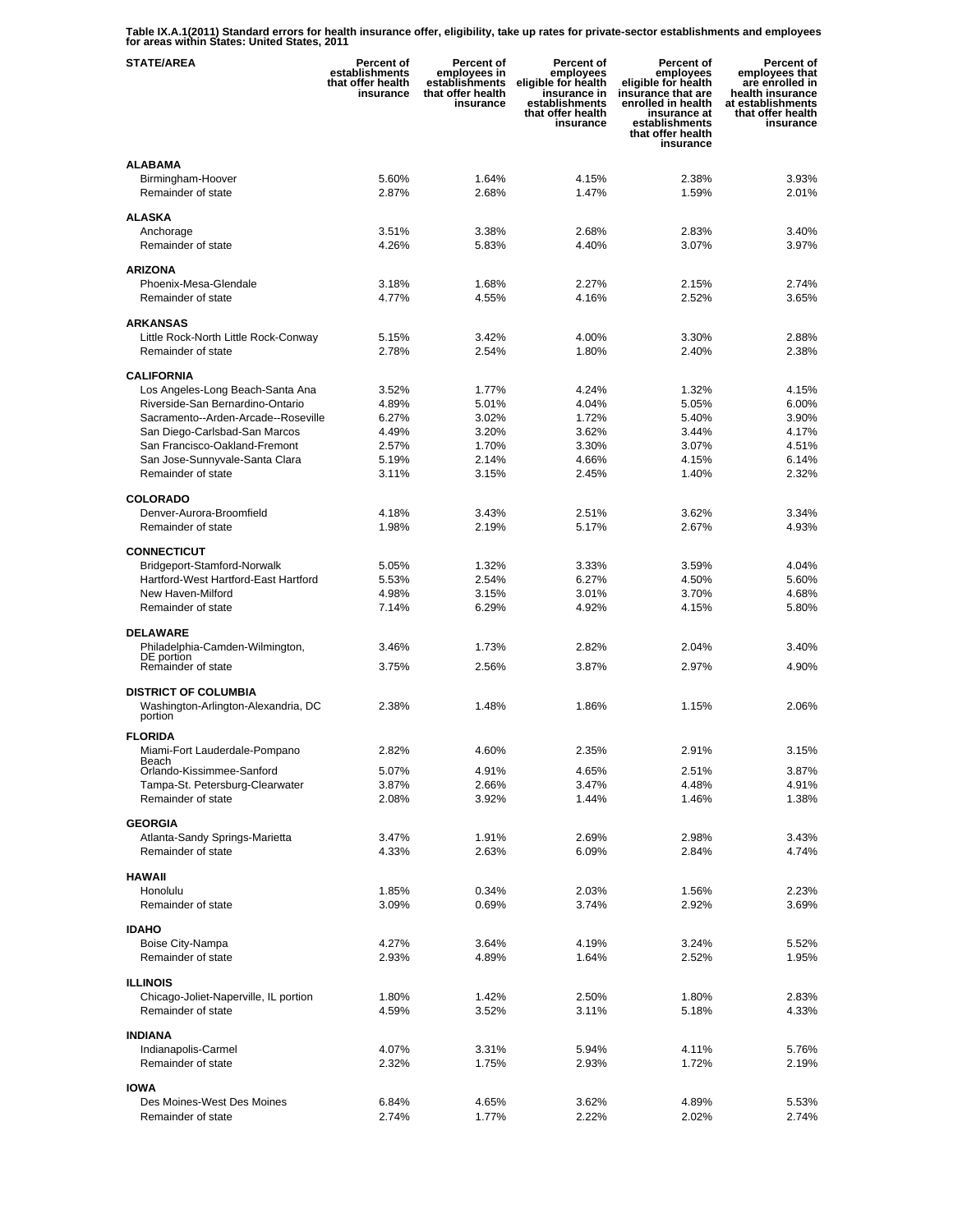**Table IX.A.1(2011) Standard errors for health insurance offer, eligibility, take up rates for private-sector establishments and employees for areas within States: United States, 2011 (cont.)** 

| <b>STATE/AREA</b>                                       | <b>Percent of</b><br>establishments<br>that offer health<br>insurance | Percent of<br>employees in<br>establishments<br>that offer health<br>insurance | Percent of<br>employees<br>eligible for health<br>insurance in<br>establishments<br>that offer health<br>insurance | <b>Percent of</b><br>employees<br>eligible for health<br>insurance that are<br>enrolled in health<br>insurance at<br>establishments<br>that offer health<br>insurance | Percent of<br>employees that<br>are enrolled in<br>health insurance<br>at establishments<br>that offer health<br>insurance |
|---------------------------------------------------------|-----------------------------------------------------------------------|--------------------------------------------------------------------------------|--------------------------------------------------------------------------------------------------------------------|-----------------------------------------------------------------------------------------------------------------------------------------------------------------------|----------------------------------------------------------------------------------------------------------------------------|
| <b>KANSAS</b>                                           |                                                                       |                                                                                |                                                                                                                    |                                                                                                                                                                       |                                                                                                                            |
| Kansas City, KS portion                                 | 5.33%                                                                 | 4.42%                                                                          | 3.29%                                                                                                              | 2.78%                                                                                                                                                                 | 3.52%                                                                                                                      |
| Wichita                                                 | 5.99%                                                                 | 4.96%                                                                          | 4.69%                                                                                                              | 5.54%                                                                                                                                                                 | 3.53%                                                                                                                      |
| Remainder of state                                      | 3.49%                                                                 | 3.32%                                                                          | 3.16%                                                                                                              | 3.48%                                                                                                                                                                 | 3.51%                                                                                                                      |
| <b>KENTUCKY</b>                                         |                                                                       |                                                                                |                                                                                                                    |                                                                                                                                                                       |                                                                                                                            |
| Louisville/Jefferson County, KY                         | 5.73%                                                                 | 2.44%                                                                          | 3.15%                                                                                                              | 3.22%                                                                                                                                                                 | 3.00%                                                                                                                      |
| portion<br>Remainder of state                           | 2.46%                                                                 | 2.04%                                                                          | 1.86%                                                                                                              | 2.50%                                                                                                                                                                 | 2.34%                                                                                                                      |
| <b>LOUISIANA</b>                                        |                                                                       |                                                                                |                                                                                                                    |                                                                                                                                                                       |                                                                                                                            |
| New Orleans-Metairie-Kenner                             | 3.38%                                                                 | 3.67%                                                                          | 3.14%                                                                                                              | 3.53%                                                                                                                                                                 | 3.23%                                                                                                                      |
| Remainder of state                                      | 2.46%                                                                 | 2.83%                                                                          | 1.93%                                                                                                              | 1.69%                                                                                                                                                                 | 1.80%                                                                                                                      |
|                                                         |                                                                       |                                                                                |                                                                                                                    |                                                                                                                                                                       |                                                                                                                            |
| <b>MAINE</b><br>Portland-South Portland-Biddeford       | 3.32%                                                                 | 2.42%                                                                          | 3.24%                                                                                                              | 2.07%                                                                                                                                                                 | 3.65%                                                                                                                      |
| Remainder of state                                      | 1.93%                                                                 | 1.28%                                                                          | 4.09%                                                                                                              | 2.97%                                                                                                                                                                 | 3.40%                                                                                                                      |
|                                                         |                                                                       |                                                                                |                                                                                                                    |                                                                                                                                                                       |                                                                                                                            |
| <b>MARYLAND</b><br><b>Baltimore-Towson</b>              | 2.56%                                                                 | 1.95%                                                                          | 2.72%                                                                                                              | 3.72%                                                                                                                                                                 | 3.54%                                                                                                                      |
| Washington-Arlington-Alexandria,                        | 3.99%                                                                 | 1.81%                                                                          | 2.28%                                                                                                              | 2.56%                                                                                                                                                                 | 2.59%                                                                                                                      |
| MD portion<br>Remainder of state                        | 5.94%                                                                 | 7.26%                                                                          | 5.90%                                                                                                              | 4.25%                                                                                                                                                                 | 6.15%                                                                                                                      |
|                                                         |                                                                       |                                                                                |                                                                                                                    |                                                                                                                                                                       |                                                                                                                            |
| <b>MASSACHUSETTS</b>                                    |                                                                       |                                                                                |                                                                                                                    |                                                                                                                                                                       |                                                                                                                            |
| Boston-Cambridge-Quincy, MA<br>portion                  | 3.93%                                                                 | 1.37%                                                                          | 3.14%                                                                                                              | 2.55%                                                                                                                                                                 | 2.73%                                                                                                                      |
| Remainder of state                                      | 5.09%                                                                 | 2.29%                                                                          | 2.47%                                                                                                              | 2.08%                                                                                                                                                                 | 2.61%                                                                                                                      |
| <b>MICHIGAN</b>                                         |                                                                       |                                                                                |                                                                                                                    |                                                                                                                                                                       |                                                                                                                            |
| Detroit-Warren-Livonia                                  | 3.37%                                                                 | 3.54%                                                                          | 4.15%                                                                                                              | 2.75%                                                                                                                                                                 | 2.51%                                                                                                                      |
| Remainder of state                                      | 2.69%                                                                 | 1.67%                                                                          | 2.96%                                                                                                              | 1.26%                                                                                                                                                                 | 2.72%                                                                                                                      |
| <b>MINNESOTA</b>                                        |                                                                       |                                                                                |                                                                                                                    |                                                                                                                                                                       |                                                                                                                            |
| Minneapolis-St. Paul-Bloomington,                       | 2.46%                                                                 | 2.47%                                                                          | 3.48%                                                                                                              | 1.76%                                                                                                                                                                 | 3.68%                                                                                                                      |
| MN portion<br>Remainder of state                        | 1.38%                                                                 | 4.07%                                                                          | 2.92%                                                                                                              | 4.36%                                                                                                                                                                 | 4.82%                                                                                                                      |
|                                                         |                                                                       |                                                                                |                                                                                                                    |                                                                                                                                                                       |                                                                                                                            |
| <b>MISSISSIPPI</b>                                      |                                                                       |                                                                                |                                                                                                                    |                                                                                                                                                                       |                                                                                                                            |
| Jackson<br>Remainder of state                           | 4.83%<br>2.34%                                                        | 3.11%<br>2.43%                                                                 | 3.67%<br>2.67%                                                                                                     | 3.21%<br>2.85%                                                                                                                                                        | 4.01%<br>3.20%                                                                                                             |
|                                                         |                                                                       |                                                                                |                                                                                                                    |                                                                                                                                                                       |                                                                                                                            |
| <b>MISSOURI</b>                                         |                                                                       |                                                                                |                                                                                                                    |                                                                                                                                                                       |                                                                                                                            |
| Kansas City, MO portion                                 | 4.03%                                                                 | 2.50%                                                                          | 5.00%                                                                                                              | 4.66%                                                                                                                                                                 | 5.33%                                                                                                                      |
| St. Louis, MO portion<br>Remainder of state             | 3.68%<br>1.92%                                                        | 2.28%<br>3.82%                                                                 | 2.47%<br>2.33%                                                                                                     | 2.22%<br>3.32%                                                                                                                                                        | 3.21%<br>3.44%                                                                                                             |
|                                                         |                                                                       |                                                                                |                                                                                                                    |                                                                                                                                                                       |                                                                                                                            |
| <b>MONTANA</b>                                          |                                                                       |                                                                                |                                                                                                                    |                                                                                                                                                                       |                                                                                                                            |
| <b>Billings</b><br>Remainder of state                   | 5.18%<br>2.81%                                                        | 3.49%<br>2.57%                                                                 | 7.29%<br>1.80%                                                                                                     | 3.33%<br>2.49%                                                                                                                                                        | 6.78%<br>2.26%                                                                                                             |
|                                                         |                                                                       |                                                                                |                                                                                                                    |                                                                                                                                                                       |                                                                                                                            |
| <b>NEBRASKA</b>                                         |                                                                       |                                                                                |                                                                                                                    |                                                                                                                                                                       |                                                                                                                            |
| Omaha-Council Bluffs, NE portion<br>Remainder of state  | 5.27%<br>2.34%                                                        | 2.53%<br>2.39%                                                                 | 4.74%<br>3.10%                                                                                                     | 3.28%<br>1.94%                                                                                                                                                        | 4.28%<br>3.30%                                                                                                             |
|                                                         |                                                                       |                                                                                |                                                                                                                    |                                                                                                                                                                       |                                                                                                                            |
| <b>NEVADA</b>                                           |                                                                       |                                                                                |                                                                                                                    |                                                                                                                                                                       |                                                                                                                            |
| Las Vegas-Paradise<br>Remainder of state                | 2.15%<br>4.68%                                                        | 2.97%<br>2.81%                                                                 | 2.10%<br>4.09%                                                                                                     | 3.45%                                                                                                                                                                 | 3.58%<br>4.28%                                                                                                             |
|                                                         |                                                                       |                                                                                |                                                                                                                    | 2.64%                                                                                                                                                                 |                                                                                                                            |
| <b>NEW HAMPSHIRE</b>                                    |                                                                       |                                                                                |                                                                                                                    |                                                                                                                                                                       |                                                                                                                            |
| Boston-Cambridge-Quincy, NH<br>portion                  | 3.91%                                                                 | 2.58%                                                                          | 3.58%                                                                                                              | 3.60%                                                                                                                                                                 | 3.95%                                                                                                                      |
| Manchester-Nashua                                       | 3.77%                                                                 | 2.59%                                                                          | 3.53%                                                                                                              | 2.95%                                                                                                                                                                 | 4.03%                                                                                                                      |
| Remainder of state                                      | 4.56%                                                                 | 1.95%                                                                          | 2.65%                                                                                                              | 1.87%                                                                                                                                                                 | 2.58%                                                                                                                      |
| <b>NEW JERSEY</b>                                       |                                                                       |                                                                                |                                                                                                                    |                                                                                                                                                                       |                                                                                                                            |
| New York-Northern New Jersey-Long                       | 1.54%                                                                 | 1.42%                                                                          | 1.94%                                                                                                              | 1.63%                                                                                                                                                                 | 1.37%                                                                                                                      |
| Island, NJ portion<br>Remainder of state                | 6.80%                                                                 | 3.49%                                                                          | 3.67%                                                                                                              | 5.83%                                                                                                                                                                 | 5.35%                                                                                                                      |
|                                                         |                                                                       |                                                                                |                                                                                                                    |                                                                                                                                                                       |                                                                                                                            |
| <b>NEW MEXICO</b><br>Albuquerque                        | 4.27%                                                                 | 1.88%                                                                          | 2.07%                                                                                                              | 2.57%                                                                                                                                                                 | 2.99%                                                                                                                      |
| Remainder of state                                      | 2.36%                                                                 | 3.55%                                                                          | 3.53%                                                                                                              | 3.22%                                                                                                                                                                 | 4.64%                                                                                                                      |
|                                                         |                                                                       |                                                                                |                                                                                                                    |                                                                                                                                                                       |                                                                                                                            |
| <b>NEW YORK</b>                                         |                                                                       |                                                                                |                                                                                                                    |                                                                                                                                                                       |                                                                                                                            |
| New York-Northern New Jersey-Long<br>Island, NY portion | 1.73%                                                                 | 1.09%                                                                          | 2.10%                                                                                                              | 1.91%                                                                                                                                                                 | 2.51%                                                                                                                      |
| Remainder of state                                      | 2.80%                                                                 | 1.37%                                                                          | 1.52%                                                                                                              | 0.59%                                                                                                                                                                 | 1.23%                                                                                                                      |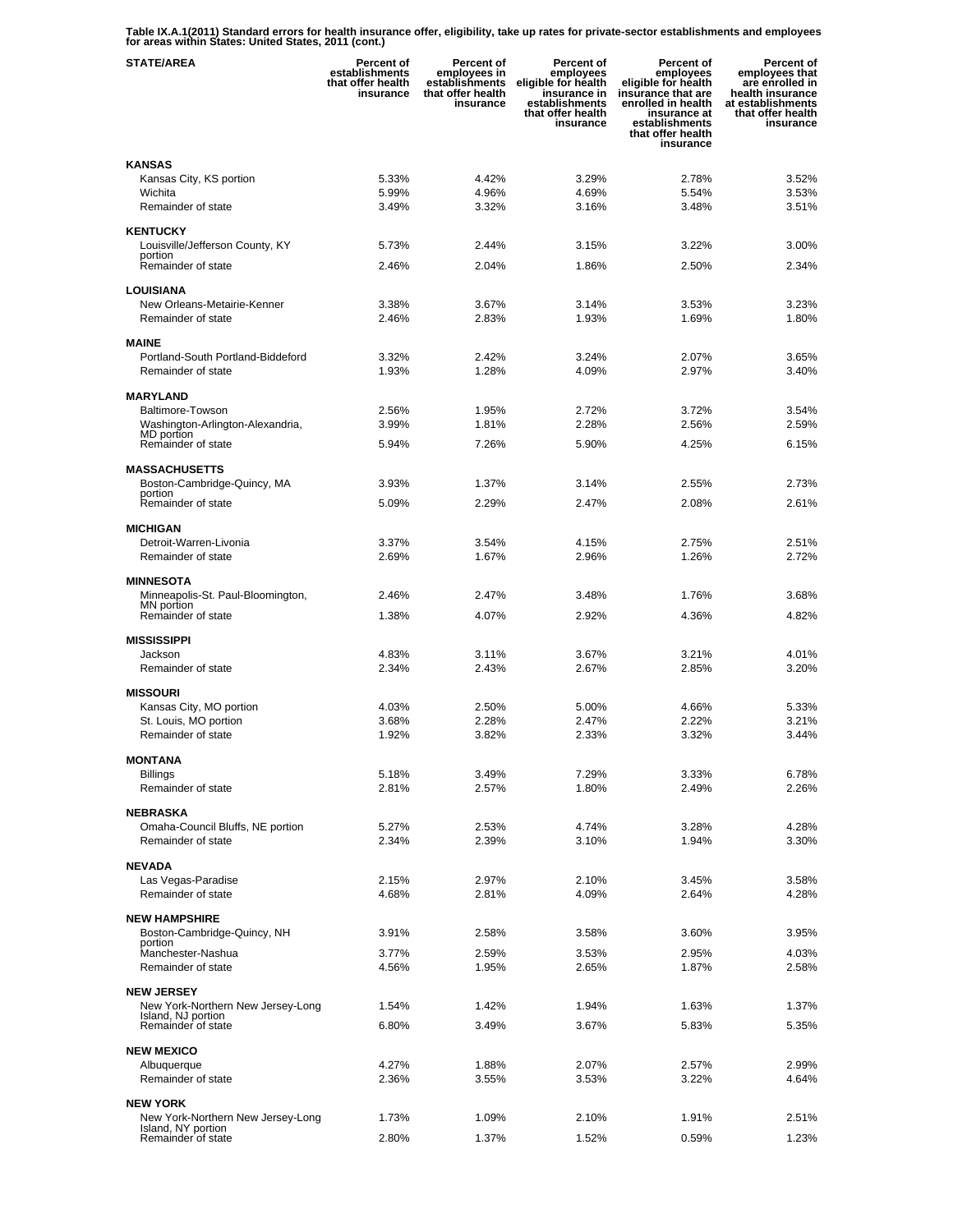**Table IX.A.1(2011) Standard errors for health insurance offer, eligibility, take up rates for private-sector establishments and employees for areas within States: United States, 2011 (cont.)** 

| <b>STATE/AREA</b>                                                                         | <b>Percent of</b><br>establishments<br>that offer health<br>insurance | Percent of<br>employees in<br>establishments<br>that offer health<br>insurance | Percent of<br>employees<br>eligible for health<br>insurance in<br>establishments<br>that offer health<br>insurance | <b>Percent of</b><br>employees<br>eligible for health<br>insurance that are<br>enrolled in health<br>insurance at<br>establishments<br>that offer health<br>insurance | Percent of<br>employees that<br>are enrolled in<br>health insurance<br>at establishments<br>that offer health<br>insurance |
|-------------------------------------------------------------------------------------------|-----------------------------------------------------------------------|--------------------------------------------------------------------------------|--------------------------------------------------------------------------------------------------------------------|-----------------------------------------------------------------------------------------------------------------------------------------------------------------------|----------------------------------------------------------------------------------------------------------------------------|
| <b>NORTH CAROLINA</b>                                                                     |                                                                       |                                                                                |                                                                                                                    |                                                                                                                                                                       |                                                                                                                            |
| Charlotte-Gastonia-Rock Hill, NC<br>portion                                               | 6.86%                                                                 | 1.30%                                                                          | 5.08%                                                                                                              | 3.96%                                                                                                                                                                 | 5.17%                                                                                                                      |
| Remainder of state                                                                        | 2.03%                                                                 | 1.84%                                                                          | 1.84%                                                                                                              | 1.94%                                                                                                                                                                 | 1.23%                                                                                                                      |
| <b>NORTH DAKOTA</b>                                                                       |                                                                       |                                                                                |                                                                                                                    |                                                                                                                                                                       |                                                                                                                            |
| Fargo, ND portion                                                                         | 6.29%                                                                 | 2.75%                                                                          | 5.87%                                                                                                              | 3.11%                                                                                                                                                                 | 4.72%                                                                                                                      |
| Remainder of state                                                                        | 2.06%                                                                 | 2.70%                                                                          | 3.64%                                                                                                              | 1.05%                                                                                                                                                                 | 3.40%                                                                                                                      |
| OHIO                                                                                      |                                                                       |                                                                                |                                                                                                                    |                                                                                                                                                                       |                                                                                                                            |
| Cincinnati-Middletown, OH portion                                                         | 3.83%                                                                 | 5.28%                                                                          | 4.11%                                                                                                              | 3.24%                                                                                                                                                                 | 4.63%                                                                                                                      |
| Cleveland-Elyria-Mentor<br>Columbus                                                       | 3.73%<br>3.45%                                                        | 3.30%<br>1.68%                                                                 | 2.40%<br>4.16%                                                                                                     | 3.15%<br>3.50%                                                                                                                                                        | 2.95%<br>4.66%                                                                                                             |
| Remainder of state                                                                        | 1.70%                                                                 | 1.82%                                                                          | 1.76%                                                                                                              | 2.60%                                                                                                                                                                 | 3.17%                                                                                                                      |
| <b>OKLAHOMA</b>                                                                           |                                                                       |                                                                                |                                                                                                                    |                                                                                                                                                                       |                                                                                                                            |
| Oklahoma City                                                                             | 2.28%                                                                 | 2.49%                                                                          | 2.78%                                                                                                              | 3.92%                                                                                                                                                                 | 3.66%                                                                                                                      |
| Tulsa                                                                                     | 4.79%                                                                 | 4.09%                                                                          | 2.23%                                                                                                              | 3.18%                                                                                                                                                                 | 3.48%                                                                                                                      |
| Remainder of state                                                                        | 3.12%                                                                 | 2.58%                                                                          | 3.18%                                                                                                              | 1.98%                                                                                                                                                                 | 2.78%                                                                                                                      |
| <b>OREGON</b>                                                                             |                                                                       |                                                                                |                                                                                                                    |                                                                                                                                                                       |                                                                                                                            |
| Portland-Vancouver-Hillsboro, OR<br>portion                                               | 4.99%                                                                 | 2.09%                                                                          | 3.41%                                                                                                              | 2.08%                                                                                                                                                                 | 2.94%                                                                                                                      |
| Remainder of state                                                                        | 3.14%                                                                 | 5.05%                                                                          | 3.06%                                                                                                              | 5.39%                                                                                                                                                                 | 4.86%                                                                                                                      |
| <b>PENNSYLVANIA</b>                                                                       |                                                                       |                                                                                |                                                                                                                    |                                                                                                                                                                       |                                                                                                                            |
| Philadelphia-Camden-Wilmington,                                                           | 1.64%                                                                 | 2.15%                                                                          | 1.77%                                                                                                              | 1.81%                                                                                                                                                                 | 2.04%                                                                                                                      |
| PA portion<br>Pittsburgh                                                                  | 3.55%                                                                 | 2.97%                                                                          | 3.30%                                                                                                              | 4.06%                                                                                                                                                                 | 3.72%                                                                                                                      |
| Remainder of state                                                                        | 3.65%                                                                 | 1.37%                                                                          | 2.97%                                                                                                              | 2.03%                                                                                                                                                                 | 3.03%                                                                                                                      |
| <b>RHODE ISLAND</b>                                                                       |                                                                       |                                                                                |                                                                                                                    |                                                                                                                                                                       |                                                                                                                            |
| Providence-New Bedford-Fall River,                                                        | 1.43%                                                                 | 1.34%                                                                          | 2.34%                                                                                                              | 1.35%                                                                                                                                                                 | 2.38%                                                                                                                      |
| RI portion                                                                                |                                                                       |                                                                                |                                                                                                                    |                                                                                                                                                                       |                                                                                                                            |
| <b>SOUTH CAROLINA</b><br>Columbia                                                         | 6.10%                                                                 | 2.68%                                                                          | 2.73%                                                                                                              | 5.94%                                                                                                                                                                 | 5.96%                                                                                                                      |
| Remainder of state                                                                        | 2.53%                                                                 | 2.60%                                                                          | 3.07%                                                                                                              | 1.92%                                                                                                                                                                 | 2.76%                                                                                                                      |
| <b>SOUTH DAKOTA</b>                                                                       |                                                                       |                                                                                |                                                                                                                    |                                                                                                                                                                       |                                                                                                                            |
| Sioux Falls                                                                               | 7.50%                                                                 | 3.36%                                                                          | 3.67%                                                                                                              | 2.35%                                                                                                                                                                 | 2.93%                                                                                                                      |
| Remainder of state                                                                        | 3.97%                                                                 | 2.52%                                                                          | 1.87%                                                                                                              | 3.33%                                                                                                                                                                 | 2.91%                                                                                                                      |
| <b>TENNESSEE</b>                                                                          |                                                                       |                                                                                |                                                                                                                    |                                                                                                                                                                       |                                                                                                                            |
| Memphis, TN portion                                                                       | 4.29%                                                                 | 3.93%                                                                          | 4.03%                                                                                                              | 3.71%                                                                                                                                                                 | 3.88%                                                                                                                      |
| Nashville-Davidson--Murfreesboro--Franklin                                                | 4.70%                                                                 | 3.93%                                                                          | 3.99%                                                                                                              | 2.54%                                                                                                                                                                 | 2.65%                                                                                                                      |
| Remainder of state                                                                        | 3.12%                                                                 | 1.46%                                                                          | 1.60%                                                                                                              | 2.42%                                                                                                                                                                 | 2.21%                                                                                                                      |
| <b>TEXAS</b>                                                                              |                                                                       |                                                                                |                                                                                                                    |                                                                                                                                                                       |                                                                                                                            |
| Dallas-Fort Worth-Arlington<br>Houston-Sugar Land-Baytown                                 | 3.33%<br>3.20%                                                        | 1.41%<br>2.38%                                                                 | 2.54%<br>3.59%                                                                                                     | 3.48%<br>3.93%                                                                                                                                                        | 3.87%<br>3.96%                                                                                                             |
| San Antonio-New Braunfels                                                                 | 8.08%                                                                 | 3.59%                                                                          | 4.40%                                                                                                              | 4.49%                                                                                                                                                                 | 5.72%                                                                                                                      |
| Remainder of state                                                                        | 1.80%                                                                 | 1.75%                                                                          | 3.06%                                                                                                              | 2.11%                                                                                                                                                                 | 2.90%                                                                                                                      |
| <b>UTAH</b>                                                                               |                                                                       |                                                                                |                                                                                                                    |                                                                                                                                                                       |                                                                                                                            |
| Ogden-Clearfield                                                                          | 5.38%                                                                 | 6.11%                                                                          | 6.59%                                                                                                              | 3.76%                                                                                                                                                                 | 3.54%                                                                                                                      |
| Provo-Orem                                                                                | 7.62%                                                                 | 8.93%                                                                          | 4.81%                                                                                                              | 4.81%                                                                                                                                                                 | 5.14%                                                                                                                      |
| Salt Lake City<br>Remainder of state                                                      | 1.45%<br>3.56%                                                        | 1.42%<br>6.91%                                                                 | 3.71%<br>3.15%                                                                                                     | 3.26%<br>5.81%                                                                                                                                                        | 3.69%<br>6.81%                                                                                                             |
|                                                                                           |                                                                       |                                                                                |                                                                                                                    |                                                                                                                                                                       |                                                                                                                            |
| <b>VERMONT</b><br>Burlington-South Burlington                                             | 3.70%                                                                 | 2.27%                                                                          | 4.93%                                                                                                              | 2.41%                                                                                                                                                                 | 4.30%                                                                                                                      |
| Remainder of state                                                                        | 1.90%                                                                 | 1.18%                                                                          | 1.62%                                                                                                              | 1.73%                                                                                                                                                                 | 2.39%                                                                                                                      |
|                                                                                           |                                                                       |                                                                                |                                                                                                                    |                                                                                                                                                                       |                                                                                                                            |
| VIRGINIA                                                                                  | 8.85%                                                                 | 6.54%                                                                          | 3.12%                                                                                                              | 4.52%                                                                                                                                                                 | 4.25%                                                                                                                      |
| Virginia Beach-Norfolk-Newport<br>News, VA portion<br>Washington-Arlington-Alexandria, VA | 3.86%                                                                 | 2.51%                                                                          | 3.13%                                                                                                              | 1.68%                                                                                                                                                                 | 2.58%                                                                                                                      |
| portion<br>Remainder of state                                                             | 3.32%                                                                 | 2.77%                                                                          | 3.03%                                                                                                              | 3.26%                                                                                                                                                                 | 2.83%                                                                                                                      |
|                                                                                           |                                                                       |                                                                                |                                                                                                                    |                                                                                                                                                                       |                                                                                                                            |
| <b>WASHINGTON</b>                                                                         |                                                                       |                                                                                |                                                                                                                    |                                                                                                                                                                       |                                                                                                                            |
| Seattle-Tacoma-Bellevue<br>Remainder of state                                             | 2.62%<br>3.24%                                                        | 1.53%<br>3.37%                                                                 | 2.24%<br>2.58%                                                                                                     | 1.74%<br>1.56%                                                                                                                                                        | 2.29%<br>2.36%                                                                                                             |
|                                                                                           |                                                                       |                                                                                |                                                                                                                    |                                                                                                                                                                       |                                                                                                                            |
| <b>WEST VIRGINIA</b><br>Charleston                                                        | 7.31%                                                                 | 2.57%                                                                          | 5.03%                                                                                                              | 3.72%                                                                                                                                                                 | 5.21%                                                                                                                      |
| Remainder of state                                                                        | 1.96%                                                                 | 1.55%                                                                          | 2.77%                                                                                                              | 1.13%                                                                                                                                                                 | 2.39%                                                                                                                      |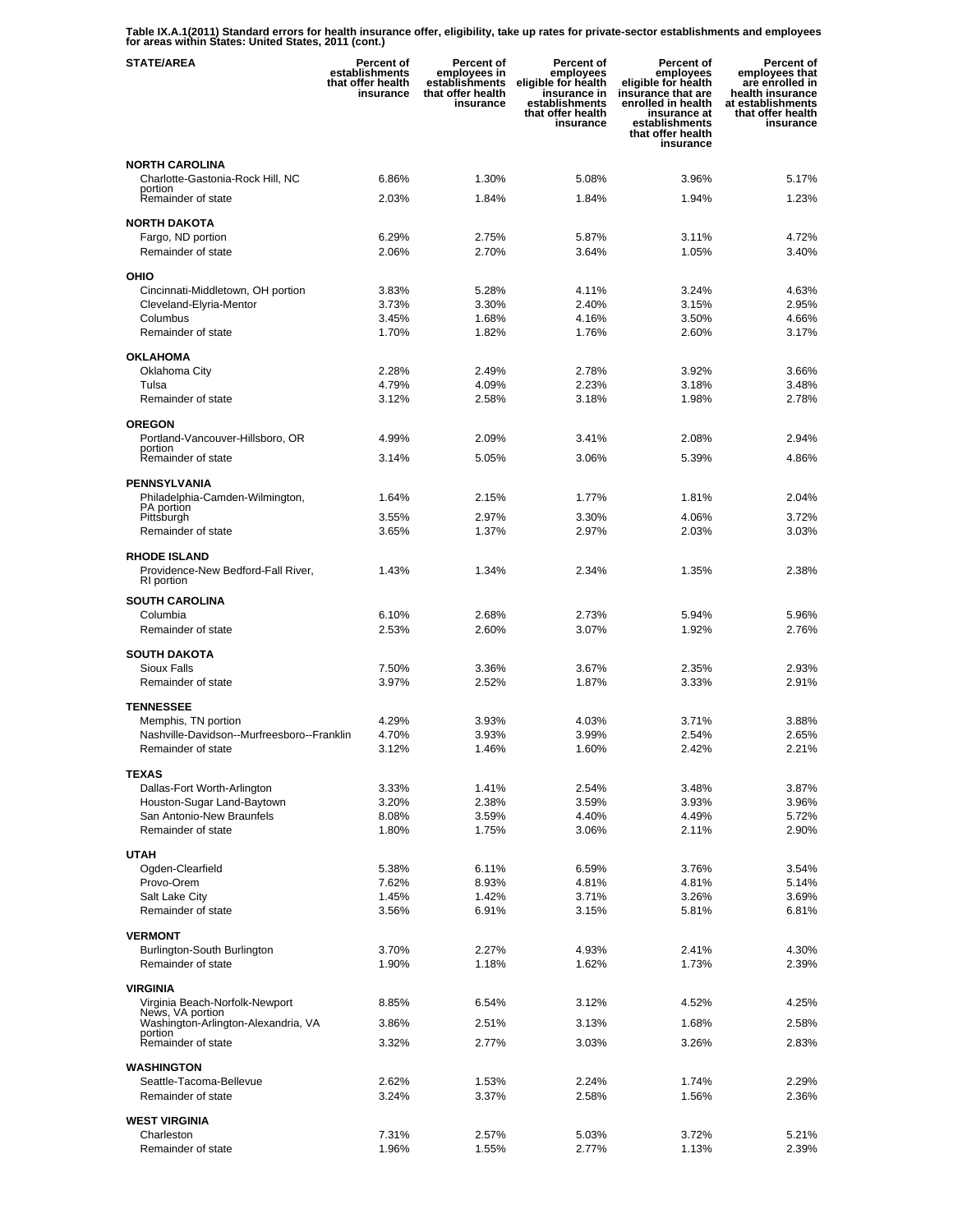**Table IX.A.1(2011) Standard errors for health insurance offer, eligibility, take up rates for private-sector establishments and employees for areas within States: United States, 2011 (cont.)** 

| <b>STATE/AREA</b>             | Percent of<br>establishments<br>that offer health<br>insurance | <b>Percent of</b><br>employees in<br>establishments<br>that offer health<br>insurance | Percent of<br>employees<br>eligible for health<br>insurance in<br>establishments<br>that offer health<br>insurance | Percent of<br>employees<br>eligible for health<br>insurance that are<br>enrolled in health<br>insurance at<br>establishments<br>that offer health<br>insurance | Percent of<br>employees that<br>are enrolled in<br>health insurance<br>at establishments<br>that offer health<br>insurance |
|-------------------------------|----------------------------------------------------------------|---------------------------------------------------------------------------------------|--------------------------------------------------------------------------------------------------------------------|----------------------------------------------------------------------------------------------------------------------------------------------------------------|----------------------------------------------------------------------------------------------------------------------------|
| <b>WISCONSIN</b>              |                                                                |                                                                                       |                                                                                                                    |                                                                                                                                                                |                                                                                                                            |
| Milwaukee-Waukesha-West Allis | 5.08%                                                          | 2.97%                                                                                 | 4.94%                                                                                                              | 3.04%                                                                                                                                                          | 4.89%                                                                                                                      |
| Remainder of state            | 2.36%                                                          | 1.11%                                                                                 | 1.97%                                                                                                              | 1.66%                                                                                                                                                          | 2.20%                                                                                                                      |
| <b>WYOMING</b>                |                                                                |                                                                                       |                                                                                                                    |                                                                                                                                                                |                                                                                                                            |
| Cheyenne                      | 9.21%                                                          | 9.09%                                                                                 | 7.35%                                                                                                              | 4.31%                                                                                                                                                          | 7.12%                                                                                                                      |
| Remainder of state            | 1.81%                                                          | 2.40%                                                                                 | 2.66%                                                                                                              | 2.02%                                                                                                                                                          | 3.03%                                                                                                                      |

Source: Agency for Healthcare Research and Quality, Center for Financing, Access and Cost Trends. 2011 Medical Expenditure Panel Survey-Insurance Component.

Note: Definition of each area can be found in the Technical Notes and Survey Documentation.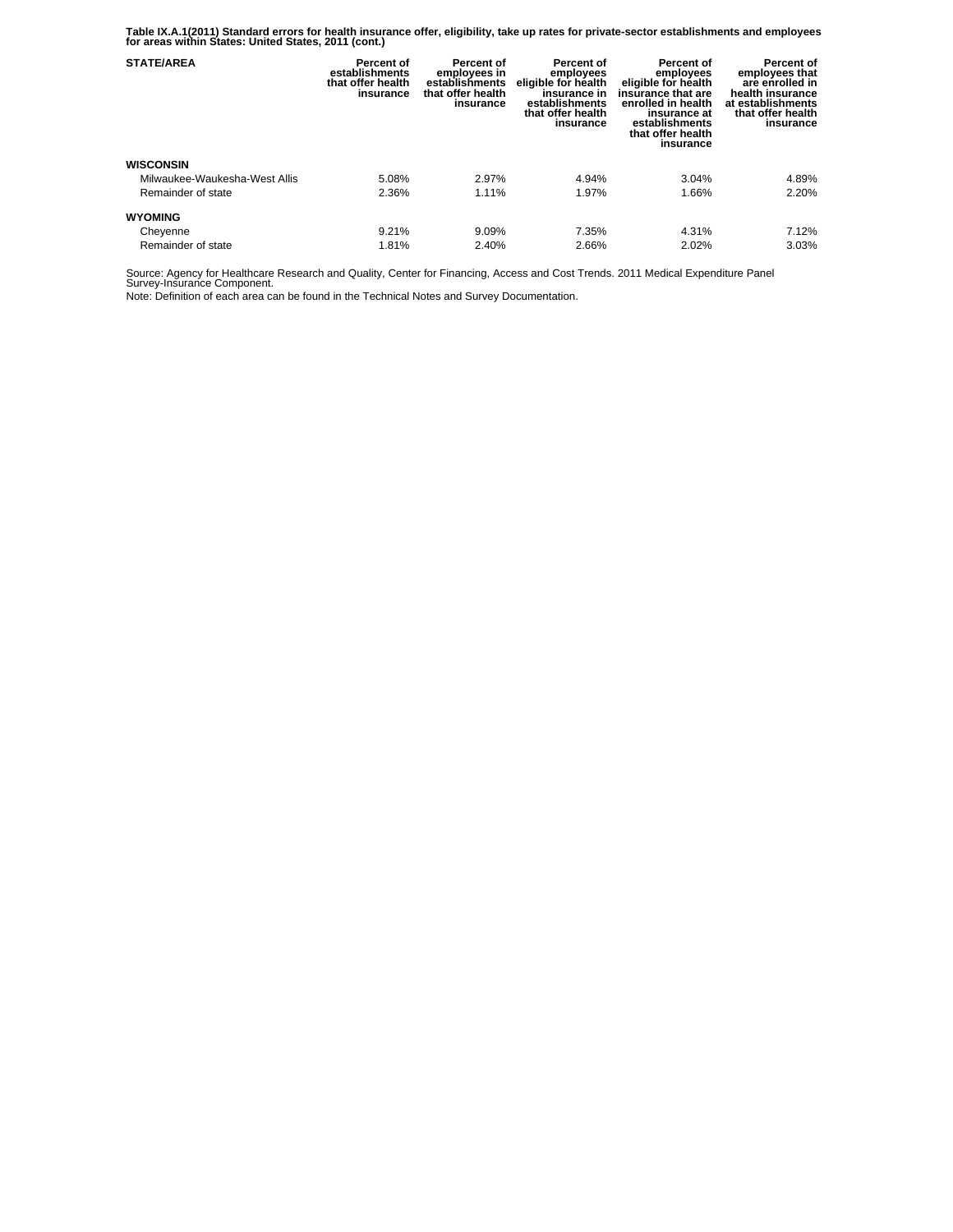**Table IX.A.2(2011) Average total premiums and employee contributions (in dollars) for private-sector establishments for areas within States: United States, 2011** 

| <b>STATE/AREA</b>                                    | Single<br>premium | Single<br>contribution | Employee-<br>plus-one<br>premium | Employee-<br>plus-one<br>contribution | Family<br>premium | Family<br>contribution |
|------------------------------------------------------|-------------------|------------------------|----------------------------------|---------------------------------------|-------------------|------------------------|
| <b>ALABAMA</b>                                       |                   |                        |                                  |                                       |                   |                        |
| Birmingham-Hoover<br>Remainder of state              | 4,895<br>4,801    | 1,125<br>1,129         | 9,452<br>9,817                   | 2,481<br>2,767                        | 13,447<br>12,759  | 3,328<br>3,642         |
| <b>ALASKA</b>                                        |                   |                        |                                  |                                       |                   |                        |
| Anchorage                                            | 6,713             | 1,139                  | 13,027                           | 3,784                                 | 16,118            | 4,449                  |
| Remainder of state                                   | 6,047             | 977                    | 11,637                           | 2,956                                 | 15,979            | 3,797                  |
| <b>ARIZONA</b>                                       |                   |                        |                                  |                                       |                   |                        |
| Phoenix-Mesa-Glendale                                | 4,961             | 1,134                  | 10,575                           | 3,044                                 | 15,615            | 5,216                  |
| Remainder of state                                   | 4,614             | 1,162                  | 8,512                            | 2,544                                 | 12,764            | 3,533                  |
| <b>ARKANSAS</b>                                      |                   |                        |                                  |                                       |                   |                        |
| Little Rock-North Little Rock-Conway                 | 4,444             | 798                    | 7,812                            | 2,386                                 | 11,398            | 3,557                  |
| Remainder of state                                   | 4,380             | 1,011                  | 9,078                            | 2,614                                 | 12,710            | 3,637                  |
| <b>CALIFORNIA</b>                                    |                   |                        |                                  |                                       |                   |                        |
| Los Angeles-Long Beach-Santa Ana                     | 5,230             | 929                    | 11,174                           | 3,435                                 | 16,790            | 4,858                  |
| Riverside-San Bernardino-Ontario                     | 5,055             | 1,126                  | 10,712                           | $2,314*$                              | 15,677            | 2,588'                 |
| Sacramento--Arden-Arcade--Roseville                  | 5,397             | 1,030                  | 11,520                           | 3,984                                 | 13.614            | 4,605                  |
| San Diego-Carlsbad-San Marcos                        | 4,774             | 901                    | 9,452                            | 2,654                                 | 14,052            | 2,743                  |
| San Francisco-Oakland-Fremont                        | 5,698             | 1,009                  | 12,266                           | 2,646                                 | 16,802            | 3,969                  |
| San Jose-Sunnyvale-Santa Clara<br>Remainder of state | 5,594<br>5,006    | 1,147<br>891           | 10,902<br>9,943                  | 2,059<br>2,674                        | 15,411<br>14,831  | 3,506<br>3,734         |
|                                                      |                   |                        |                                  |                                       |                   |                        |
| <b>COLORADO</b>                                      |                   |                        |                                  |                                       |                   |                        |
| Denver-Aurora-Broomfield                             | 5,159             | 1,141                  | 10,475                           | 3,565                                 | 15,296            | 4,681                  |
| Remainder of state                                   | 5,270             | 966                    | 10,573                           | 2,797                                 | 14,330            | 4,606                  |
| <b>CONNECTICUT</b>                                   |                   |                        |                                  |                                       |                   |                        |
| Bridgeport-Stamford-Norwalk                          | 5,631             | 1,195                  | 11,435                           | 2,996                                 | 16,743            | 3,941                  |
| Hartford-West Hartford-East Hartford                 | 5,446             | 1,301                  | 11,189                           | 2,640                                 | 15,666            | 3,885                  |
| New Haven-Milford<br>Remainder of state              | 5,537<br>5,994    | 1,167<br>1,012         | 10,878<br>13,126                 | 2,805<br>2,472                        | 15,551<br>18,232  | 3,599<br>3,623         |
|                                                      |                   |                        |                                  |                                       |                   |                        |
| <b>DELAWARE</b>                                      |                   |                        |                                  |                                       |                   |                        |
| Philadelphia-Camden-Wilmington,<br>DE portion        | 6,164             | 1,251                  | 11,669                           | 3,439                                 | 17,767            | 5,038                  |
| Remainder of state                                   | 4,928             | 956                    | 10,302                           | 2,682                                 | 13,228            | 3,327                  |
| <b>DISTRICT OF COLUMBIA</b>                          |                   |                        |                                  |                                       |                   |                        |
| Washington-Arlington-Alexandria, DC                  | 5,783             | 1,166                  | 10,529                           | 3,225                                 | 16,606            | 4,328                  |
| portion                                              |                   |                        |                                  |                                       |                   |                        |
| <b>FLORIDA</b>                                       |                   |                        |                                  |                                       |                   |                        |
| Miami-Fort Lauderdale-Pompano<br>Beach               | 5,168             | 1,009                  | 10,153                           | 2,933                                 | 14,793            | 4,486                  |
| Orlando-Kissimmee-Sanford                            | 5,409             | 1,581                  | 9,748                            | 3,899                                 | 15,695            | 5,846                  |
| Tampa-St. Petersburg-Clearwater                      | 5,006             | 1,029                  | 9,013                            | 2,897                                 | 14,162            | 4,264                  |
| Remainder of state                                   | 5,338             | 1,228                  | 10,342                           | 3,427                                 | 14,695            | 4,439                  |
| <b>GEORGIA</b>                                       |                   |                        |                                  |                                       |                   |                        |
| Atlanta-Sandy Springs-Marietta                       | 5,256             | 1,314                  | 9,809                            | 2,567                                 | 14,416            | 4,341                  |
| Remainder of state                                   | 4,827             | 1,098                  | 9,596                            | 2,939                                 | 12,944            | 3,989                  |
| <b>HAWAII</b>                                        |                   |                        |                                  |                                       |                   |                        |
| Honolulu                                             | 4,833             | 528                    | 9,623                            | 2,476                                 | 13,989            | 3,357                  |
| Remainder of state                                   | 4,950             | 588                    | 9,625                            | 2,369                                 | 13,103            | 3,061                  |
| <b>IDAHO</b>                                         |                   |                        |                                  |                                       |                   |                        |
| Boise City-Nampa                                     | 4,687             | 996                    | 8,954                            | 2,177                                 | 13,315            | 3,909                  |
| Remainder of state                                   | 4,435             | 786                    | 7,833                            | 2,551                                 | 13,089            | 4,098                  |
| <b>ILLINOIS</b>                                      |                   |                        |                                  |                                       |                   |                        |
| Chicago-Joliet-Naperville, IL portion                | 5,358             | 1,212                  | 10,281                           | 2,575                                 | 15,190            | 3,860                  |
| Remainder of state                                   | 5,495             | 1,181                  | 10,783                           | 2,358                                 | 15,075            | 3,513                  |
|                                                      |                   |                        |                                  |                                       |                   |                        |
| <b>INDIANA</b><br>Indianapolis-Carmel                | 5,342             |                        | 10,075                           | 2,281                                 | 16,254            | 3,773                  |
| Remainder of state                                   | 5,040             | 1,175<br>977           | 9,272                            | 2,481                                 | 13,962            | 3,005                  |
|                                                      |                   |                        |                                  |                                       |                   |                        |
| <b>IOWA</b>                                          |                   |                        |                                  |                                       |                   |                        |
| Des Moines-West Des Moines<br>Remainder of state     | 5,135<br>4,607    | 1,175<br>1,045         | 9,843<br>9,561                   | 2,901<br>2,508                        | 14,272<br>12,512  | 4,133<br>3,374         |
|                                                      |                   |                        |                                  |                                       |                   |                        |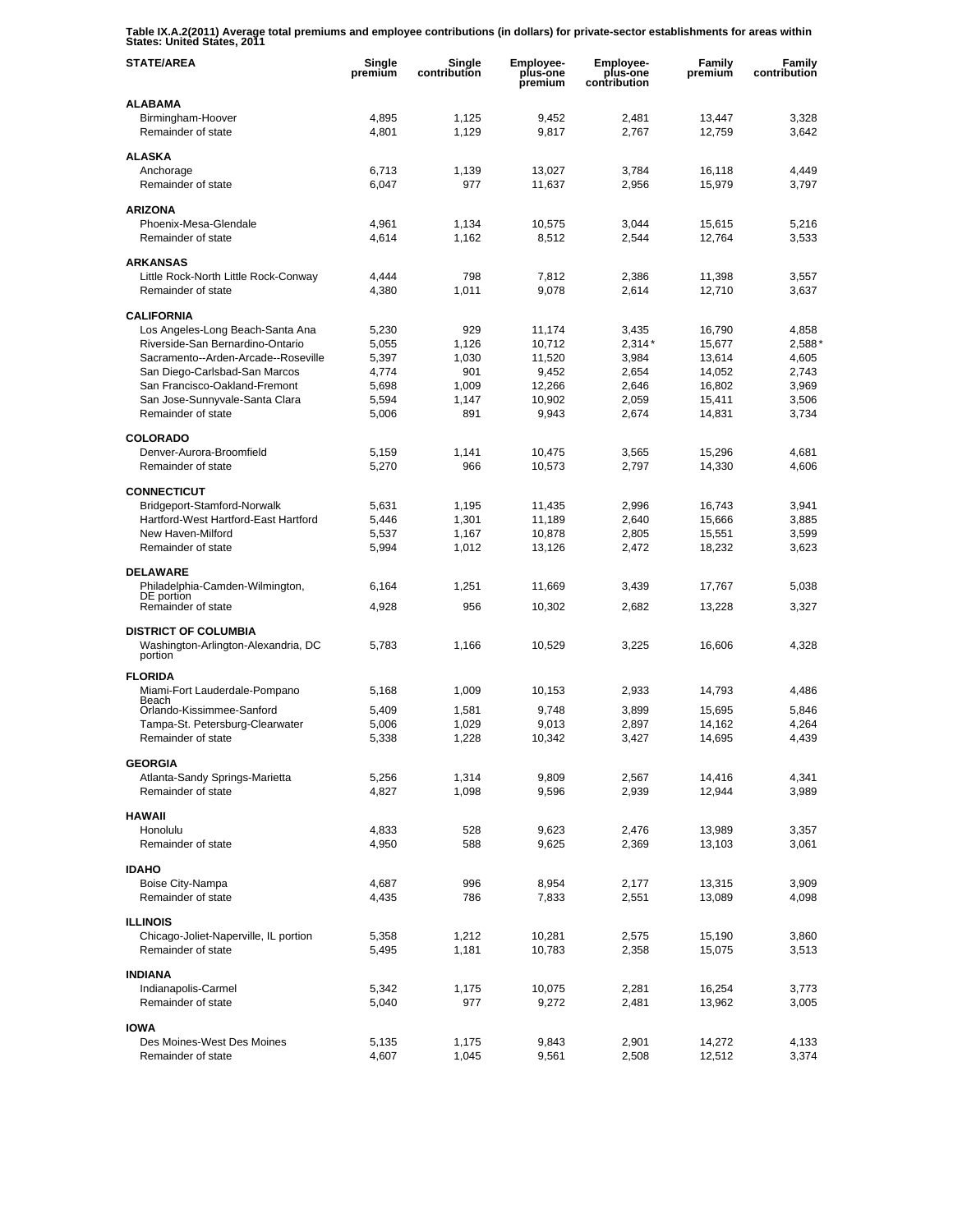**Table IX.A.2(2011) Average total premiums and employee contributions (in dollars) for private-sector establishments for areas within States: United States, 2011 (cont.)** 

| <b>STATE/AREA</b>                                       | Single<br>premium | Single<br>contribution | Employee-<br>plus-one<br>premium | <b>Employee-</b><br>plus-one<br>contribution | Family<br>premium | Family<br>contribution |
|---------------------------------------------------------|-------------------|------------------------|----------------------------------|----------------------------------------------|-------------------|------------------------|
| <b>KANSAS</b>                                           |                   |                        |                                  |                                              |                   |                        |
| Kansas City, KS portion                                 | 5,191             | 904                    | 11,408                           | 2,095                                        | 15,152            | 3,543                  |
| Wichita                                                 | 4,400             | 1,112                  | 9,407                            | 3,025                                        | 14,237            | 4,370                  |
| Remainder of state                                      | 5,003             | 1.043                  | 9,297                            | 2,390                                        | 13,639            | 3,206                  |
| <b>KENTUCKY</b>                                         |                   |                        |                                  |                                              |                   |                        |
| Louisville/Jefferson County, KY                         | 5,179             | 1,144                  | 9,917                            | 2,597                                        | 14,260            | 3,770                  |
| portion<br>Remainder of state                           | 4,977             | 1,083                  | 10,156                           | 2,924                                        | 16,011            | 3,528                  |
|                                                         |                   |                        |                                  |                                              |                   |                        |
| <b>LOUISIANA</b>                                        |                   |                        |                                  |                                              |                   |                        |
| New Orleans-Metairie-Kenner<br>Remainder of state       | 5,478<br>4,428    | 1,139<br>1,242         | 10,602<br>8,727                  | 3,250                                        | 15,077            | 4,666                  |
|                                                         |                   |                        |                                  | 3,236                                        | 12,960            | 4,315                  |
| <b>MAINE</b>                                            |                   |                        |                                  |                                              |                   |                        |
| Portland-South Portland-Biddeford                       | 5,435             | 1,115                  | 10,611                           | 3,228                                        | 15,187            | 4,332                  |
| Remainder of state                                      | 5,508             | 1,112                  | 11,074                           | 3,504                                        | 16,089            | 4,789                  |
| <b>MARYLAND</b>                                         |                   |                        |                                  |                                              |                   |                        |
| Baltimore-Towson                                        | 5,408             | 1,229                  | 10,245                           | 2,834                                        | 15,879            | 4,287                  |
| Washington-Arlington-Alexandria,                        | 5,074             | 1,377                  | 9,654                            | 2,984                                        | 14,800            | 4,696                  |
| MD portion<br>Remainder of state                        | 4,938             | 786                    | 10,191                           | 2,831                                        | 14,371            | 3,807                  |
|                                                         |                   |                        |                                  |                                              |                   |                        |
| <b>MASSACHUSETTS</b>                                    |                   |                        |                                  |                                              |                   |                        |
| Boston-Cambridge-Quincy, MA<br>portion                  | 5,837             | 1,406                  | 11,663                           | 2,900                                        | 17,217            | 4.157                  |
| Remainder of state                                      | 5,777             | 1,542                  | 11,440                           | 2,923                                        | 15,987            | 5,013                  |
| <b>MICHIGAN</b>                                         |                   |                        |                                  |                                              |                   |                        |
| Detroit-Warren-Livonia                                  | 5,215             | 1,193                  | 10,284                           | 2,337                                        | 14,639            | 3.472                  |
| Remainder of state                                      | 4,924             | 1,019                  | 10,950                           | 2,113                                        | 14,327            | 3,469                  |
|                                                         |                   |                        |                                  |                                              |                   |                        |
| <b>MINNESOTA</b>                                        |                   |                        |                                  |                                              |                   |                        |
| Minneapolis-St. Paul-Bloomington,<br>MN portion         | 5,435             | 1,181                  | 10,718                           | 2,934                                        | 15,912            | 4,348                  |
| Remainder of state                                      | 5,410             | 925                    | 10,490                           | 2,381                                        | 14,776            | 3,521                  |
| <b>MISSISSIPPI</b>                                      |                   |                        |                                  |                                              |                   |                        |
| Jackson                                                 | 5,140             | 1,098                  | 9,936                            | 3,532                                        | 13,253            | 5,568                  |
| Remainder of state                                      | 4,700             | 933                    | 9,526                            | 2,817                                        | 13,528            | 4,051                  |
|                                                         |                   |                        |                                  |                                              |                   |                        |
| <b>MISSOURI</b><br>Kansas City, MO portion              | 4,966             | 1,271                  | 9,236                            | 3,269                                        | 14,306            | 5,041                  |
| St. Louis, MO portion                                   | 5,090             | 1,283                  | 9,707                            | 3,080                                        | 14,438            | 4,379                  |
| Remainder of state                                      | 4,978             | 995                    | 9,730                            | 2,581                                        | 13,366            | 3,466                  |
|                                                         |                   |                        |                                  |                                              |                   |                        |
| <b>MONTANA</b>                                          |                   |                        |                                  |                                              |                   |                        |
| <b>Billings</b><br>Remainder of state                   | 5,328<br>5,651    | 735<br>843             | 10,002<br>10,712                 | 2.866<br>2,688                               | 12,845<br>14,863  | 2,972<br>3,864         |
|                                                         |                   |                        |                                  |                                              |                   |                        |
| <b>NEBRASKA</b>                                         |                   |                        |                                  |                                              |                   |                        |
| Omaha-Council Bluffs, NE portion                        | 4,603             | 1,060                  | 9,741                            | 2,519                                        | 13,431            | 3,606                  |
| Remainder of state                                      | 5,247             | 1,029                  | 10,458                           | 2,870                                        | 13,956            | 4,041                  |
| <b>NEVADA</b>                                           |                   |                        |                                  |                                              |                   |                        |
| Las Vegas-Paradise                                      | 4,190             | 1,093                  | 8,508                            | 2,780                                        | 12,683            | 4,431                  |
| Remainder of state                                      | 5,568             | 846                    | 10,953                           | 2,709                                        | 16,352            | 3,601                  |
|                                                         |                   |                        |                                  |                                              |                   |                        |
| <b>NEW HAMPSHIRE</b><br>Boston-Cambridge-Quincy, NH     | 5,347             | 1,158                  | 11,089                           | 2,743                                        | 16,558            | 4,225                  |
| portion                                                 |                   |                        |                                  |                                              |                   |                        |
| Manchester-Nashua<br>Remainder of state                 | 5,363             | 1,192                  | 10,478                           | 2.297                                        | 15,818<br>18,109  | 3,794                  |
|                                                         | 6,473             | 1,323                  | 13,442                           | 3,141                                        |                   | 4,568                  |
| <b>NEW JERSEY</b>                                       |                   |                        |                                  |                                              |                   |                        |
| New York-Northern New Jersey-Long                       | 5,669             | 1,234                  | 10,427                           | 2,340                                        | 15,386            | 3,460                  |
| Island, NJ portion<br>Remainder of state                | 5,688             | 1,124                  | 11,042                           | 2,263                                        | 16,388            | 3,249                  |
|                                                         |                   |                        |                                  |                                              |                   |                        |
| <b>NEW MEXICO</b>                                       |                   |                        |                                  |                                              |                   |                        |
| Albuquerque<br>Remainder of state                       | 5,035<br>5,393    | 1,550<br>963           | 10,007<br>11,690                 | 3,957<br>2,214                               | 14,277<br>16,390  | 5,970<br>3,459         |
|                                                         |                   |                        |                                  |                                              |                   |                        |
| <b>NEW YORK</b>                                         |                   |                        |                                  |                                              |                   |                        |
| New York-Northern New Jersey-Long<br>Island, NY portion | 6,072             | 1,159                  | 11,820                           | 2,649                                        | 17,772            | 3,887                  |
| Remainder of state                                      | 5,037             | 1,134                  | 10,261                           | 2,552                                        | 14,237            | 3,701                  |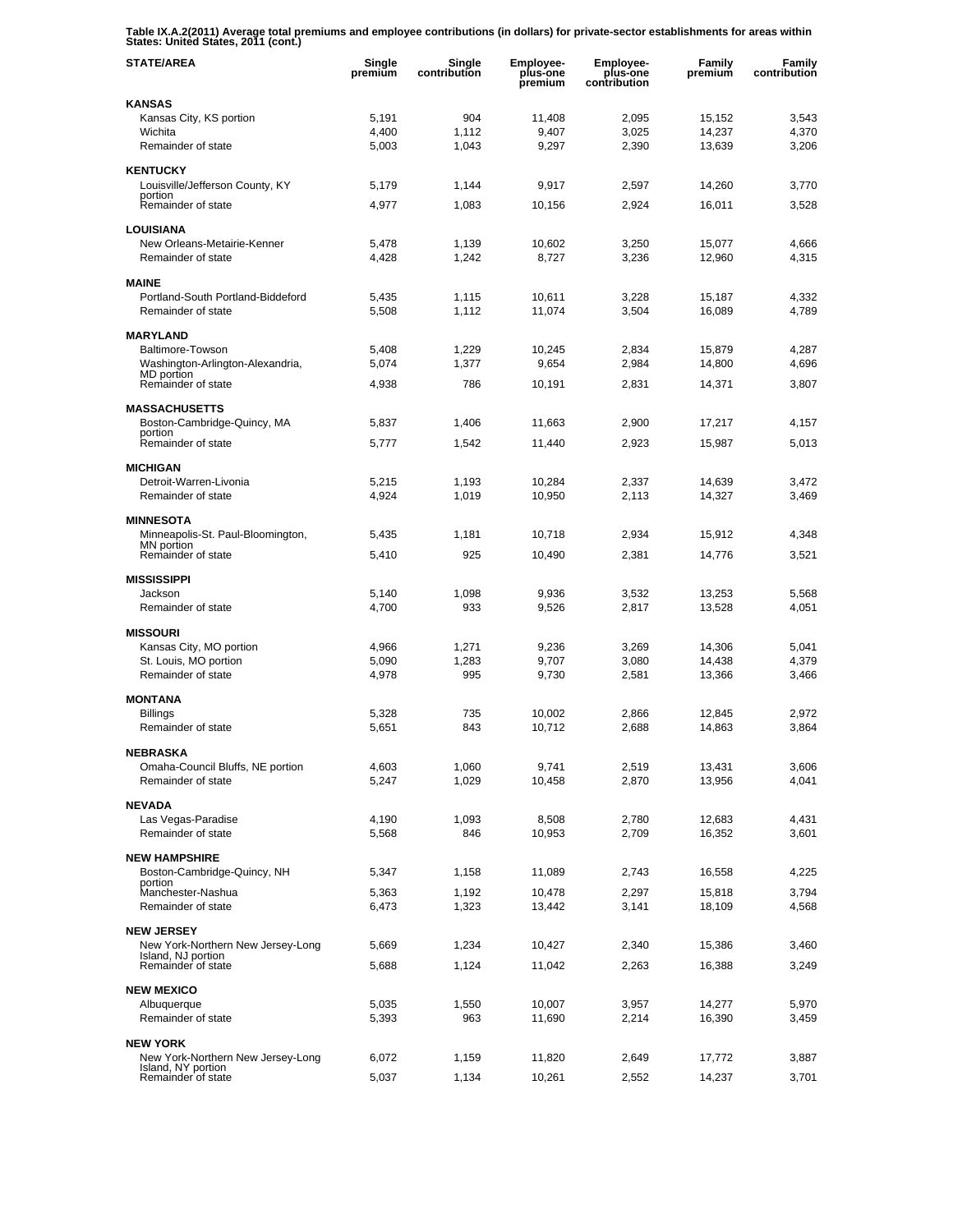**Table IX.A.2(2011) Average total premiums and employee contributions (in dollars) for private-sector establishments for areas within States: United States, 2011 (cont.)** 

| <b>STATE/AREA</b>                                                       | Single<br>premium | Single<br>contribution | <b>Employee-</b><br>plus-one<br>premium | <b>Employee-</b><br>plus-one<br>contribution | Family<br>premium | Family<br>contribution |
|-------------------------------------------------------------------------|-------------------|------------------------|-----------------------------------------|----------------------------------------------|-------------------|------------------------|
| <b>NORTH CAROLINA</b>                                                   |                   |                        |                                         |                                              |                   |                        |
| Charlotte-Gastonia-Rock Hill, NC<br>portion                             | 4,950             | 1,179                  | 9,451                                   | 3,095                                        | 14,742            | 5,010                  |
| Remainder of state                                                      | 5,326             | 1,020                  | 9,675                                   | 2,905                                        | 14,137            | 4,421                  |
| <b>NORTH DAKOTA</b>                                                     |                   |                        |                                         |                                              |                   |                        |
| Fargo, ND portion                                                       | 5,314             | 956                    | 10,830                                  | 2,470                                        | 13,803            | 3,739                  |
| Remainder of state                                                      | 5,112             | 1,003                  | 8,973                                   | 2,496                                        | 13,300            | 3,914                  |
| OHIO                                                                    |                   |                        |                                         |                                              |                   |                        |
| Cincinnati-Middletown, OH portion                                       | 5,312             | 1,297                  | 10,945                                  | 2,258                                        | 14,449            | 3,221                  |
| Cleveland-Elyria-Mentor<br>Columbus                                     | 5,273<br>4,692    | 1,103<br>965           | 9,699<br>9,128                          | 2,029<br>2.174                               | 15,103<br>13,892  | 3,332<br>2,836         |
| Remainder of state                                                      | 4,876             | 1,146                  | 9,198                                   | 2,374                                        | 13,920            | 3,466                  |
| <b>OKLAHOMA</b>                                                         |                   |                        |                                         |                                              |                   |                        |
| Oklahoma City                                                           | 4,589             | 1,028                  | 9,705                                   | 3,042                                        | 13,266            | 4,146                  |
| Tulsa                                                                   | 4,894             | 1,117                  | 10,047                                  | 3,246                                        | 14,673            | 4,701                  |
| Remainder of state                                                      | 5,078             | 960                    | 10,174                                  | 2,506                                        | 14,133            | 4,645                  |
| <b>OREGON</b>                                                           |                   |                        |                                         |                                              |                   |                        |
| Portland-Vancouver-Hillsboro, OR                                        | 4,961             | 866                    | 10,145                                  | 2,795                                        | 14,299            | 3,706                  |
| portion<br>Remainder of state                                           | 5,182             | 882                    | 10,327                                  | 2,486                                        | 14,254            | 3,649                  |
| <b>PENNSYLVANIA</b>                                                     |                   |                        |                                         |                                              |                   |                        |
| Philadelphia-Camden-Wilmington,                                         | 5,557             | 1,200                  | 11,222                                  | 2,841                                        | 15,930            | 4,003                  |
| PA portion<br>Pittsburgh                                                | 4,889             | 1,011                  | 10,035                                  | 1,924                                        | 13,850            | 3,433                  |
| Remainder of state                                                      | 5,162             | 980                    | 11,114                                  | 2,336                                        | 15,023            | 3,613                  |
| <b>RHODE ISLAND</b><br>Providence-New Bedford-Fall River,<br>RI portion | 5,924             | 1,388                  | 11,990                                  | 2,828                                        | 15,273            | 3,492                  |
| <b>SOUTH CAROLINA</b>                                                   |                   |                        |                                         |                                              |                   |                        |
| Columbia                                                                | 4,921             | 1,059                  | 10,315                                  | 2,832                                        | 16,246            | 4,665                  |
| Remainder of state                                                      | 5,351             | 1,258                  | 10,424                                  | 3,077                                        | 15,070            | 4,749                  |
| <b>SOUTH DAKOTA</b>                                                     |                   |                        |                                         |                                              |                   |                        |
| Sioux Falls                                                             | 5,366             | 1,134                  | 10,662                                  | 3,080                                        | 14,928            | 4,421                  |
| Remainder of state                                                      | 5,363             | 1,117                  | 10,207                                  | 3,047                                        | 14,179            | 3,899                  |
| <b>TENNESSEE</b>                                                        |                   |                        |                                         |                                              |                   |                        |
| Memphis, TN portion                                                     | 4,132             | 1,090                  | 9,156                                   | 2,281                                        | 11,760            | 3,571                  |
| Nashville-Davidson--Murfreesboro--Franklin                              | 5,300             | 1,301                  | 10,098                                  | 4,297                                        | 15,175            | 6,778                  |
| Remainder of state                                                      | 4,861             | 922                    | 9,200                                   | 2,556                                        | 13,137            | 3,450                  |
| <b>TEXAS</b>                                                            |                   |                        |                                         |                                              |                   |                        |
| Dallas-Fort Worth-Arlington                                             | 5,397             | 1,106                  | 10,806                                  | 2,783                                        | 15,977            | 4,435                  |
| Houston-Sugar Land-Baytown<br>San Antonio-New Braunfels                 | 5,034<br>4,283    | 1,016<br>1,036         | 9,701<br>8,271                          | 3,539<br>2,832                               | 14,158<br>12,813  | 4,840<br>3,695         |
| Remainder of state                                                      | 5,324             | 890                    | 10,544                                  | 2,886                                        | 15,000            | 3,861                  |
| <b>UTAH</b>                                                             |                   |                        |                                         |                                              |                   |                        |
| Ogden-Clearfield                                                        | 4,489             | 1,116                  | 9,419                                   | 3,129                                        | 12,615            | 4,486                  |
| Provo-Orem                                                              | 4,334             | 746                    | 8,665                                   | 3,404                                        | 12,500            | 3,999                  |
| Salt Lake City                                                          | 4,576             | 932                    | 9,704                                   | 2,204                                        | 13,729            | 3,154                  |
| Remainder of state                                                      | 5,162             | 1,233                  | 9,907                                   | 1,894                                        | 13,634            | 4,472                  |
| <b>VERMONT</b>                                                          |                   |                        |                                         |                                              |                   |                        |
| Burlington-South Burlington<br>Remainder of state                       | 5,313             | 1,154                  | 10,869                                  | 2,995                                        | 16,069            | 4,656                  |
|                                                                         | 5,757             | 1,265                  | 11,823                                  | 2,917                                        | 16,401            | 4,002                  |
| <b>VIRGINIA</b>                                                         |                   |                        |                                         |                                              |                   |                        |
| Virginia Beach-Norfolk-Newport<br>News, VA portion                      | 5,048             | 1,343                  | 8,842                                   | 2,884                                        | 14,526            | 4,261                  |
| Washington-Arlington-Alexandria, VA<br>portion                          | 5,054             | 1,264                  | 10,251                                  | 2,719                                        | 15,323            | 4,626                  |
| Remainder of state                                                      | 4,854             | 828                    | 8,868                                   | 2,320                                        | 14,437            | 4,564                  |
| <b>WASHINGTON</b>                                                       |                   |                        |                                         |                                              |                   |                        |
| Seattle-Tacoma-Bellevue                                                 | 5,273             | 717                    | 10,319                                  | 2,294                                        | 15,147            | 3,393                  |
| Remainder of state                                                      | 4,924             | 1,120                  | 10,071                                  | 2,741                                        | 13,230            | 3,582                  |
| <b>WEST VIRGINIA</b>                                                    |                   |                        |                                         |                                              |                   |                        |
| Charleston                                                              | 6,186             | 1,119                  | 11,607                                  | 2,727                                        | 14,770            | 3,751                  |
| Remainder of state                                                      | 5,603             | 957                    | 10,864                                  | 2,340                                        | 15,901            | 3,195                  |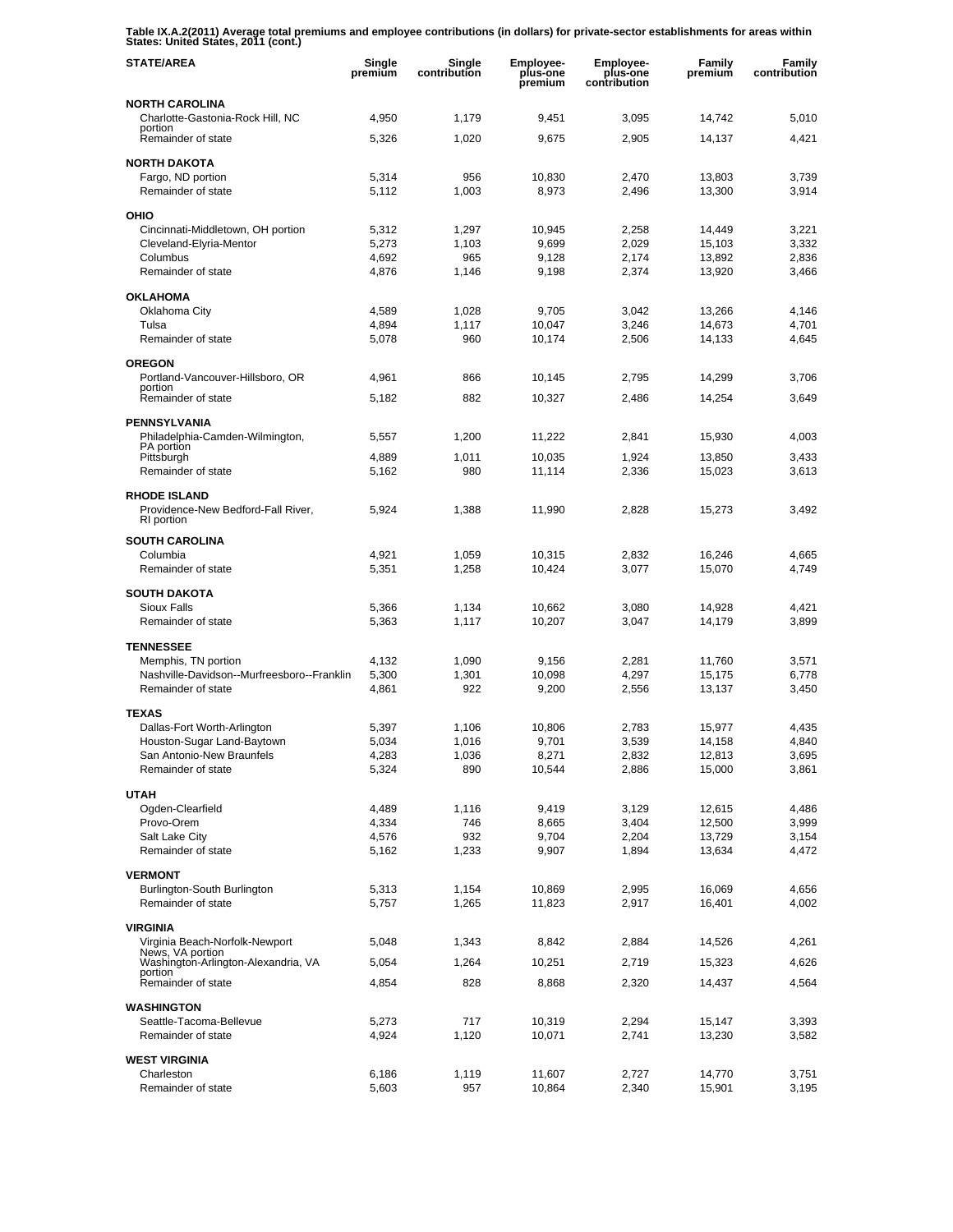**Table IX.A.2(2011) Average total premiums and employee contributions (in dollars) for private-sector establishments for areas within States: United States, 2011 (cont.)** 

| <b>STATE/AREA</b>             | Single<br>premium | Sinale<br>contribution | <b>Employee-</b><br>plus-one<br>premium | <b>Employee-</b><br>plus-one<br>contribution | Family<br>premium | Family<br>contribution |
|-------------------------------|-------------------|------------------------|-----------------------------------------|----------------------------------------------|-------------------|------------------------|
| <b>WISCONSIN</b>              |                   |                        |                                         |                                              |                   |                        |
| Milwaukee-Waukesha-West Allis | 5.405             | 1.114                  | 10.797                                  | 2.421                                        | 15.563            | 2,937                  |
| Remainder of state            | 5.466             | 1.086                  | 10.390                                  | 2.773                                        | 15.477            | 3.488                  |
| <b>WYOMING</b>                |                   |                        |                                         |                                              |                   |                        |
| Cheyenne                      | 5.683             | 1.161                  | 10.115                                  | 3.019                                        | 15.391            | 5.847                  |
| Remainder of state            | 5.275             | 825                    | 10.968                                  | 2,863                                        | 14.716            | 3.624                  |

Source: Agency for Healthcare Research and Quality, Center for Financing, Access and Cost Trends. 2011 Medical Expenditure Panel Survey-Insurance Component.

Note: Definition of each area can be found in the Technical Notes and Survey Documentation.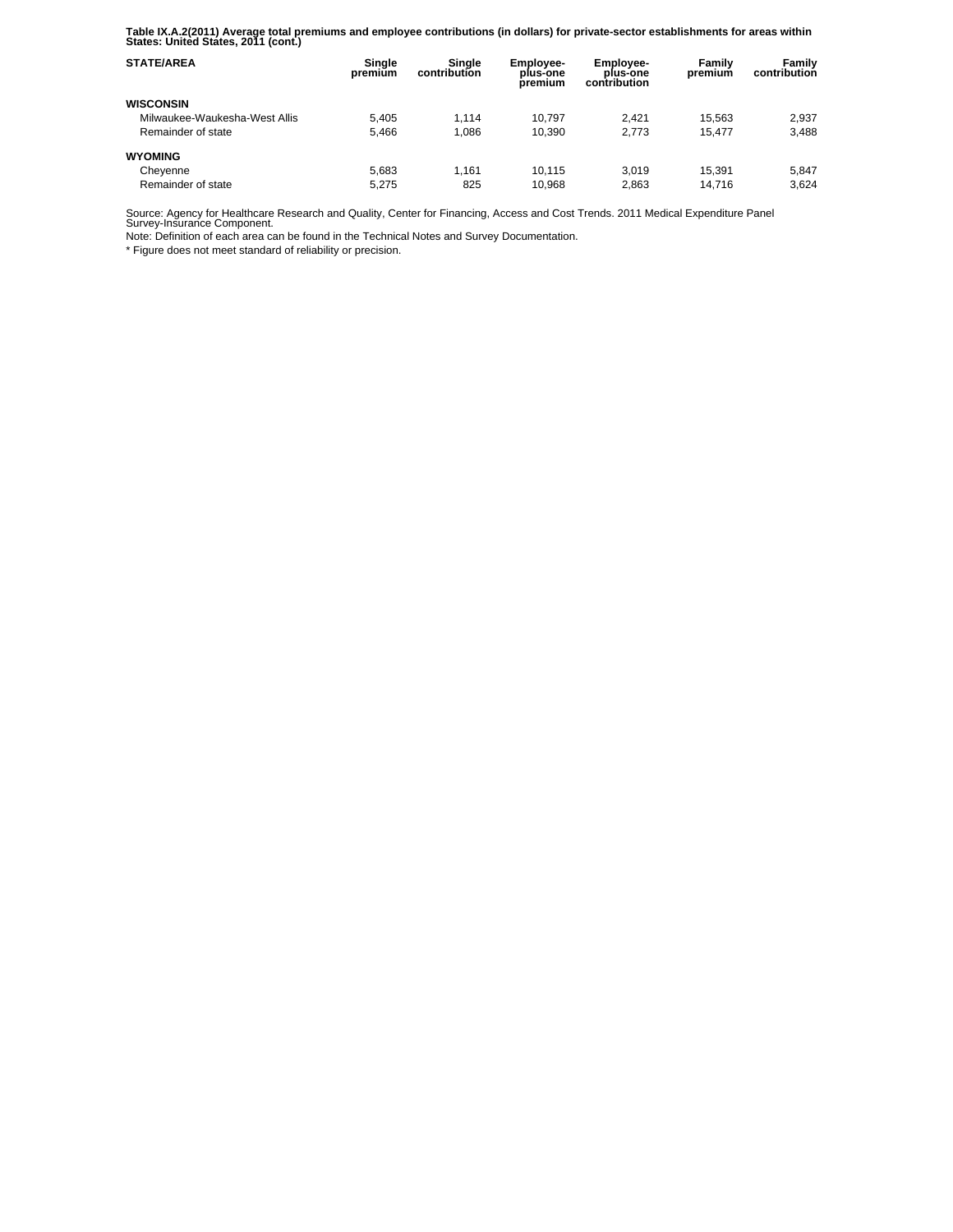**Table IX.A.2(2011) Standard errors for average total premiums and employee contributions (in dollars) for private-sector establishments for areas within States: United States, 2011** 

| <b>STATE/AREA</b>                                               | Single<br>premium | Single<br>contribution | Employee-<br>plus-one<br>premium | <b>Employee-</b><br>plus-one<br>contribution | Family<br>premium | Family<br>contribution |
|-----------------------------------------------------------------|-------------------|------------------------|----------------------------------|----------------------------------------------|-------------------|------------------------|
| <b>ALABAMA</b>                                                  |                   |                        |                                  |                                              |                   |                        |
| Birmingham-Hoover<br>Remainder of state                         | 99<br>165         | 103<br>115             | 408<br>359                       | 224<br>281                                   | 431<br>403        | 335<br>420             |
| <b>ALASKA</b>                                                   |                   |                        |                                  |                                              |                   |                        |
| Anchorage                                                       | 504               | 155                    | 880                              | 602                                          | 788               | 398                    |
| Remainder of state                                              | 355               | 106                    | 699                              | 349                                          | 1,017             | 553                    |
| <b>ARIZONA</b>                                                  |                   |                        |                                  |                                              |                   |                        |
| Phoenix-Mesa-Glendale                                           | 165               | 98                     | 325                              | 190                                          | 629               | 422                    |
| Remainder of state                                              | 187               | 157                    | 561                              | 409                                          | 955               | 731                    |
| <b>ARKANSAS</b>                                                 |                   |                        |                                  |                                              |                   |                        |
| Little Rock-North Little Rock-Conway<br>Remainder of state      | 248<br>129        | 104<br>74              | 493<br>350                       | 263<br>136                                   | 779<br>708        | 375<br>451             |
|                                                                 |                   |                        |                                  |                                              |                   |                        |
| <b>CALIFORNIA</b><br>Los Angeles-Long Beach-Santa Ana           | 166               | 68                     | 420                              | 327                                          | 878               | 553                    |
| Riverside-San Bernardino-Ontario                                | 308               | 313                    | 745                              | $1,040*$                                     | 1,412             | 1,178'                 |
| Sacramento--Arden-Arcade--Roseville                             | 425               | 185                    | 604                              | 587                                          | 1,285             | 1,089                  |
| San Diego-Carlsbad-San Marcos                                   | 204               | 117                    | 441                              | 361                                          | 807               | 651                    |
| San Francisco-Oakland-Fremont<br>San Jose-Sunnyvale-Santa Clara | 126<br>257        | 85<br>124              | 442<br>622                       | 283<br>271                                   | 530<br>716        | 384<br>452             |
| Remainder of state                                              | 161               | 57                     | 539                              | 227                                          | 582               | 274                    |
|                                                                 |                   |                        |                                  |                                              |                   |                        |
| <b>COLORADO</b><br>Denver-Aurora-Broomfield                     | 207               | 120                    | 317                              | 327                                          | 619               | 424                    |
| Remainder of state                                              | 206               | 80                     | 393                              | 268                                          | 771               | 687                    |
| <b>CONNECTICUT</b>                                              |                   |                        |                                  |                                              |                   |                        |
| Bridgeport-Stamford-Norwalk                                     | 268               | 113                    | 458                              | 353                                          | 772               | 349                    |
| Hartford-West Hartford-East Hartford                            | 206               | 140                    | 609                              | 175                                          | 922               | 340                    |
| New Haven-Milford                                               | 165               | 167                    | 582                              | 332                                          | 724               | 389                    |
| Remainder of state                                              | 245               | 195                    | 513                              | 579                                          | 2,020             | 561                    |
| <b>DELAWARE</b>                                                 |                   |                        |                                  |                                              |                   |                        |
| Philadelphia-Camden-Wilmington,<br>DE portion                   | 304               | 80                     | 486                              | 242                                          | 822               | 320                    |
| Remainder of state                                              | 416               | 95                     | 613                              | 429                                          | 1,396             | 528                    |
| <b>DISTRICT OF COLUMBIA</b>                                     |                   |                        |                                  |                                              |                   |                        |
| Washington-Arlington-Alexandria, DC<br>portion                  | 254               | 122                    | 471                              | 443                                          | 642               | 404                    |
|                                                                 |                   |                        |                                  |                                              |                   |                        |
| <b>FLORIDA</b><br>Miami-Fort Lauderdale-Pompano                 | 207               | 81                     | 225                              | 325                                          | 377               | 421                    |
| Beach<br>Orlando-Kissimmee-Sanford                              | 269               | 199                    | 610                              | 467                                          | 1,167             | 920                    |
| Tampa-St. Petersburg-Clearwater                                 | 150               | 77                     | 488                              | 199                                          | 534               | 539                    |
| Remainder of state                                              | 202               | 96                     | 399                              | 313                                          | 655               | 194                    |
| <b>GEORGIA</b>                                                  |                   |                        |                                  |                                              |                   |                        |
| Atlanta-Sandy Springs-Marietta                                  | 251               | 87                     | 355                              | 171                                          | 540               | 265                    |
| Remainder of state                                              | 208               | 62                     | 754                              | 462                                          | 644               | 860                    |
| <b>HAWAII</b>                                                   |                   |                        |                                  |                                              |                   |                        |
| Honolulu                                                        | 74                | 50                     | 336                              | 210                                          | 393               | 415                    |
| Remainder of state                                              | 218               | 78                     | 295                              | 295                                          | 330               | 531                    |
| <b>IDAHO</b>                                                    |                   |                        |                                  |                                              |                   |                        |
| Boise City-Nampa                                                | 194               | 77                     | 320                              | 145                                          | 485               | 406                    |
| Remainder of state                                              | 207               | 69                     | 377                              | 222                                          | 689               | 586                    |
| <b>ILLINOIS</b>                                                 |                   |                        |                                  |                                              |                   |                        |
| Chicago-Joliet-Naperville, IL portion                           | 91                | 85                     | 300                              | 133                                          | 416               | 173                    |
| Remainder of state                                              | 242               | 161                    | 635                              | 242                                          | 880               | 421                    |
| <b>INDIANA</b>                                                  |                   |                        |                                  |                                              |                   |                        |
| Indianapolis-Carmel<br>Remainder of state                       | 116<br>135        | 86<br>96               | 342<br>346                       | 342<br>181                                   | 922<br>667        | 404<br>223             |
|                                                                 |                   |                        |                                  |                                              |                   |                        |
| <b>IOWA</b>                                                     |                   |                        |                                  |                                              |                   |                        |
| Des Moines-West Des Moines<br>Remainder of state                | 311<br>166        | 119<br>96              | 686<br>316                       | 330<br>211                                   | 816<br>616        | 362<br>277             |
|                                                                 |                   |                        |                                  |                                              |                   |                        |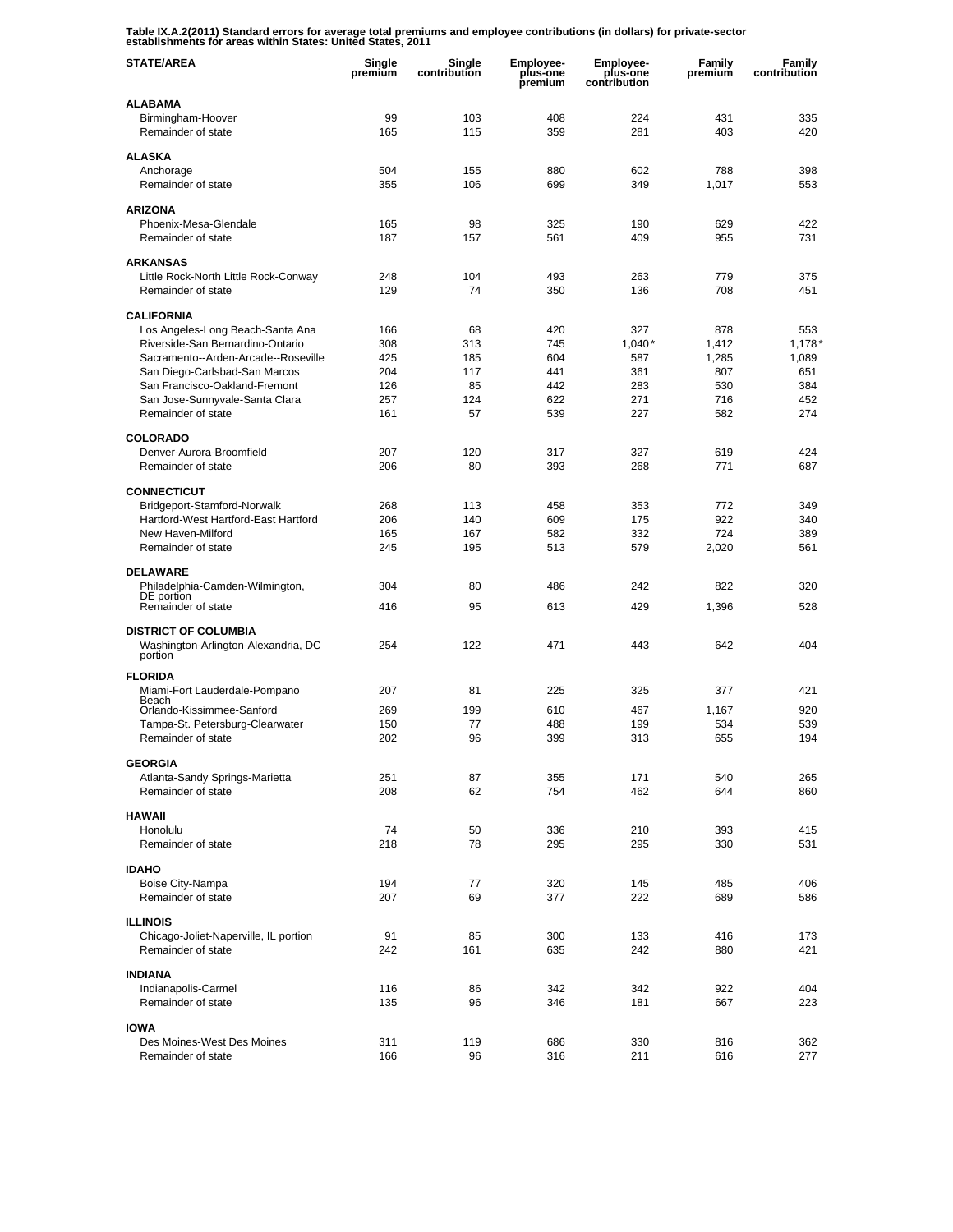**Table IX.A.2(2011) Standard errors for average total premiums and employee contributions (in dollars) for private-sector establishments for areas within States: United States, 2011 (cont.)** 

| <b>STATE/AREA</b>                                      | Single<br>premium | Single<br>contribution | <b>Employee-</b><br>plus-one<br>premium | Employee-<br>plus-one<br>contribution | Family<br>premium | Family<br>contribution |
|--------------------------------------------------------|-------------------|------------------------|-----------------------------------------|---------------------------------------|-------------------|------------------------|
| <b>KANSAS</b>                                          |                   |                        |                                         |                                       |                   |                        |
| Kansas City, KS portion                                | 205               | 96                     | 829                                     | 379                                   | 794               | 487                    |
| Wichita<br>Remainder of state                          | 346<br>291        | 120<br>97              | 899<br>412                              | 465<br>235                            | 1,058<br>646      | 614<br>400             |
| <b>KENTUCKY</b>                                        |                   |                        |                                         |                                       |                   |                        |
| Louisville/Jefferson County, KY                        | 246               | 147                    | 442                                     | 197                                   | 466               | 320                    |
| portion<br>Remainder of state                          | 142               | 101                    | 405                                     | 351                                   | 505               | 261                    |
|                                                        |                   |                        |                                         |                                       |                   |                        |
| <b>LOUISIANA</b><br>New Orleans-Metairie-Kenner        | 343               | 136                    | 724                                     | 475                                   | 629               | 687                    |
| Remainder of state                                     | 197               | 87                     | 443                                     | 316                                   | 543               | 167                    |
| <b>MAINE</b>                                           |                   |                        |                                         |                                       |                   |                        |
| Portland-South Portland-Biddeford                      | 116               | 73                     | 378                                     | 226                                   | 543               | 447                    |
| Remainder of state                                     | 176               | 81                     | 453                                     | 203                                   | 912               | 451                    |
| <b>MARYLAND</b>                                        |                   |                        |                                         |                                       |                   |                        |
| Baltimore-Towson                                       | 91                | 105                    | 331                                     | 245                                   | 710               | 446                    |
| Washington-Arlington-Alexandria,<br>MD portion         | 134               | 173                    | 383                                     | 320                                   | 405               | 513                    |
| Remainder of state                                     | 235               | 232                    | 1,261                                   | 502                                   | 1,647             | 753                    |
| <b>MASSACHUSETTS</b>                                   |                   |                        |                                         |                                       |                   |                        |
| Boston-Cambridge-Quincy, MA<br>portion                 | 170               | 119                    | 435                                     | 347                                   | 439               | 457                    |
| Remainder of state                                     | 188               | 118                    | 536                                     | 209                                   | 515               | 262                    |
| <b>MICHIGAN</b>                                        |                   |                        |                                         |                                       |                   |                        |
| Detroit-Warren-Livonia                                 | 197               | 123                    | 369                                     | 245                                   | 369               | 351                    |
| Remainder of state                                     | 190               | 54                     | 352                                     | 221                                   | 508               | 379                    |
| <b>MINNESOTA</b>                                       |                   |                        |                                         |                                       |                   |                        |
| Minneapolis-St. Paul-Bloomington,<br>MN portion        | 94                | 64                     | 416                                     | 133                                   | 371               | 228                    |
| Remainder of state                                     | 279               | 82                     | 810                                     | 193                                   | 769               | 340                    |
| <b>MISSISSIPPI</b>                                     |                   |                        |                                         |                                       |                   |                        |
| Jackson                                                | 206               | 131                    | 430                                     | 242                                   | 536               | 639                    |
| Remainder of state                                     | 119               | 76                     | 305                                     | 198                                   | 526               | 315                    |
| <b>MISSOURI</b>                                        |                   |                        |                                         |                                       |                   |                        |
| Kansas City, MO portion<br>St. Louis, MO portion       | 289<br>232        | 182<br>147             | 466<br>589                              | 494<br>343                            | 706<br>827        | 801<br>326             |
| Remainder of state                                     | 190               | 73                     | 397                                     | 155                                   | 720               | 537                    |
| <b>MONTANA</b>                                         |                   |                        |                                         |                                       |                   |                        |
| Billings                                               | 310               | 97                     | 519                                     | 319                                   | 703               | 619                    |
| Remainder of state                                     | 195               | 53                     | 267                                     | 228                                   | 248               | 293                    |
| <b>NEBRASKA</b>                                        |                   |                        |                                         |                                       |                   |                        |
| Omaha-Council Bluffs, NE portion                       | 196               | 43                     | 533                                     | 176                                   | 496               | 333                    |
| Remainder of state                                     | 240               | 94                     | 474                                     | 295                                   | 569               | 338                    |
| <b>NEVADA</b>                                          |                   |                        |                                         |                                       |                   |                        |
| Las Vegas-Paradise<br>Remainder of state               | 150<br>194        | 63<br>133              | 276<br>425                              | 178<br>425                            | 257<br>848        | 379<br>362             |
|                                                        |                   |                        |                                         |                                       |                   |                        |
| <b>NEW HAMPSHIRE</b><br>Boston-Cambridge-Quincy, NH    | 203               | 94                     | 454                                     | 436                                   | 545               | 423                    |
| portion                                                |                   |                        |                                         |                                       |                   |                        |
| Manchester-Nashua<br>Remainder of state                | 139<br>232        | 129<br>128             | 338<br>564                              | 206<br>241                            | 364<br>835        | 474<br>472             |
|                                                        |                   |                        |                                         |                                       |                   |                        |
| <b>NEW JERSEY</b><br>New York-Northern New Jersey-Long | 156               | 95                     | 431                                     | 187                                   | 804               | 374                    |
| Island, NJ portion<br>Remainder of state               | 343               | 207                    | 694                                     | 372                                   | 1,010             | 395                    |
|                                                        |                   |                        |                                         |                                       |                   |                        |
| <b>NEW MEXICO</b><br>Albuquerque                       | 160               | 270                    | 319                                     | 601                                   | 350               | 953                    |
| Remainder of state                                     | 275               | 80                     | 675                                     | 377                                   | 797               | 421                    |
| <b>NEW YORK</b>                                        |                   |                        |                                         |                                       |                   |                        |
| New York-Northern New Jersey-Long                      | 94                | 70                     | 321                                     | 213                                   | 483               | 159                    |
| Island, NY portion<br>Remainder of state               | 104               | 97                     | 335                                     | 170                                   | 437               | 281                    |
|                                                        |                   |                        |                                         |                                       |                   |                        |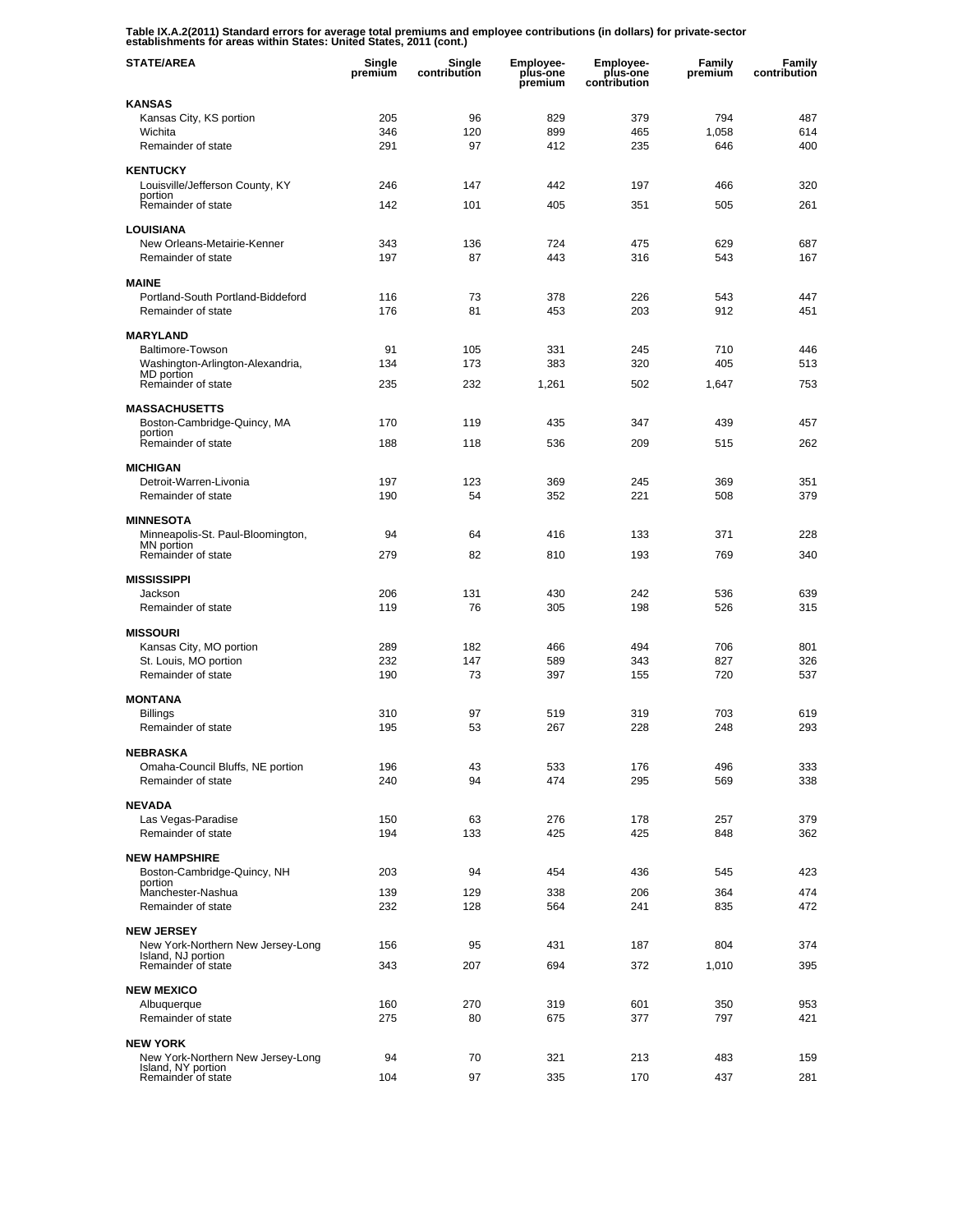**Table IX.A.2(2011) Standard errors for average total premiums and employee contributions (in dollars) for private-sector establishments for areas within States: United States, 2011 (cont.)** 

| <b>STATE/AREA</b>                                                       | Single<br>premium | Single<br>contribution | <b>Employee-</b><br>plus-one<br>premium | <b>Employee-</b><br>plus-one<br>contribution | Family<br>premium | Family<br>contribution |
|-------------------------------------------------------------------------|-------------------|------------------------|-----------------------------------------|----------------------------------------------|-------------------|------------------------|
| <b>NORTH CAROLINA</b>                                                   |                   |                        |                                         |                                              |                   |                        |
| Charlotte-Gastonia-Rock Hill, NC<br>portion                             | 151               | 167                    | 297                                     | 353                                          | 591               | 645                    |
| Remainder of state                                                      | 116               | 91                     | 432                                     | 145                                          | 562               | 280                    |
| <b>NORTH DAKOTA</b>                                                     |                   |                        |                                         |                                              |                   |                        |
| Fargo, ND portion                                                       | 266               | 139                    | 816                                     | 255                                          | 815               | 395                    |
| Remainder of state                                                      | 58                | 107                    | 305                                     | 197                                          | 208               | 354                    |
| OHIO                                                                    |                   |                        |                                         |                                              |                   |                        |
| Cincinnati-Middletown, OH portion                                       | 256               | 200                    | 1,430                                   | 467                                          | 616               | 664                    |
| Cleveland-Elyria-Mentor<br>Columbus                                     | 274<br>221        | 185<br>138             | 321<br>561                              | 252<br>279                                   | 990<br>705        | 288<br>559             |
| Remainder of state                                                      | 173               | 100                    | 321                                     | 220                                          | 688               | 332                    |
| <b>OKLAHOMA</b>                                                         |                   |                        |                                         |                                              |                   |                        |
| Oklahoma City                                                           | 380               | 116                    | 457                                     | 198                                          | 618               | 415                    |
| Tulsa                                                                   | 168               | 182                    | 359                                     | 342                                          | 666               | 705                    |
| Remainder of state                                                      | 277               | 124                    | 658                                     | 162                                          | 432               | 622                    |
| <b>OREGON</b>                                                           |                   |                        |                                         |                                              |                   |                        |
| Portland-Vancouver-Hillsboro, OR<br>portion                             | 199               | 57                     | 500                                     | 200                                          | 463               | 351                    |
| Remainder of state                                                      | 228               | 106                    | 514                                     | 259                                          | 782               | 538                    |
| <b>PENNSYLVANIA</b>                                                     |                   |                        |                                         |                                              |                   |                        |
| Philadelphia-Camden-Wilmington,                                         | 258               | 272                    | 636                                     | 250                                          | 573               | 287                    |
| PA portion<br>Pittsburgh                                                | 129               | 101                    | 445                                     | 175                                          | 518               | 520                    |
| Remainder of state                                                      | 194               | 62                     | 394                                     | 335                                          | 758               | 316                    |
| <b>RHODE ISLAND</b><br>Providence-New Bedford-Fall River,<br>RI portion | 153               | 78                     | 657                                     | 161                                          | 370               | 237                    |
| <b>SOUTH CAROLINA</b>                                                   |                   |                        |                                         |                                              |                   |                        |
| Columbia                                                                | 293               | 111                    | 520                                     | 460                                          | 1,125             | 966                    |
| Remainder of state                                                      | 147               | 104                    | 351                                     | 169                                          | 490               | 304                    |
| <b>SOUTH DAKOTA</b>                                                     |                   |                        |                                         |                                              |                   |                        |
| <b>Sioux Falls</b>                                                      | 251               | 102                    | 674                                     | 188                                          | 536               | 315                    |
| Remainder of state                                                      | 145               | 63                     | 343                                     | 288                                          | 321               | 319                    |
| <b>TENNESSEE</b>                                                        |                   |                        |                                         |                                              |                   |                        |
| Memphis, TN portion                                                     | 224<br>295        | 119<br>216             | 668<br>484                              | 247<br>559                                   | 756<br>963        | 460<br>1,070           |
| Nashville-Davidson--Murfreesboro--Franklin<br>Remainder of state        | 244               | 85                     | 400                                     | 222                                          | 524               | 170                    |
| <b>TEXAS</b>                                                            |                   |                        |                                         |                                              |                   |                        |
| Dallas-Fort Worth-Arlington                                             | 301               | 94                     | 448                                     | 181                                          | 517               | 340                    |
| Houston-Sugar Land-Baytown                                              | 89                | 90                     | 268                                     | 401                                          | 782               | 557                    |
| San Antonio-New Braunfels                                               | 301               | 144                    | 618                                     | 399                                          | 901               | 555                    |
| Remainder of state                                                      | 165               | 77                     | 324                                     | 165                                          | 257               | 435                    |
| <b>UTAH</b>                                                             |                   |                        |                                         |                                              |                   |                        |
| Ogden-Clearfield                                                        | 222               | 170                    | 508                                     | 496                                          | 745               | 518                    |
| Provo-Orem                                                              | 443               | 176                    | 1,126                                   | 555                                          | 595               | 460                    |
| Salt Lake City<br>Remainder of state                                    | 94<br>435         | 64<br>173              | 408<br>1,161                            | 229<br>401                                   | 460<br>820        | 241<br>686             |
| <b>VERMONT</b>                                                          |                   |                        |                                         |                                              |                   |                        |
| Burlington-South Burlington                                             | 300               | 117                    | 608                                     | 360                                          | 614               | 224                    |
| Remainder of state                                                      | 309               | 94                     | 577                                     | 221                                          | 625               | 369                    |
| <b>VIRGINIA</b>                                                         |                   |                        |                                         |                                              |                   |                        |
| Virginia Beach-Norfolk-Newport                                          | 294               | 125                    | 924                                     | 449                                          | 1,025             | 586                    |
| News, VA portion<br>Washington-Arlington-Alexandria, VA                 | 146               | 67                     | 393                                     | 181                                          | 378               | 267                    |
| portion<br>Remainder of state                                           | 174               | 90                     | 657                                     | 201                                          | 389               | 502                    |
| <b>WASHINGTON</b>                                                       |                   |                        |                                         |                                              |                   |                        |
| Seattle-Tacoma-Bellevue                                                 | 175               | 56                     | 429                                     | 410                                          | 692               | 265                    |
| Remainder of state                                                      | 202               | 306                    | 377                                     | 304                                          | 718               | 261                    |
| <b>WEST VIRGINIA</b>                                                    |                   |                        |                                         |                                              |                   |                        |
| Charleston                                                              | 381               | 97                     | 727                                     | 387                                          | 966               | 729                    |
| Remainder of state                                                      | 204               | 72                     | 376                                     | 202                                          | 492               | 287                    |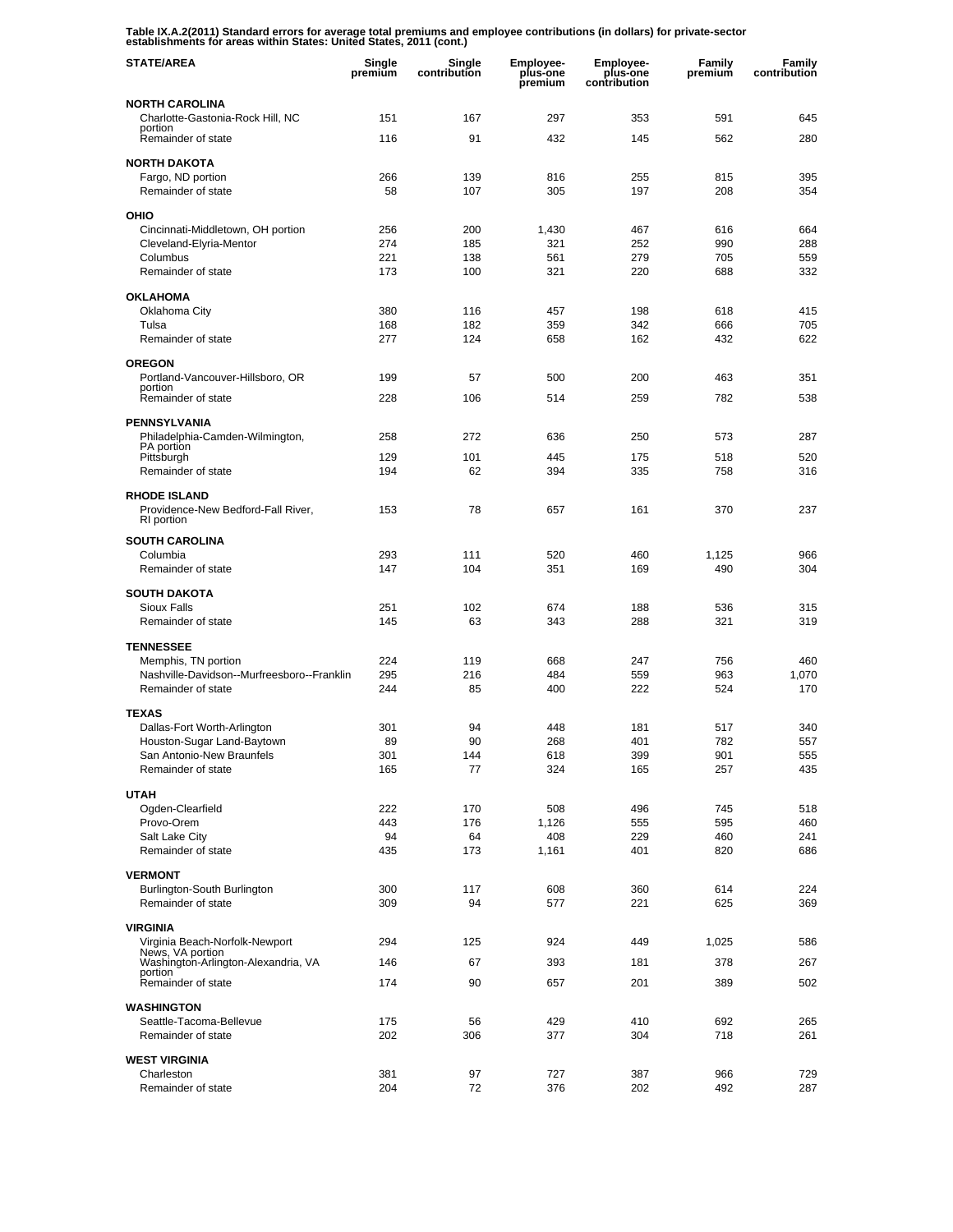**Table IX.A.2(2011) Standard errors for average total premiums and employee contributions (in dollars) for private-sector establishments for areas within States: United States, 2011 (cont.)** 

| <b>STATE/AREA</b>             | Single<br>premium | Sinale<br>contribution | <b>Employee-</b><br>plus-one<br>premium | Employee-<br>plus-one<br>contribution | Family<br>premium | Family<br>contribution |
|-------------------------------|-------------------|------------------------|-----------------------------------------|---------------------------------------|-------------------|------------------------|
| <b>WISCONSIN</b>              |                   |                        |                                         |                                       |                   |                        |
| Milwaukee-Waukesha-West Allis | 154               | 121                    | 318                                     | 228                                   | 600               | 325                    |
| Remainder of state            | 233               | 67                     | 352                                     | 190                                   | 551               | 237                    |
| <b>WYOMING</b>                |                   |                        |                                         |                                       |                   |                        |
| Cheyenne                      | 319               | 316                    | 1.172                                   | 682                                   | 1.626             | 1.101                  |
| Remainder of state            | 169               | 92                     | 553                                     | 280                                   | 621               | 437                    |

Source: Agency for Healthcare Research and Quality, Center for Financing, Access and Cost Trends. 2011 Medical Expenditure Panel Survey-Insurance Component.

Note: Definition of each area can be found in the Technical Notes and Survey Documentation.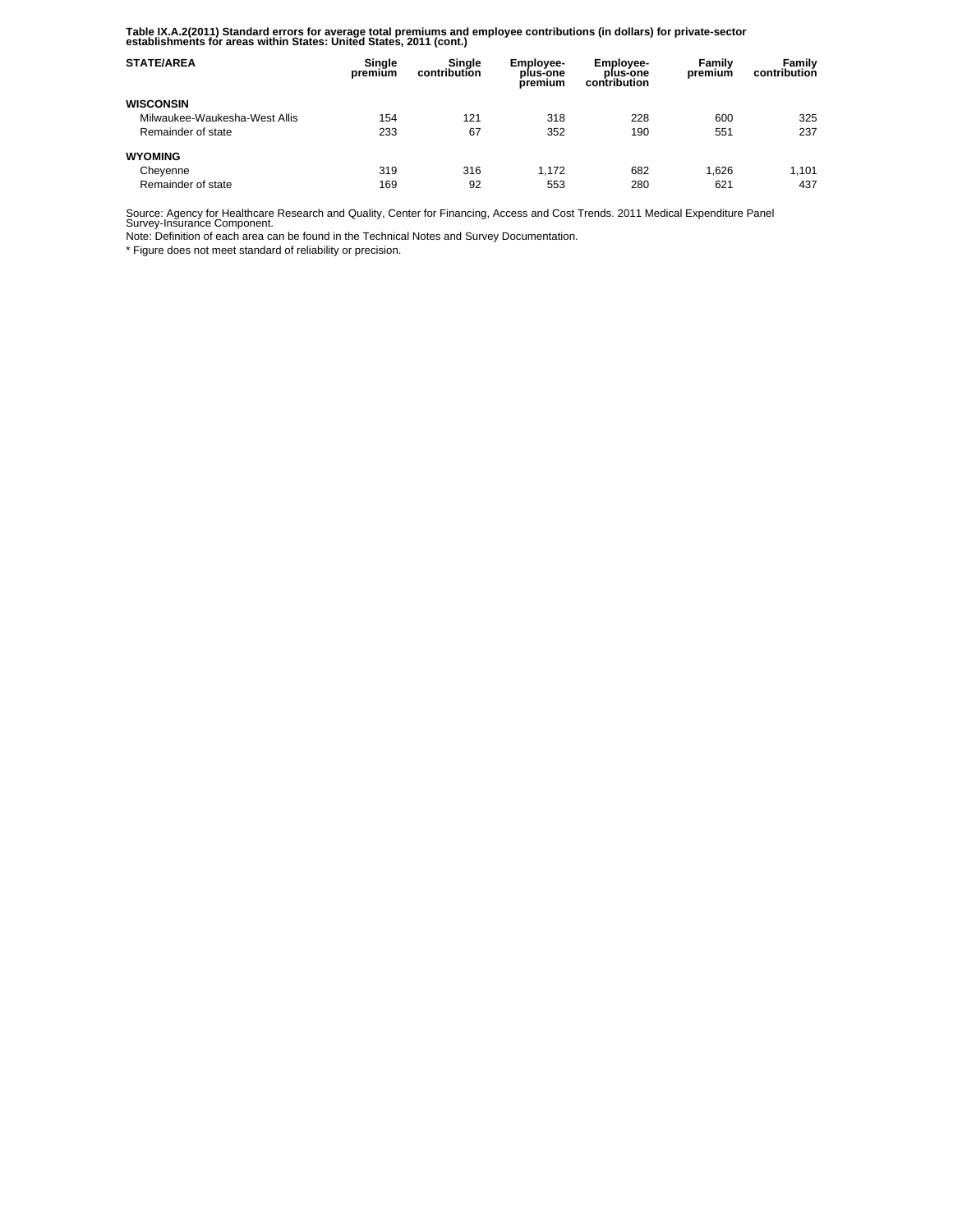**Table IX.B.1(2011) Health insurance offer, eligibility and take up rates for private-sector establishments and employees by firm size for 20 largest metro areas: United States, 2011** 

| <b>METRO AREA</b>                                             | <b>Percent of</b><br>establishments<br>that offer health<br>insurance | <b>Percent of</b><br>employees in<br>establishments<br>that offer health<br>insurance | Percent of<br>employees<br>eligible for health<br>insurance in<br>establishments<br>that offer health<br>insurance | <b>Percent of</b><br>employees<br>eligible for health<br>insurance that are<br>enrolled in health<br>insurance at<br>establishments<br>that offer health<br>insurance | Percent of<br>employees that<br>are enrolled in<br>health insurance<br>at establishments<br>that offer health<br>insurance |
|---------------------------------------------------------------|-----------------------------------------------------------------------|---------------------------------------------------------------------------------------|--------------------------------------------------------------------------------------------------------------------|-----------------------------------------------------------------------------------------------------------------------------------------------------------------------|----------------------------------------------------------------------------------------------------------------------------|
| New York-Northern New Jersey-Long                             |                                                                       |                                                                                       |                                                                                                                    |                                                                                                                                                                       |                                                                                                                            |
| Island, NY-NJ-PA<br>Less than 50 employees                    | 44.0%                                                                 | 61.8%                                                                                 | 80.4%                                                                                                              | 72.4%                                                                                                                                                                 | 58.2%                                                                                                                      |
| 50 or more employees                                          | 96.0%                                                                 | 96.8%                                                                                 | 78.9%                                                                                                              | 77.2%                                                                                                                                                                 | 60.9%                                                                                                                      |
| Total                                                         | 52.8%                                                                 | 86.6%                                                                                 | 79.2%                                                                                                              | 76.1%                                                                                                                                                                 | 60.3%                                                                                                                      |
| Los Angeles-Long Beach-Santa Ana,<br>CА                       |                                                                       |                                                                                       |                                                                                                                    |                                                                                                                                                                       |                                                                                                                            |
| Less than 50 employees                                        | 39.9%                                                                 | 56.8%                                                                                 | 82.6%                                                                                                              | 80.9%                                                                                                                                                                 | 66.8%                                                                                                                      |
| 50 or more employees<br>Total                                 | 92.0%<br>50.5%                                                        | 94.0%<br>82.6%                                                                        | 72.7%<br>74.7%                                                                                                     | 81.9%<br>81.7%                                                                                                                                                        | 59.5%<br>61.0%                                                                                                             |
|                                                               |                                                                       |                                                                                       |                                                                                                                    |                                                                                                                                                                       |                                                                                                                            |
| Chicago-Joliet-Naperville, IL-IN-WI<br>Less than 50 employees | 31.7%                                                                 | 56.7%                                                                                 | 76.9%                                                                                                              | 79.4%                                                                                                                                                                 | 61.1%                                                                                                                      |
| 50 or more employees                                          | 98.1%                                                                 | 98.0%                                                                                 | 77.4%                                                                                                              | 78.7%                                                                                                                                                                 | 60.9%                                                                                                                      |
| Total                                                         | 48.6%                                                                 | 89.1%                                                                                 | 77.4%                                                                                                              | 78.8%                                                                                                                                                                 | 60.9%                                                                                                                      |
| Dallas-Fort Worth-Arlington, TX                               |                                                                       |                                                                                       |                                                                                                                    |                                                                                                                                                                       |                                                                                                                            |
| Less than 50 employees                                        | 32.6%                                                                 | 53.5%                                                                                 | 77.3%                                                                                                              | 74.5%                                                                                                                                                                 | 57.6%                                                                                                                      |
| 50 or more employees                                          | 88.2%                                                                 | 94.0%                                                                                 | 77.5%                                                                                                              | 75.1%                                                                                                                                                                 | 58.2%                                                                                                                      |
| Total                                                         | 48.7%                                                                 | 85.0%                                                                                 | 77.5%                                                                                                              | 75.0%                                                                                                                                                                 | 58.1%                                                                                                                      |
| Philadelphia-Camden-Wilmington,<br><b>PA-NJ-DE-MD</b>         |                                                                       |                                                                                       |                                                                                                                    |                                                                                                                                                                       |                                                                                                                            |
| Less than 50 employees                                        | 52.5%                                                                 | 72.5%                                                                                 | 76.5%                                                                                                              | 72.7%                                                                                                                                                                 | 55.6%                                                                                                                      |
| 50 or more employees                                          | 97.1%                                                                 | 97.5%                                                                                 | 78.1%                                                                                                              | 76.1%                                                                                                                                                                 | 59.4%                                                                                                                      |
| Total                                                         | 64.8%                                                                 | 91.8%                                                                                 | 77.8%                                                                                                              | 75.5%                                                                                                                                                                 | 58.7%                                                                                                                      |
| Houston-Sugar Land-Baytown, TX                                |                                                                       |                                                                                       |                                                                                                                    |                                                                                                                                                                       |                                                                                                                            |
| Less than 50 employees                                        | 34.4%                                                                 | 45.8%                                                                                 | 93.3%                                                                                                              | 77.6%                                                                                                                                                                 | 72.3%                                                                                                                      |
| 50 or more employees<br>Total                                 | 93.8%<br>52.6%                                                        | 95.2%<br>83.4%                                                                        | 79.0%<br>80.9%                                                                                                     | 68.2%<br>69.6%                                                                                                                                                        | 53.9%<br>56.3%                                                                                                             |
|                                                               |                                                                       |                                                                                       |                                                                                                                    |                                                                                                                                                                       |                                                                                                                            |
| Miami-Fort Lauderdale-Pompano<br>Beach, FL                    |                                                                       |                                                                                       |                                                                                                                    |                                                                                                                                                                       |                                                                                                                            |
| Less than 50 employees                                        | 27.7%<br>94.2%                                                        | 46.0%<br>91.0%                                                                        | 88.5%<br>83.8%                                                                                                     | 78.4%<br>73.0%                                                                                                                                                        | 69.4%<br>61.1%                                                                                                             |
| 50 or more employees<br>Total                                 | 39.3%                                                                 | 79.5%                                                                                 | 84.5%                                                                                                              | 73.8%                                                                                                                                                                 | 62.4%                                                                                                                      |
|                                                               |                                                                       |                                                                                       |                                                                                                                    |                                                                                                                                                                       |                                                                                                                            |
| Washington-Arlington-Alexandria,<br><b>DC-VA-MD-WV</b>        |                                                                       |                                                                                       |                                                                                                                    |                                                                                                                                                                       |                                                                                                                            |
| Less than 50 employees<br>50 or more employees                | 37.8%<br>97.5%                                                        | 57.2%<br>97.0%                                                                        | 82.3%<br>81.1%                                                                                                     | 71.0%<br>77.5%                                                                                                                                                        | 58.4%<br>62.8%                                                                                                             |
| Total                                                         | 56.2%                                                                 | 87.6%                                                                                 | 81.3%                                                                                                              | 76.4%                                                                                                                                                                 | 62.1%                                                                                                                      |
|                                                               |                                                                       |                                                                                       |                                                                                                                    |                                                                                                                                                                       |                                                                                                                            |
| Atlanta-Sandy Springs-Marietta, GA<br>Less than 50 employees  | 31.4%                                                                 | 48.8%                                                                                 | 82.4%                                                                                                              | 78.6%                                                                                                                                                                 | 64.8%                                                                                                                      |
| 50 or more employees                                          | 96.3%                                                                 | 98.0%                                                                                 | 81.0%                                                                                                              | 76.9%                                                                                                                                                                 | 62.3%                                                                                                                      |
| Total                                                         | 50.5%                                                                 | 87.6%                                                                                 | 81.2%                                                                                                              | 77.1%                                                                                                                                                                 | 62.6%                                                                                                                      |
| Boston-Cambridge-Quincy, MA-NH                                |                                                                       |                                                                                       |                                                                                                                    |                                                                                                                                                                       |                                                                                                                            |
| Less than 50 employees                                        | 51.2%                                                                 | 70.4%                                                                                 | 71.4%                                                                                                              | 63.1%                                                                                                                                                                 | 45.0%                                                                                                                      |
| 50 or more employees<br>Total                                 | 98.1%<br>64.5%                                                        | 99.5%<br>93.2%                                                                        | 79.6%<br>78.3%                                                                                                     | 74.9%<br>73.1%                                                                                                                                                        | 59.6%<br>57.2%                                                                                                             |
|                                                               |                                                                       |                                                                                       |                                                                                                                    |                                                                                                                                                                       |                                                                                                                            |
| Detroit-Warren-Livonia, MI                                    | 37.5%                                                                 |                                                                                       | 78.3%                                                                                                              | 77.0%                                                                                                                                                                 | 60.2%                                                                                                                      |
| Less than 50 employees<br>50 or more employees                | 97.5%                                                                 | 59.4%<br>96.9%                                                                        | 81.2%                                                                                                              | 76.0%                                                                                                                                                                 | 61.7%                                                                                                                      |
| Total                                                         | 53.4%                                                                 | 87.2%                                                                                 | 80.7%                                                                                                              | 76.2%                                                                                                                                                                 | 61.5%                                                                                                                      |
| Phoenix-Mesa-Glendale, AZ                                     |                                                                       |                                                                                       |                                                                                                                    |                                                                                                                                                                       |                                                                                                                            |
| Less than 50 employees                                        | 29.4%                                                                 | 51.4%                                                                                 | 82.8%                                                                                                              | 79.2%                                                                                                                                                                 | 65.6%                                                                                                                      |
| 50 or more employees                                          | 95.1%                                                                 | 96.9%                                                                                 | 80.1%                                                                                                              | 79.2%                                                                                                                                                                 | 63.5%                                                                                                                      |
| Total                                                         | 51.4%                                                                 | 86.4%                                                                                 | 80.5%                                                                                                              | 79.2%                                                                                                                                                                 | 63.8%                                                                                                                      |
| San Francisco-Oakland-Fremont, CA                             |                                                                       |                                                                                       |                                                                                                                    |                                                                                                                                                                       |                                                                                                                            |
| Less than 50 employees                                        | 46.4%                                                                 | 64.7%                                                                                 | 80.5%                                                                                                              | 77.1%<br>85.7%                                                                                                                                                        | 62.1%                                                                                                                      |
| 50 or more employees<br>Total                                 | 92.6%<br>56.4%                                                        | 98.1%<br>88.3%                                                                        | 80.5%<br>80.5%                                                                                                     | 83.8%                                                                                                                                                                 | 69.0%<br>67.5%                                                                                                             |
|                                                               |                                                                       |                                                                                       |                                                                                                                    |                                                                                                                                                                       |                                                                                                                            |
| Riverside-San Bernardino-Ontario,<br>CА                       |                                                                       |                                                                                       |                                                                                                                    |                                                                                                                                                                       |                                                                                                                            |
| Less than 50 employees<br>50 or more employees                | 22.3%<br>92.6%                                                        | 41.7%<br>97.1%                                                                        | 87.5%<br>82.9%                                                                                                     | 81.5%<br>75.5%                                                                                                                                                        | 71.3%<br>62.6%                                                                                                             |
| Total                                                         | 41.0%                                                                 | 85.8%                                                                                 | 83.4%                                                                                                              | 76.1%                                                                                                                                                                 | 63.5%                                                                                                                      |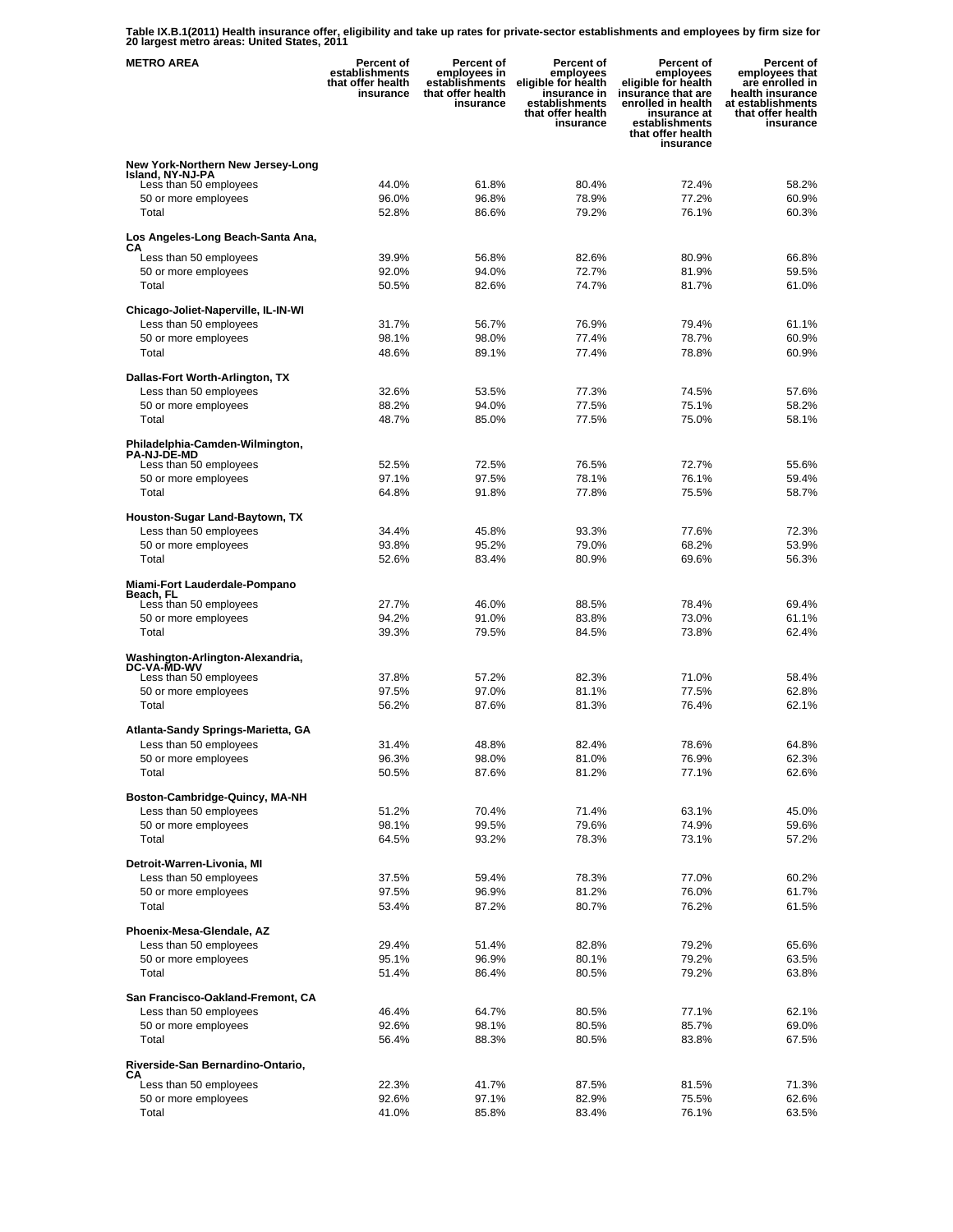**Table IX.B.1(2011) Health insurance offer, eligibility and take up rates for private-sector establishments and employees by firm size for 20 largest metro areas: United States, 2011 (cont.)** 

| <b>METRO AREA</b>                      | Percent of<br>establishments<br>that offer health<br>insurance | Percent of<br>employees in<br>establishments<br>that offer health<br>insurance | Percent of<br>employees<br>eligible for health<br>insurance in<br>establishments<br>that offer health<br>insurance | Percent of<br>employees<br>eligible for health<br>insurance that are<br>enrolled in health<br>insurance at<br>establishments<br>that offer health<br>insurance | Percent of<br>employees that<br>are enrolled in<br>health insurance<br>at establishments<br>that offer health<br>insurance |
|----------------------------------------|----------------------------------------------------------------|--------------------------------------------------------------------------------|--------------------------------------------------------------------------------------------------------------------|----------------------------------------------------------------------------------------------------------------------------------------------------------------|----------------------------------------------------------------------------------------------------------------------------|
| Seattle-Tacoma-Bellevue, WA            |                                                                |                                                                                |                                                                                                                    |                                                                                                                                                                |                                                                                                                            |
| Less than 50 employees                 | 33.9%                                                          | 53.5%                                                                          | 78.2%                                                                                                              | 86.4%                                                                                                                                                          | 67.6%                                                                                                                      |
| 50 or more employees                   | 96.2%                                                          | 99.3%                                                                          | 81.9%                                                                                                              | 86.2%                                                                                                                                                          | 70.6%                                                                                                                      |
| Total                                  | 47.8%                                                          | 87.6%                                                                          | 81.3%                                                                                                              | 86.2%                                                                                                                                                          | 70.1%                                                                                                                      |
| Minneapolis-St. Paul-Bloomington,      |                                                                |                                                                                |                                                                                                                    |                                                                                                                                                                |                                                                                                                            |
| <b>MN-WI</b><br>Less than 50 employees | 36.1%                                                          | 59.3%                                                                          | 81.5%                                                                                                              | 77.8%                                                                                                                                                          | 63.4%                                                                                                                      |
| 50 or more employees                   | 96.6%                                                          | 94.0%                                                                          | 79.7%                                                                                                              | 79.4%                                                                                                                                                          | 63.3%                                                                                                                      |
| Total                                  | 51.4%                                                          | 86.6%                                                                          | 80.0%                                                                                                              | 79.2%                                                                                                                                                          | 63.4%                                                                                                                      |
| San Diego-Carlsbad-San Marcos, CA      |                                                                |                                                                                |                                                                                                                    |                                                                                                                                                                |                                                                                                                            |
| Less than 50 employees                 | 38.4%                                                          | 52.1%                                                                          | 74.1%                                                                                                              | 78.5%                                                                                                                                                          | 58.2%                                                                                                                      |
| 50 or more employees                   | 94.3%                                                          | 97.5%                                                                          | 78.3%                                                                                                              | 78.5%                                                                                                                                                          | 61.5%                                                                                                                      |
| Total                                  | 52.1%                                                          | 86.3%                                                                          | 77.6%                                                                                                              | 78.5%                                                                                                                                                          | 61.0%                                                                                                                      |
|                                        |                                                                |                                                                                |                                                                                                                    |                                                                                                                                                                |                                                                                                                            |
| St. Louis, MO-IL                       |                                                                |                                                                                |                                                                                                                    |                                                                                                                                                                |                                                                                                                            |
| Less than 50 employees                 | 37.6%*                                                         | 61.2%                                                                          | 68.5%                                                                                                              | 75.5%                                                                                                                                                          | 51.8%                                                                                                                      |
| 50 or more employees                   | 95.3%                                                          | 98.1%                                                                          | 75.7%                                                                                                              | 74.7%                                                                                                                                                          | 56.5%                                                                                                                      |
| Total                                  | 56.4%                                                          | 88.4%                                                                          | 74.4%                                                                                                              | 74.8%                                                                                                                                                          | 55.7%                                                                                                                      |
| Tampa-St. Petersburg-Clearwater, FL    |                                                                |                                                                                |                                                                                                                    |                                                                                                                                                                |                                                                                                                            |
| Less than 50 employees                 | 26.9%                                                          | 43.2%                                                                          | 88.8%                                                                                                              | 64.4%                                                                                                                                                          | 57.2%                                                                                                                      |
| 50 or more employees                   | 98.2%                                                          | 98.3%                                                                          | 83.0%                                                                                                              | 80.4%                                                                                                                                                          | 66.7%                                                                                                                      |
| Total                                  | 44.2%                                                          | 86.8%                                                                          | 83.6%                                                                                                              | 78.6%                                                                                                                                                          | 65.7%                                                                                                                      |
| Baltimore-Towson, MD                   |                                                                |                                                                                |                                                                                                                    |                                                                                                                                                                |                                                                                                                            |
| Less than 50 employees                 | 37.7%                                                          | 67.1%                                                                          | 83.2%                                                                                                              | 76.8%                                                                                                                                                          | 63.9%                                                                                                                      |
| 50 or more employees                   | 97.7%                                                          | 99.5%                                                                          | 78.1%                                                                                                              | 73.4%                                                                                                                                                          | 57.4%                                                                                                                      |
| Total                                  | 56.8%                                                          | 91.7%                                                                          | 79.0%                                                                                                              | 74.1%                                                                                                                                                          | 58.5%                                                                                                                      |

Source: Agency for Healthcare Research and Quality, Center for Financing, Access and Cost Trends. 2011 Medical Expenditure Panel Survey-Insurance Component.

Note: Definition of each area can be found in the Technical Notes and Survey Documentation.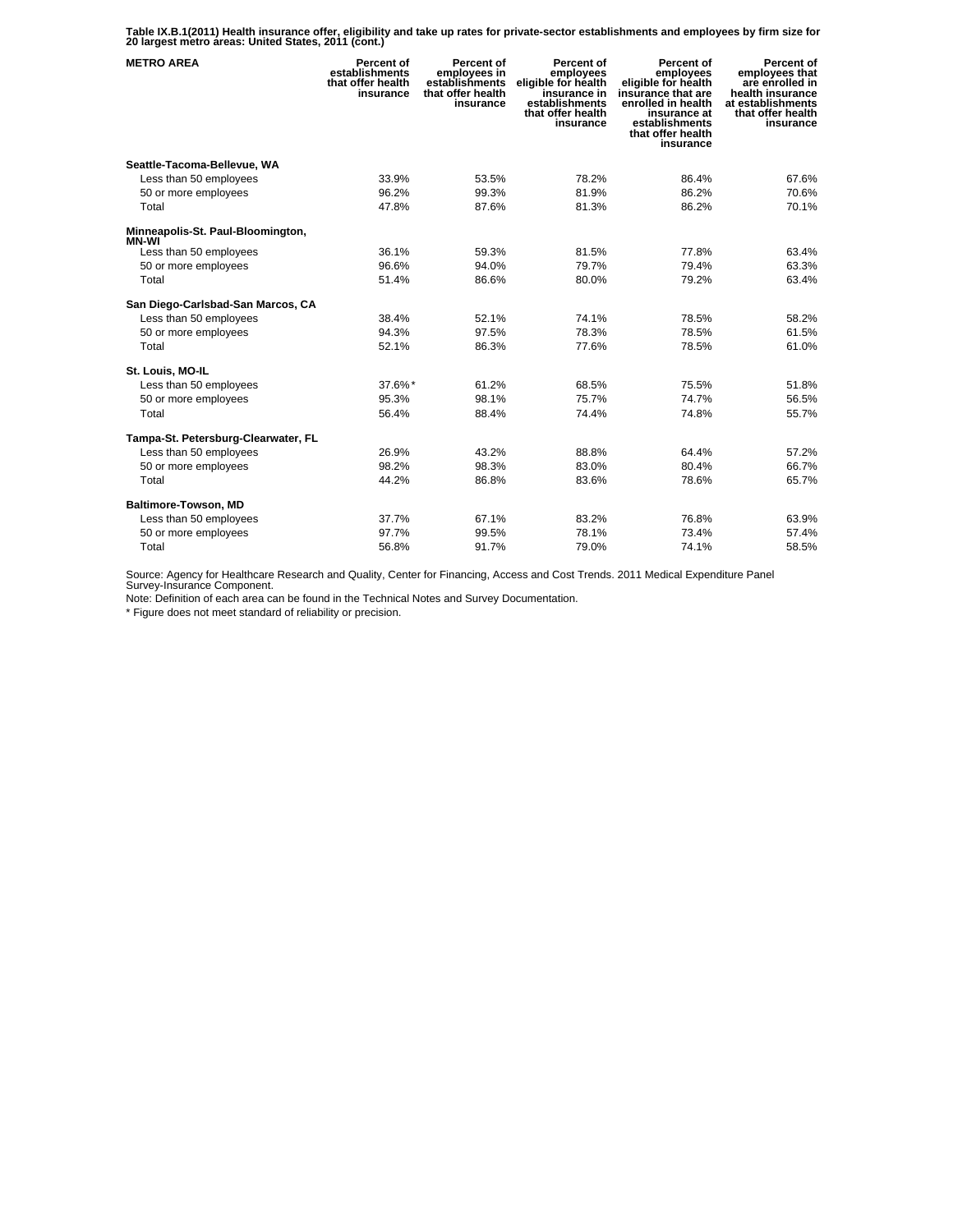**Table IX.B.1(2011) Standard errors for health insurance offer, eligibility, take up rates for private-sector establishments and employees by firm size for 20 largest metro areas: United States, 2011** 

| <b>METRO AREA</b>                                           | <b>Percent of</b><br>establishments<br>that offer health<br>insurance | <b>Percent of</b><br>employees in<br>establishments<br>that offer health<br>insurance | Percent of<br>employees<br>eligible for health<br>insurance in<br>establishments<br>that offer health<br>insurance | Percent of<br>employees<br>eligible for health<br>insurance that are<br>enrolled in health<br>insurance at<br>establishments<br>that offer health<br>insurance | Percent of<br>employees that<br>are enrolled in<br>health insurance<br>at establishments<br>that offer health<br>insurance |
|-------------------------------------------------------------|-----------------------------------------------------------------------|---------------------------------------------------------------------------------------|--------------------------------------------------------------------------------------------------------------------|----------------------------------------------------------------------------------------------------------------------------------------------------------------|----------------------------------------------------------------------------------------------------------------------------|
| New York-Northern New Jersey-Long                           |                                                                       |                                                                                       |                                                                                                                    |                                                                                                                                                                |                                                                                                                            |
| Island, NY-NJ-PA<br>Less than 50 employees                  | 1.35%                                                                 | 3.27%                                                                                 | 2.30%                                                                                                              | 2.69%                                                                                                                                                          | 2.63%                                                                                                                      |
| 50 or more employees                                        | 1.20%                                                                 | 1.51%                                                                                 | 2.72%                                                                                                              | 2.29%                                                                                                                                                          | 2.05%                                                                                                                      |
| Total                                                       | 1.37%                                                                 | 0.98%                                                                                 | 1.65%                                                                                                              | 1.45%                                                                                                                                                          | 1.85%                                                                                                                      |
| Los Angeles-Long Beach-Santa Ana,                           |                                                                       |                                                                                       |                                                                                                                    |                                                                                                                                                                |                                                                                                                            |
| СA<br>Less than 50 employees                                | 3.87%                                                                 | 4.05%                                                                                 | 2.29%                                                                                                              | 1.22%                                                                                                                                                          | 1.89%                                                                                                                      |
| 50 or more employees                                        | 1.76%                                                                 | 1.47%                                                                                 | 5.57%                                                                                                              | 1.73%                                                                                                                                                          | 5.39%                                                                                                                      |
| Total                                                       | 3.52%                                                                 | 1.77%                                                                                 | 4.24%                                                                                                              | 1.32%                                                                                                                                                          | 4.15%                                                                                                                      |
| Chicago-Joliet-Naperville, IL-IN-WI                         |                                                                       |                                                                                       |                                                                                                                    |                                                                                                                                                                |                                                                                                                            |
| Less than 50 employees                                      | 2.38%                                                                 | 3.71%                                                                                 | 3.64%                                                                                                              | 2.39%                                                                                                                                                          | 3.02%                                                                                                                      |
| 50 or more employees                                        | 0.81%                                                                 | 1.44%                                                                                 | 3.02%                                                                                                              | 1.91%                                                                                                                                                          | 3.19%                                                                                                                      |
| Total                                                       | 1.75%                                                                 | 1.40%                                                                                 | 2.37%                                                                                                              | 1.82%                                                                                                                                                          | 2.81%                                                                                                                      |
| Dallas-Fort Worth-Arlington, TX                             |                                                                       |                                                                                       |                                                                                                                    |                                                                                                                                                                |                                                                                                                            |
| Less than 50 employees                                      | 4.36%                                                                 | 5.41%                                                                                 | 4.27%                                                                                                              | 5.05%                                                                                                                                                          | 6.28%                                                                                                                      |
| 50 or more employees                                        | 2.14%                                                                 | 1.29%                                                                                 | 2.92%                                                                                                              | 3.32%                                                                                                                                                          | 3.92%                                                                                                                      |
| Total                                                       | 3.33%                                                                 | 1.41%                                                                                 | 2.54%                                                                                                              | 3.48%                                                                                                                                                          | 3.87%                                                                                                                      |
| Philadelphia-Camden-Wilmington,<br><b>PA-NJ-DE-MD</b>       |                                                                       |                                                                                       |                                                                                                                    |                                                                                                                                                                |                                                                                                                            |
| Less than 50 employees                                      | 5.47%                                                                 | 4.59%                                                                                 | 4.03%                                                                                                              | 3.28%                                                                                                                                                          | 4.87%                                                                                                                      |
| 50 or more employees                                        | 1.43%                                                                 | 1.53%                                                                                 | 4.35%                                                                                                              | 2.58%                                                                                                                                                          | 3.73%                                                                                                                      |
| Total                                                       | 1.91%                                                                 | 1.70%                                                                                 | 1.87%                                                                                                              | 1.58%                                                                                                                                                          | 1.97%                                                                                                                      |
| Houston-Sugar Land-Baytown, TX                              |                                                                       |                                                                                       |                                                                                                                    |                                                                                                                                                                |                                                                                                                            |
| Less than 50 employees                                      | 2.34%                                                                 | 3.59%                                                                                 | 1.84%                                                                                                              | 2.97%                                                                                                                                                          | 2.61%                                                                                                                      |
| 50 or more employees                                        | 2.87%                                                                 | 2.24%                                                                                 | 3.84%                                                                                                              | 4.65%                                                                                                                                                          | 4.33%                                                                                                                      |
| Total                                                       | 3.20%                                                                 | 2.38%                                                                                 | 3.59%                                                                                                              | 3.93%                                                                                                                                                          | 3.96%                                                                                                                      |
| Miami-Fort Lauderdale-Pompano                               |                                                                       |                                                                                       |                                                                                                                    |                                                                                                                                                                |                                                                                                                            |
| Beach, FL<br>Less than 50 employees                         | 2.60%                                                                 | 5.07%                                                                                 | 2.13%                                                                                                              | 4.16%                                                                                                                                                          | 5.13%                                                                                                                      |
| 50 or more employees                                        | 2.60%                                                                 | 6.14%                                                                                 | 2.69%                                                                                                              | 3.43%                                                                                                                                                          | 3.18%                                                                                                                      |
| Total                                                       | 2.82%                                                                 | 4.60%                                                                                 | 2.35%                                                                                                              | 2.91%                                                                                                                                                          | 3.15%                                                                                                                      |
| Washington-Arlington-Alexandria,                            |                                                                       |                                                                                       |                                                                                                                    |                                                                                                                                                                |                                                                                                                            |
| <b>DC-VA-MD-WV</b><br>Less than 50 employees                | 5.32%                                                                 | 4.59%                                                                                 | 2.64%                                                                                                              | 4.33%                                                                                                                                                          | 5.09%                                                                                                                      |
| 50 or more employees                                        | 1.27%                                                                 | 1.71%                                                                                 | 2.24%                                                                                                              | 1.45%                                                                                                                                                          | 2.46%                                                                                                                      |
| Total                                                       | 2.75%                                                                 | 1.35%                                                                                 | 1.74%                                                                                                              | 1.42%                                                                                                                                                          | 1.62%                                                                                                                      |
| Atlanta-Sandy Springs-Marietta, GA                          |                                                                       |                                                                                       |                                                                                                                    |                                                                                                                                                                |                                                                                                                            |
| Less than 50 employees                                      | 3.26%                                                                 | 5.25%                                                                                 | 4.60%                                                                                                              | 3.43%                                                                                                                                                          | 4.95%                                                                                                                      |
| 50 or more employees                                        | 1.52%                                                                 | 1.59%                                                                                 | 3.29%                                                                                                              | 3.29%                                                                                                                                                          | 3.74%                                                                                                                      |
| Total                                                       | 3.47%                                                                 | 1.91%                                                                                 | 2.69%                                                                                                              | 2.98%                                                                                                                                                          | 3.43%                                                                                                                      |
| Boston-Cambridge-Quincy, MA-NH                              |                                                                       |                                                                                       |                                                                                                                    |                                                                                                                                                                |                                                                                                                            |
| Less than 50 employees                                      | 5.13%                                                                 | 4.36%                                                                                 | 3.02%                                                                                                              | 2.80%                                                                                                                                                          | 2.21%                                                                                                                      |
| 50 or more employees                                        | 0.97%                                                                 | 0.21%                                                                                 | 4.38%                                                                                                              | 2.87%                                                                                                                                                          | 3.74%                                                                                                                      |
| Total                                                       | 3.68%                                                                 | 1.38%                                                                                 | 2.87%                                                                                                              | 2.38%                                                                                                                                                          | 2.44%                                                                                                                      |
| Detroit-Warren-Livonia, MI                                  |                                                                       |                                                                                       |                                                                                                                    |                                                                                                                                                                |                                                                                                                            |
| Less than 50 employees                                      | 4.78%                                                                 | 4.94%                                                                                 | 3.96%                                                                                                              | 3.41%                                                                                                                                                          | 3.76%                                                                                                                      |
| 50 or more employees<br>Total                               | 1.47%<br>3.37%                                                        | 3.95%<br>3.54%                                                                        | 5.11%<br>4.15%                                                                                                     | 3.68%<br>2.75%                                                                                                                                                 | 3.58%<br>2.51%                                                                                                             |
|                                                             |                                                                       |                                                                                       |                                                                                                                    |                                                                                                                                                                |                                                                                                                            |
| Phoenix-Mesa-Glendale, AZ                                   |                                                                       |                                                                                       |                                                                                                                    |                                                                                                                                                                |                                                                                                                            |
| Less than 50 employees<br>50 or more employees              | 3.48%<br>1.34%                                                        | 4.39%<br>1.40%                                                                        | 2.03%<br>2.92%                                                                                                     | 2.68%<br>2.41%                                                                                                                                                 | 2.66%<br>3.31%                                                                                                             |
| Total                                                       | 3.18%                                                                 | 1.68%                                                                                 | 2.27%                                                                                                              | 2.15%                                                                                                                                                          | 2.74%                                                                                                                      |
|                                                             |                                                                       |                                                                                       |                                                                                                                    |                                                                                                                                                                |                                                                                                                            |
| San Francisco-Oakland-Fremont, CA<br>Less than 50 employees | 2.42%                                                                 | 4.07%                                                                                 | 5.43%                                                                                                              | 3.55%                                                                                                                                                          | 5.30%                                                                                                                      |
| 50 or more employees                                        | 3.90%                                                                 | 1.13%                                                                                 | 3.65%                                                                                                              | 3.25%                                                                                                                                                          | 5.01%                                                                                                                      |
| Total                                                       | 2.57%                                                                 | 1.70%                                                                                 | 3.30%                                                                                                              | 3.07%                                                                                                                                                          | 4.51%                                                                                                                      |
| Riverside-San Bernardino-Ontario,                           |                                                                       |                                                                                       |                                                                                                                    |                                                                                                                                                                |                                                                                                                            |
| CА                                                          |                                                                       |                                                                                       |                                                                                                                    |                                                                                                                                                                |                                                                                                                            |
| Less than 50 employees<br>50 or more employees              | 3.73%<br>3.73%                                                        | 7.19%<br>3.71%                                                                        | 2.94%<br>4.82%                                                                                                     | 5.14%<br>5.38%                                                                                                                                                 | 4.75%<br>6.40%                                                                                                             |
| Total                                                       | 4.89%                                                                 | 5.01%                                                                                 | 4.04%                                                                                                              | 5.05%                                                                                                                                                          | 6.00%                                                                                                                      |
|                                                             |                                                                       |                                                                                       |                                                                                                                    |                                                                                                                                                                |                                                                                                                            |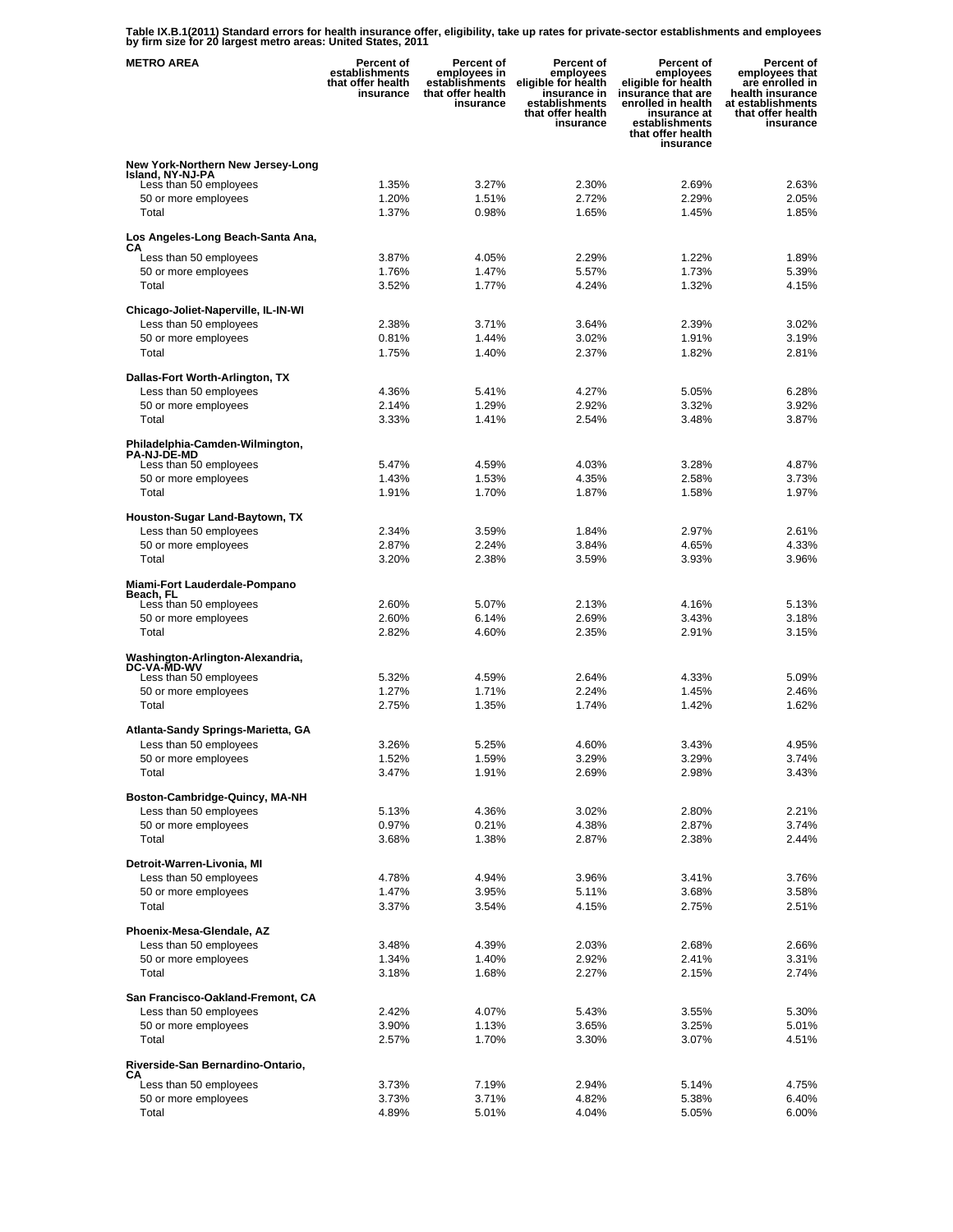**Table IX.B.1(2011) Standard errors for health insurance offer, eligibility, take up rates for private-sector establishments and employees by firm size for 20 largest metro areas: United States, 2011 (cont.)** 

| <b>METRO AREA</b>                      | Percent of<br>establishments<br>that offer health<br>insurance | Percent of<br>employees in<br>establishments<br>that offer health<br>insurance | Percent of<br>employees<br>eligible for health<br>insurance in<br>establishments<br>that offer health<br>insurance | Percent of<br>employees<br>eligible for health<br>insurance that are<br>enrolled in health<br>insurance at<br>establishments<br>that offer health<br>insurance | Percent of<br>employees that<br>are enrolled in<br>health insurance<br>at establishments<br>that offer health<br>insurance |
|----------------------------------------|----------------------------------------------------------------|--------------------------------------------------------------------------------|--------------------------------------------------------------------------------------------------------------------|----------------------------------------------------------------------------------------------------------------------------------------------------------------|----------------------------------------------------------------------------------------------------------------------------|
| Seattle-Tacoma-Bellevue, WA            |                                                                |                                                                                |                                                                                                                    |                                                                                                                                                                |                                                                                                                            |
| Less than 50 employees                 | 2.95%                                                          | 2.99%                                                                          | 2.92%                                                                                                              | 3.18%                                                                                                                                                          | 3.94%                                                                                                                      |
| 50 or more employees                   | 2.37%                                                          | 0.73%                                                                          | 2.57%                                                                                                              | 2.40%                                                                                                                                                          | 2.98%                                                                                                                      |
| Total                                  | 2.62%                                                          | 1.53%                                                                          | 2.24%                                                                                                              | 1.74%                                                                                                                                                          | 2.29%                                                                                                                      |
| Minneapolis-St. Paul-Bloomington,      |                                                                |                                                                                |                                                                                                                    |                                                                                                                                                                |                                                                                                                            |
| <b>MN-WI</b><br>Less than 50 employees | 2.75%                                                          | 4.12%                                                                          | 2.92%                                                                                                              | 2.82%                                                                                                                                                          | 3.82%                                                                                                                      |
| 50 or more employees                   | 0.93%                                                          | 3.02%                                                                          | 4.27%                                                                                                              | 2.00%                                                                                                                                                          | 4.16%                                                                                                                      |
| Total                                  | 2.56%                                                          | 2.32%                                                                          | 3.41%                                                                                                              | 1.65%                                                                                                                                                          | 3.54%                                                                                                                      |
| San Diego-Carlsbad-San Marcos, CA      |                                                                |                                                                                |                                                                                                                    |                                                                                                                                                                |                                                                                                                            |
| Less than 50 employees                 | 5.23%                                                          | 6.02%                                                                          | 4.61%                                                                                                              | 4.36%                                                                                                                                                          | 6.18%                                                                                                                      |
| 50 or more employees                   | 2.36%                                                          | 1.81%                                                                          | 4.15%                                                                                                              | 3.67%                                                                                                                                                          | 4.63%                                                                                                                      |
| Total                                  | 4.49%                                                          | 3.20%                                                                          | 3.62%                                                                                                              | 3.44%                                                                                                                                                          | 4.17%                                                                                                                      |
| St. Louis, MO-IL                       |                                                                |                                                                                |                                                                                                                    |                                                                                                                                                                |                                                                                                                            |
| Less than 50 employees                 | 14.98%*                                                        | 17.33%                                                                         | 19.05%                                                                                                             | 20.15%                                                                                                                                                         | 13.64%                                                                                                                     |
| 50 or more employees                   | 20.13%                                                         | 20.69%                                                                         | 17.13%                                                                                                             | 16.25%                                                                                                                                                         | 13.55%                                                                                                                     |
| Total                                  | 4.96%                                                          | 2.20%                                                                          | 2.82%                                                                                                              | 2.23%                                                                                                                                                          | 3.16%                                                                                                                      |
| Tampa-St. Petersburg-Clearwater, FL    |                                                                |                                                                                |                                                                                                                    |                                                                                                                                                                |                                                                                                                            |
| Less than 50 employees                 | 5.50%                                                          | 5.82%                                                                          | 9.91%                                                                                                              | 11.84%                                                                                                                                                         | 10.07%                                                                                                                     |
| 50 or more employees                   | 1.16%                                                          | 1.04%                                                                          | 3.88%                                                                                                              | 3.89%                                                                                                                                                          | 4.56%                                                                                                                      |
| Total                                  | 3.87%                                                          | 2.66%                                                                          | 3.47%                                                                                                              | 4.48%                                                                                                                                                          | 4.91%                                                                                                                      |
| Baltimore-Towson, MD                   |                                                                |                                                                                |                                                                                                                    |                                                                                                                                                                |                                                                                                                            |
| Less than 50 employees                 | 3.73%                                                          | 5.49%                                                                          | 3.73%                                                                                                              | 4.22%                                                                                                                                                          | 3.58%                                                                                                                      |
| 50 or more employees                   | 1.30%                                                          | 0.50%                                                                          | 2.96%                                                                                                              | 4.60%                                                                                                                                                          | 4.29%                                                                                                                      |
| Total                                  | 2.56%                                                          | 1.95%                                                                          | 2.72%                                                                                                              | 3.72%                                                                                                                                                          | 3.54%                                                                                                                      |

Source: Agency for Healthcare Research and Quality, Center for Financing, Access and Cost Trends. 2011 Medical Expenditure Panel Survey-Insurance Component.

Note: Definition of each area can be found in the Technical Notes and Survey Documentation.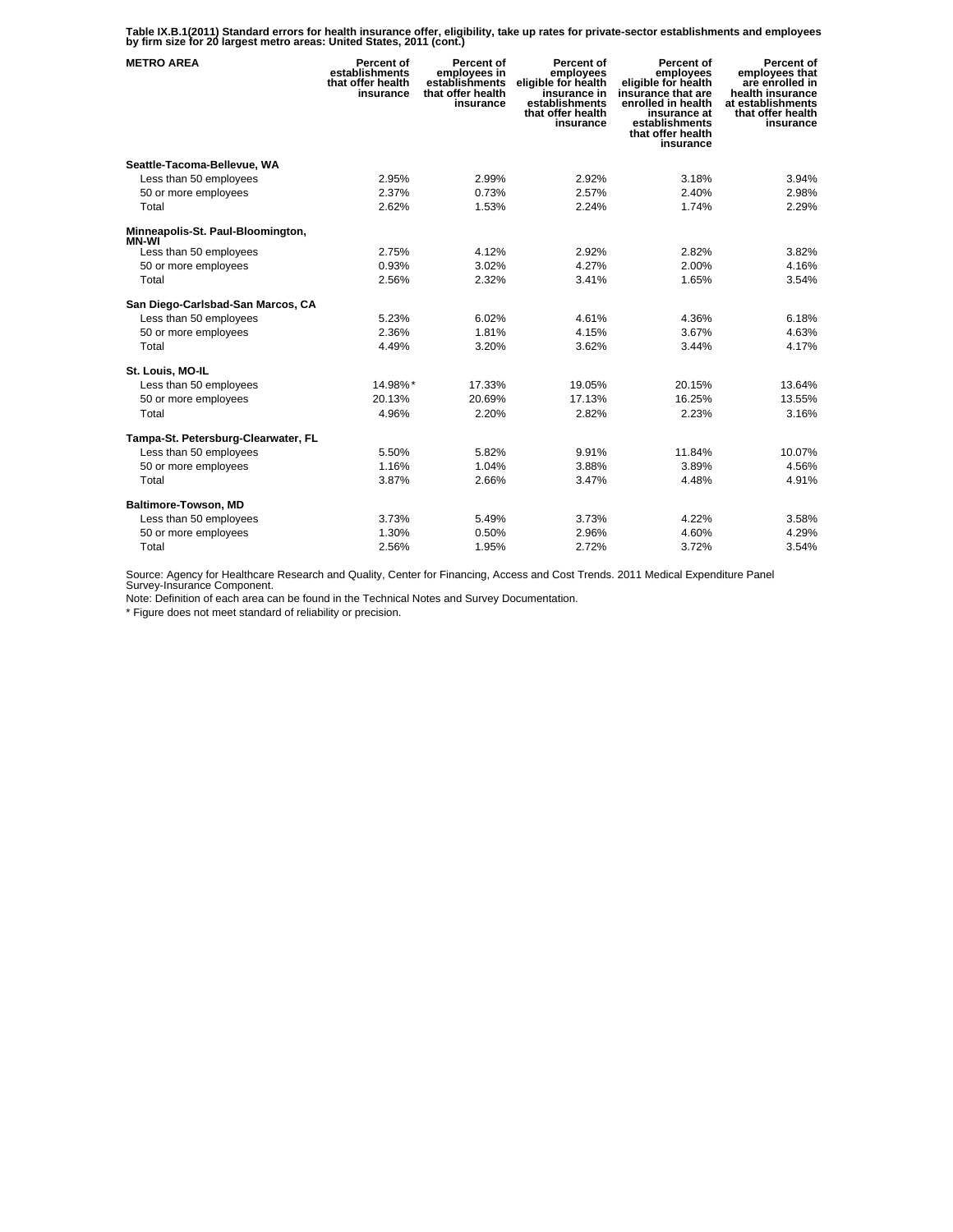**Table IX.B.2(2011) Average total premiums and employee contributions (in dollars) for private-sector establishments by firm size for 20 largest metro areas: United States, 2011** 

| <b>METRO AREA</b>                                     | Single<br>premium | Single<br>contribution | Employee-<br>plus-one<br>premium | Employee-<br>plus-one<br>contribution | Family<br>premium | Family<br>contribution |
|-------------------------------------------------------|-------------------|------------------------|----------------------------------|---------------------------------------|-------------------|------------------------|
| New York-Northern New Jersey-Long                     |                   |                        |                                  |                                       |                   |                        |
| Island, NY-NJ-PA<br>Less than 50 employees            | 6,171             | 1,324                  | 12,868                           | 2,361                                 | 18,075            | 3,692                  |
| 50 or more employees                                  | 5,869             | 1,141                  | 10,951                           | 2,566                                 | 16,672            | 3,742                  |
| Total                                                 | 5,939             | 1,184                  | 11,283                           | 2,530                                 | 16,912            | 3,733                  |
| Los Angeles-Long Beach-Santa Ana,                     |                   |                        |                                  |                                       |                   |                        |
| CА<br>Less than 50 employees                          | 5,096             | 723                    | 9,954                            | 3,077                                 | 13,177            | 3,921                  |
| 50 or more employees                                  | 5,287             | 1,016                  | 11,388                           | 3,497                                 | 17,506            | 5,043                  |
| Total                                                 | 5,230             | 929                    | 11,174                           | 3,435                                 | 16,790            | 4,858                  |
| Chicago-Joliet-Naperville, IL-IN-WI                   |                   |                        |                                  |                                       |                   |                        |
| Less than 50 employees                                | 5,450             | 1,377                  | 11,084                           | 2,306                                 | 14,867            | 3,335                  |
| 50 or more employees                                  | 5,343             | 1,170                  | 10,207                           | 2,627                                 | 15,149            | 3,892                  |
| Total                                                 | 5,359             | 1,201                  | 10,317                           | 2,587                                 | 15,114            | 3,822                  |
| Dallas-Fort Worth-Arlington, TX                       |                   |                        |                                  |                                       |                   |                        |
| Less than 50 employees                                | 5,597             | $651*$                 | 10,706                           | 3,579                                 | 16,338            | 5,783                  |
| 50 or more employees                                  | 5,351             | 1,211                  | 10,815                           | 2,711                                 | 15,941            | 4,301                  |
| Total                                                 | 5,397             | 1,106                  | 10,806                           | 2,783                                 | 15,977            | 4,435                  |
| Philadelphia-Camden-Wilmington,<br><b>PA-NJ-DE-MD</b> |                   |                        |                                  |                                       |                   |                        |
| Less than 50 employees                                | 5,913             | 1,357                  | 11,185                           | 3,513                                 | 16,665            | 4,416                  |
| 50 or more employees                                  | 5,465             | 1,171                  | 11,063                           | 2,716                                 | 15,815            | 3,957                  |
| Total                                                 | 5,557             | 1,209                  | 11,079                           | 2,824                                 | 15,938            | 4,023                  |
| Houston-Sugar Land-Baytown, TX                        |                   |                        |                                  |                                       |                   |                        |
| Less than 50 employees                                | 5,203             | 913                    | 10,625                           | 4,244                                 | 14,407            | 4,286                  |
| 50 or more employees                                  | 4,988             | 1,044                  | 9,530                            | 3,409                                 | 14,128            | 4,906                  |
| Total                                                 | 5,034             | 1,016                  | 9,701                            | 3,539                                 | 14,158            | 4,840                  |
| Miami-Fort Lauderdale-Pompano<br>Beach, FL            |                   |                        |                                  |                                       |                   |                        |
| Less than 50 employees                                | 5,198             | 758*                   | 10,218                           | 3,095                                 | 14,814            | 5,183                  |
| 50 or more employees                                  | 5,161             | 1,073                  | 10,144                           | 2,911                                 | 14,790            | 4,390                  |
| Total                                                 | 5,168             | 1,009                  | 10,153                           | 2,933                                 | 14,793            | 4,486                  |
| Washington-Arlington-Alexandria,<br>DC-VA-MD-WV       |                   |                        |                                  |                                       |                   |                        |
| Less than 50 employees                                | 5,243             | 919                    | 10,556                           | 3,213                                 | 14,377            | 5,030                  |
| 50 or more employees                                  | 5,197             | 1,352                  | 10,074                           | 2,863                                 | 15,653            | 4,507                  |
| Total                                                 | 5,205             | 1,278                  | 10,122                           | 2,898                                 | 15,492            | 4,573                  |
| Atlanta-Sandy Springs-Marietta, GA                    |                   |                        |                                  |                                       |                   |                        |
| Less than 50 employees                                | 5,626             | 1,090                  | 9,415                            | 3,475                                 | 12,294            | 4,879*                 |
| 50 or more employees                                  | 5,196             | 1,350                  | 9,849                            | 2,475                                 | 14,687            | 4,273                  |
| Total                                                 | 5,256             | 1,314                  | 9,809                            | 2,567                                 | 14,416            | 4,341                  |
| Boston-Cambridge-Quincy, MA-NH                        |                   |                        |                                  |                                       |                   |                        |
| Less than 50 employees                                | 6,228             | 1,912                  | 13,322                           | 4,475                                 | 16,450            | 4,902                  |
| 50 or more employees                                  | 5,732             | 1,296                  | 11,469                           | 2,753                                 | 17,288            | 4,060                  |
| Total                                                 | 5,809             | 1,391                  | 11,613                           | 2,887                                 | 17,188            | 4,160                  |
| Detroit-Warren-Livonia, MI                            |                   |                        |                                  |                                       |                   |                        |
| Less than 50 employees<br>50 or more employees        | 5,482<br>5,157    | 1,073<br>1,219         | 11,491<br>10,081                 | $1,798*$<br>2,427                     | 14,407<br>14,691  | 2,297<br>3,738         |
| Total                                                 | 5,215             | 1,193                  | 10,284                           | 2,337                                 | 14,639            | 3,472                  |
| Phoenix-Mesa-Glendale, AZ                             |                   |                        |                                  |                                       |                   |                        |
| Less than 50 employees                                | 4,871             | 619                    | 8,980                            | 3,175                                 | 13,542            | 5,300                  |
| 50 or more employees                                  | 4,981             | 1,254                  | 10,794                           | 3,026                                 | 15,793            | 5,209                  |
| Total                                                 | 4,961             | 1,134                  | 10,575                           | 3,044                                 | 15,615            | 5,216                  |
| San Francisco-Oakland-Fremont, CA                     |                   |                        |                                  |                                       |                   |                        |
| Less than 50 employees                                | 5,556             | 608                    | 11,222                           | 3,713                                 | 16,219            | 3,557                  |
| 50 or more employees                                  | 5,756             | 1,173                  | 12,395                           | 2,514                                 | 16,883            | 4,027                  |
| Total                                                 | 5,698             | 1,009                  | 12,266                           | 2,646                                 | 16,802            | 3,969                  |
| Riverside-San Bernardino-Ontario,                     |                   |                        |                                  |                                       |                   |                        |
| CА<br>Less than 50 employees                          | 4,147             | 667*                   | 9,790                            | $3,278*$                              | 12,538            | 4,048                  |
| 50 or more employees                                  | 5,226             | $1,212*$               | 10,800                           | $2,222*$                              | 15,874            | 2,496*                 |
| Total                                                 | 5,055             | 1,126                  | 10,712                           | $2,314*$                              | 15,677            | 2,588*                 |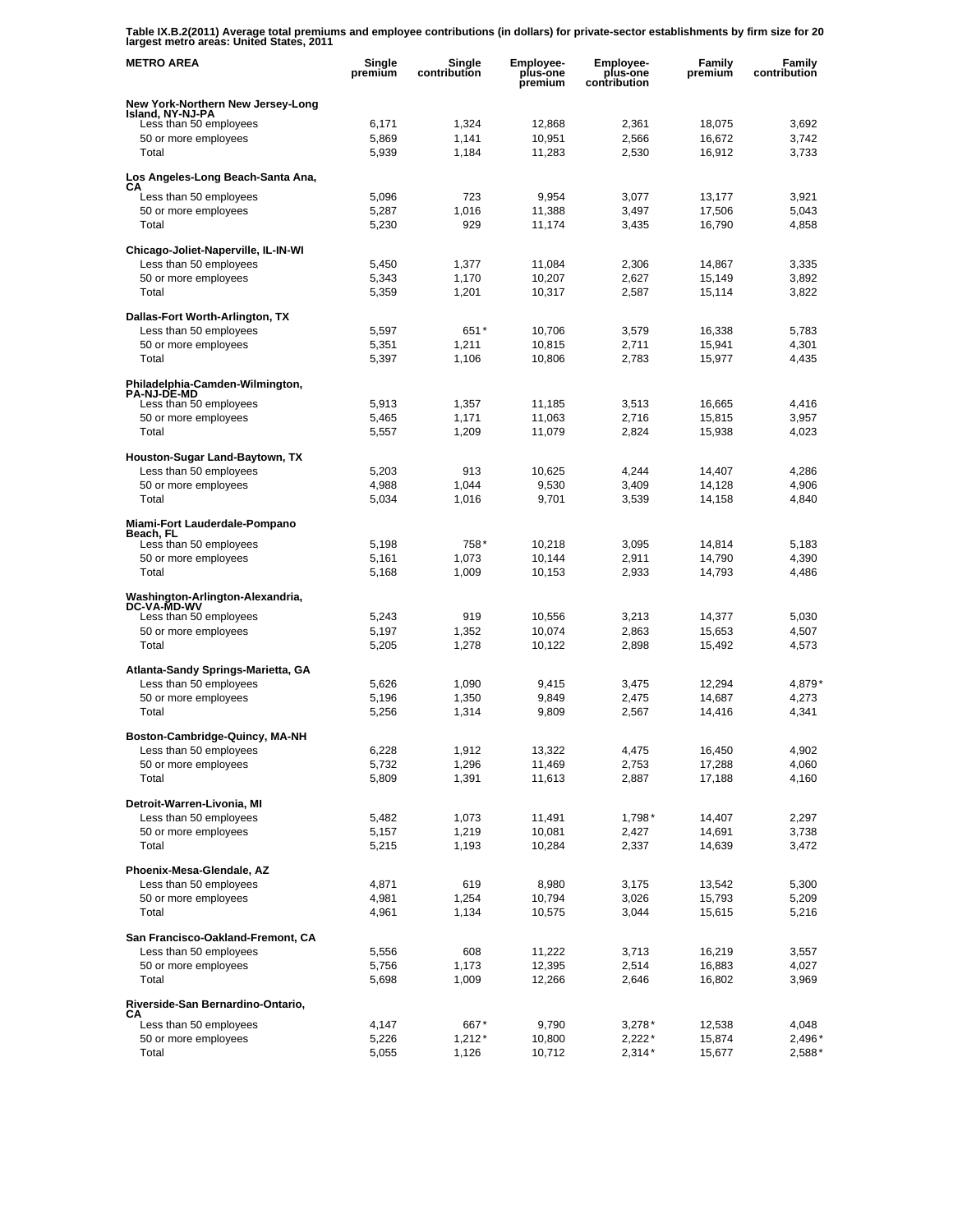**Table IX.B.2(2011) Average total premiums and employee contributions (in dollars) for private-sector establishments by firm size for 20 largest metro areas: United States, 2011 (cont.)** 

| <b>METRO AREA</b>                          | Single<br>premium | Single<br>contribution | Employee-<br>plus-one<br>premium | Employee-<br>plus-one<br>contribution | Family<br>premium | Family<br>contribution |
|--------------------------------------------|-------------------|------------------------|----------------------------------|---------------------------------------|-------------------|------------------------|
| Seattle-Tacoma-Bellevue, WA                |                   |                        |                                  |                                       |                   |                        |
| Less than 50 employees                     | 4,715             | 516                    | 10,145                           | 3,161                                 | 14,105            | 4,049                  |
| 50 or more employees                       | 5.440             | 776                    | 10.335                           | 2,214                                 | 15.194            | 3,363                  |
| Total                                      | 5,273             | 717                    | 10.319                           | 2,294                                 | 15,147            | 3,393                  |
| Minneapolis-St. Paul-Bloomington,<br>MN-WI |                   |                        |                                  |                                       |                   |                        |
| Less than 50 employees                     | 5,200             | 797                    | 9,916                            | 2,341                                 | 14,823            | 5,054                  |
| 50 or more employees                       | 5,481             | 1.273                  | 10.794                           | 3.012                                 | 16.016            | 4,285                  |
| Total                                      | 5,426             | 1,180                  | 10,698                           | 2,938                                 | 15,888            | 4,367                  |
| San Diego-Carlsbad-San Marcos, CA          |                   |                        |                                  |                                       |                   |                        |
| Less than 50 employees                     | 4.758             | 960                    | 10.861                           | 4,436*                                | 10.624            | $2,812*$               |
| 50 or more employees                       | 4,778             | 886                    | 9,335                            | 2,507                                 | 14,444            | 2,736                  |
| Total                                      | 4,774             | 901                    | 9,452                            | 2,654                                 | 14,052            | 2,743                  |
| St. Louis, MO-IL                           |                   |                        |                                  |                                       |                   |                        |
| Less than 50 employees                     | 5,092*            | 1,563*                 | 8,596                            | $3,165*$                              | $12,714*$         | $3,629*$               |
| 50 or more employees                       | 5,336             | 1,293                  | 9,997                            | 3,091                                 | 14.958            | 4,473                  |
| Total                                      | 5,294             | 1,340                  | 9,768                            | 3,103                                 | 14,593            | 4,335                  |
| Tampa-St. Petersburg-Clearwater, FL        |                   |                        |                                  |                                       |                   |                        |
| Less than 50 employees                     | 5,719             | 643*                   | 7.778                            | $3,564*$                              | 13,978            | $7,401*$               |
| 50 or more employees                       | 4.907             | 1.083                  | 9.096                            | 2.853                                 | 14.173            | 4.070                  |
| Total                                      | 5,006             | 1,029                  | 9,013                            | 2,897                                 | 14,162            | 4,264                  |
| Baltimore-Towson, MD                       |                   |                        |                                  |                                       |                   |                        |
| Less than 50 employees                     | 5,235             | 1,036                  | 10,817                           | 3,915                                 | 13,010            | 3,622                  |
| 50 or more employees                       | 5,455             | 1.282                  | 10,151                           | 2.657                                 | 16,519            | 4,435                  |
| Total                                      | 5,408             | 1,229                  | 10,245                           | 2,834                                 | 15,879            | 4,287                  |

Source: Agency for Healthcare Research and Quality, Center for Financing, Access and Cost Trends. 2011 Medical Expenditure Panel Survey-Insurance Component.

Note: Definition of each area can be found in the Technical Notes and Survey Documentation.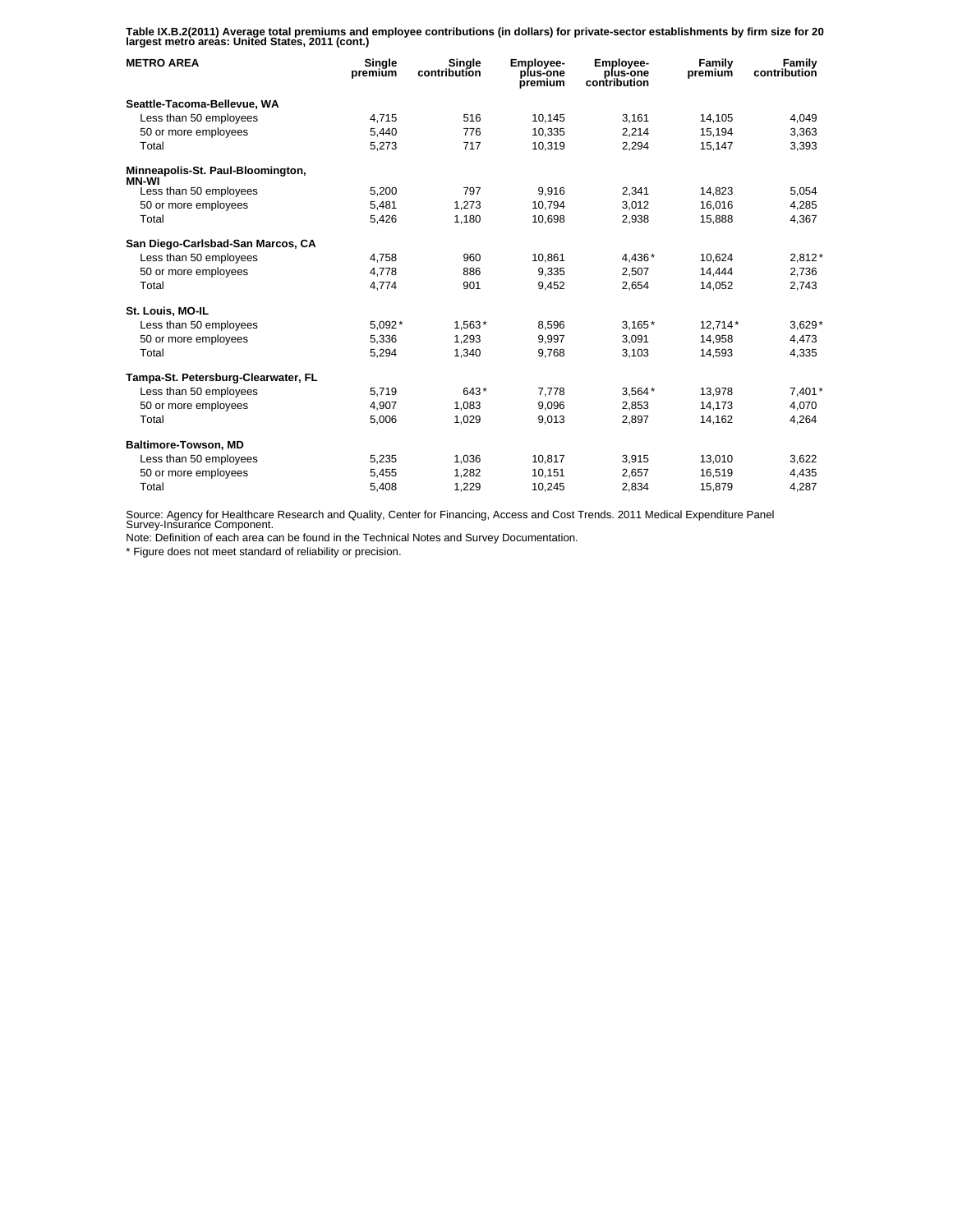**Table IX.B.2(2011) Standard errors for average total premiums and employee contributions (in dollars) for private-sector establishments by firm size for 20 largest metro areas: United States, 2011** 

| <b>METRO AREA</b>                                      | Single<br>premium | Single<br>contribution | <b>Employee-</b><br>plus-one<br>premium | <b>Employee-</b><br>plus-one<br>contribution | Family<br>premium | Family<br>contribution |
|--------------------------------------------------------|-------------------|------------------------|-----------------------------------------|----------------------------------------------|-------------------|------------------------|
| New York-Northern New Jersey-Long<br>Island, NY-NJ-PA  |                   |                        |                                         |                                              |                   |                        |
| Less than 50 employees                                 | 453               | 114                    | 1,264                                   | 341                                          | 1,113             | 1,036                  |
| 50 or more employees                                   | 185               | 130                    | 422                                     | 257                                          | 1,089             | 418                    |
| Total                                                  | 74                | 69                     | 316                                     | 134                                          | 493               | 174                    |
| Los Angeles-Long Beach-Santa Ana,                      |                   |                        |                                         |                                              |                   |                        |
| CА<br>Less than 50 employees                           | 207               | 134                    | 546                                     | 427                                          | 521               | 451                    |
| 50 or more employees                                   | 189               | 72                     | 507                                     | 372                                          | 920               | 600                    |
| Total                                                  | 166               | 68                     | 420                                     | 327                                          | 878               | 553                    |
| Chicago-Joliet-Naperville, IL-IN-WI                    |                   |                        |                                         |                                              |                   |                        |
| Less than 50 employees                                 | 555               | 330                    | 710                                     | 391                                          | 433               | 433                    |
| 50 or more employees                                   | 115               | 65                     | 354                                     | 162                                          | 498               | 194                    |
| Total                                                  | 91                | 76                     | 313                                     | 137                                          | 398               | 167                    |
| Dallas-Fort Worth-Arlington, TX                        |                   |                        |                                         |                                              |                   |                        |
| Less than 50 employees                                 | 583               | 268*                   | 1,659                                   | 580                                          | 1,720             | 947                    |
| 50 or more employees                                   | 273               | 104                    | 410                                     | 207                                          | 569               | 374                    |
| Total                                                  | 301               | 94                     | 448                                     | 181                                          | 517               | 340                    |
| Philadelphia-Camden-Wilmington,<br><b>PA-NJ-DE-MD</b>  |                   |                        |                                         |                                              |                   |                        |
| Less than 50 employees                                 | 328               | 256                    | 1,580                                   | 557                                          | 1,041             | 740                    |
| 50 or more employees                                   | 425               | 101                    | 454                                     | 384                                          | 898               | 515                    |
| Total                                                  | 179               | 146                    | 524                                     | 192                                          | 415               | 177                    |
| Houston-Sugar Land-Baytown, TX                         |                   |                        |                                         |                                              |                   |                        |
| Less than 50 employees<br>50 or more employees         | 150<br>111        | 127<br>151             | 1,345<br>254                            | 897<br>404                                   | 978<br>866        | 738<br>635             |
| Total                                                  | 89                | 90                     | 268                                     | 401                                          | 782               | 557                    |
| Miami-Fort Lauderdale-Pompano                          |                   |                        |                                         |                                              |                   |                        |
| Beach, FL                                              |                   |                        |                                         |                                              |                   |                        |
| Less than 50 employees                                 | 256               | 295*                   | 979                                     | 920                                          | 2,297             | 1,467                  |
| 50 or more employees<br>Total                          | 233<br>207        | 84<br>81               | 287<br>225                              | 324<br>325                                   | 254<br>377        | 264<br>421             |
|                                                        |                   |                        |                                         |                                              |                   |                        |
| Washington-Arlington-Alexandria,<br><b>DC-VA-MD-WV</b> |                   |                        |                                         |                                              |                   |                        |
| Less than 50 employees                                 | 238               | 113                    | 1,220                                   | 652                                          | 1,384             | 1,005                  |
| 50 or more employees                                   | 361               | 160                    | 560                                     | 593                                          | 827               | 499                    |
| Total                                                  | 92                | 70                     | 254                                     | 201                                          | 252               | 301                    |
| Atlanta-Sandy Springs-Marietta, GA                     |                   |                        |                                         |                                              |                   |                        |
| Less than 50 employees                                 | 536               | 182                    | 1,331                                   | 476                                          | 1,705             | 1,539'                 |
| 50 or more employees<br>Total                          | 246               | 105<br>87              | 386<br>355                              | 190                                          | 579               | 273<br>265             |
|                                                        | 251               |                        |                                         | 171                                          | 540               |                        |
| Boston-Cambridge-Quincy, MA-NH                         |                   |                        |                                         |                                              |                   |                        |
| Less than 50 employees<br>50 or more employees         | 170<br>186        | 217<br>119             | 984<br>360                              | 1,033<br>314                                 | 479<br>474        | 694<br>455             |
| Total                                                  | 165               | 109                    | 373                                     | 256                                          | 417               | 425                    |
|                                                        |                   |                        |                                         |                                              |                   |                        |
| Detroit-Warren-Livonia, MI<br>Less than 50 employees   | 409               | 305                    | 1,317                                   | 622*                                         | 1,616             | 553                    |
| 50 or more employees                                   | 193               | 125                    | 494                                     | 286                                          | 436               | 402                    |
| Total                                                  | 197               | 123                    | 369                                     | 245                                          | 369               | 351                    |
| Phoenix-Mesa-Glendale, AZ                              |                   |                        |                                         |                                              |                   |                        |
| Less than 50 employees                                 | 373               | 141                    | 946                                     | 511                                          | 1,370             | 892                    |
| 50 or more employees                                   | 190               | 95                     | 338                                     | 180                                          | 632               | 418                    |
| Total                                                  | 165               | 98                     | 325                                     | 190                                          | 629               | 422                    |
| San Francisco-Oakland-Fremont, CA                      |                   |                        |                                         |                                              |                   |                        |
| Less than 50 employees                                 | 235               | 113                    | 1,321                                   | 836                                          | 1,250             | 987                    |
| 50 or more employees                                   | 188               | 114                    | 500                                     | 244                                          | 503               | 426                    |
| Total                                                  | 126               | 85                     | 442                                     | 283                                          | 530               | 384                    |
| Riverside-San Bernardino-Ontario,<br>CА                |                   |                        |                                         |                                              |                   |                        |
| Less than 50 employees                                 | 641               | 379*                   | 2,470                                   | $1,087*$                                     | 1,782             | 979                    |
| 50 or more employees                                   | 405               | 395*                   | 977                                     | $1,048*$                                     | 1,576             | $1,481*$               |
| Total                                                  | 308               | 313                    | 745                                     | $1,040*$                                     | 1,412             | $1,178*$               |